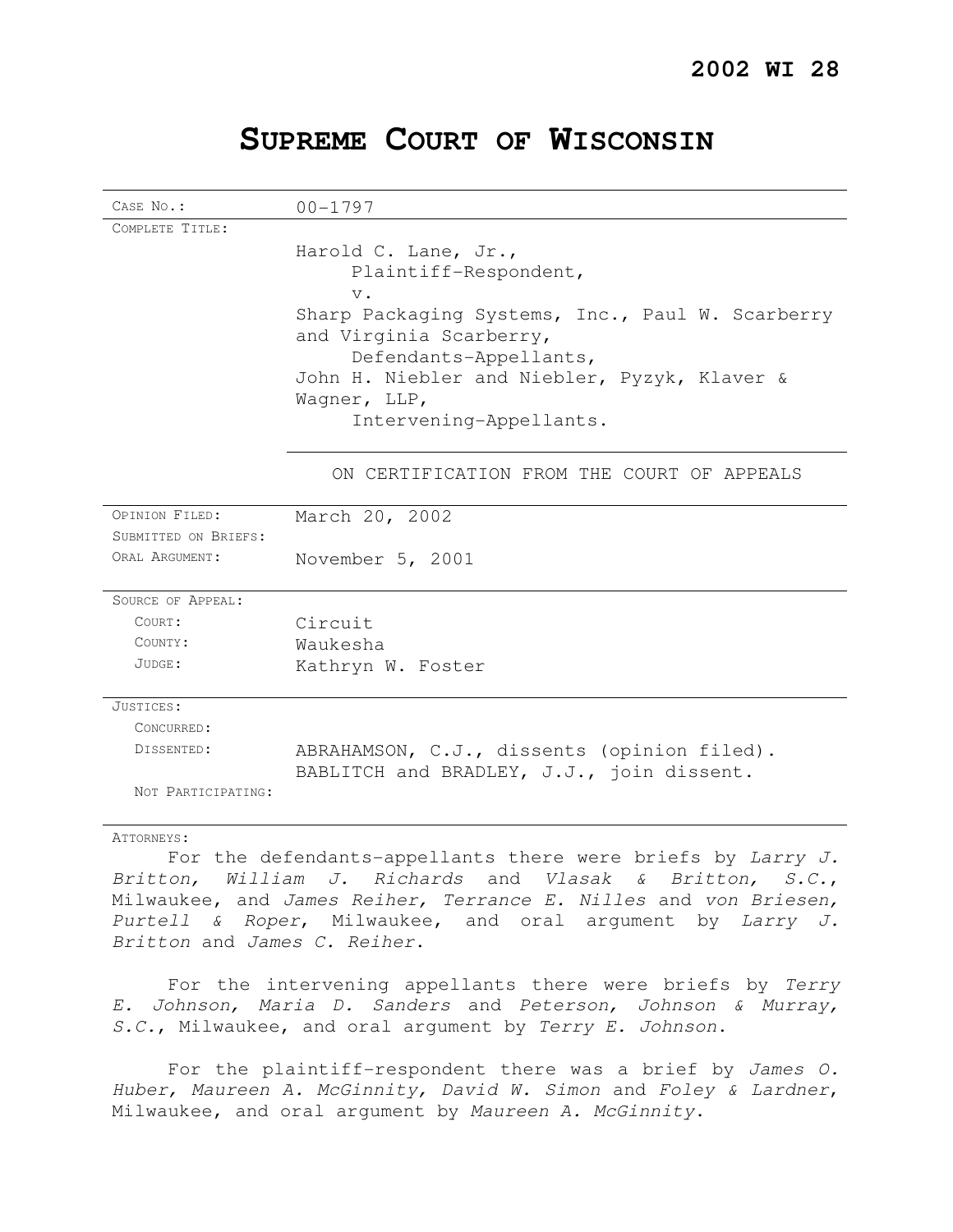## **2002 WI 28**

NOTICE

**This opinion is subject to further editing and modification. The final version will appear in the bound volume of the official reports.** 

No. 00-1797 (L.C. No. 99-CV-2476)

STATE OF WISCONSIN  $\cdot$   $\cdot$  in SUPREME COURT

**Harold C. Lane, Jr.,** 

 **Plaintiff-Respondent,** 

 **v.** 

 $\overline{a}$ 

**Sharp Packaging Systems, Inc., Paul W. Scarberry and Virginia Scarberry,** 

 **Defendants-Appellants,** 

**John H. Niebler and Niebler, Pyzyk, Klaver & Wagner, LLP,** 

 **Intervening-Appellants.** 

## **FILED**

MAR 20, 2002

Cornelia G. Clark Clerk of Supreme Court

APPEAL from an order of the Circuit Court for Waukesha County, Honorable Kathryn W. Foster, Circuit Court Judge. Reversed and cause remanded.

¶1 N. PATRICK CROOKS, J. This case is before the court on certification by the Court of Appeals, District II, pursuant to Wis. Stat. § 809.61 (1999-2000).<sup>1</sup> While this case arises from

 $1$  All references to the Wisconsin Statutes are to the 1999-2000 version unless otherwise noted.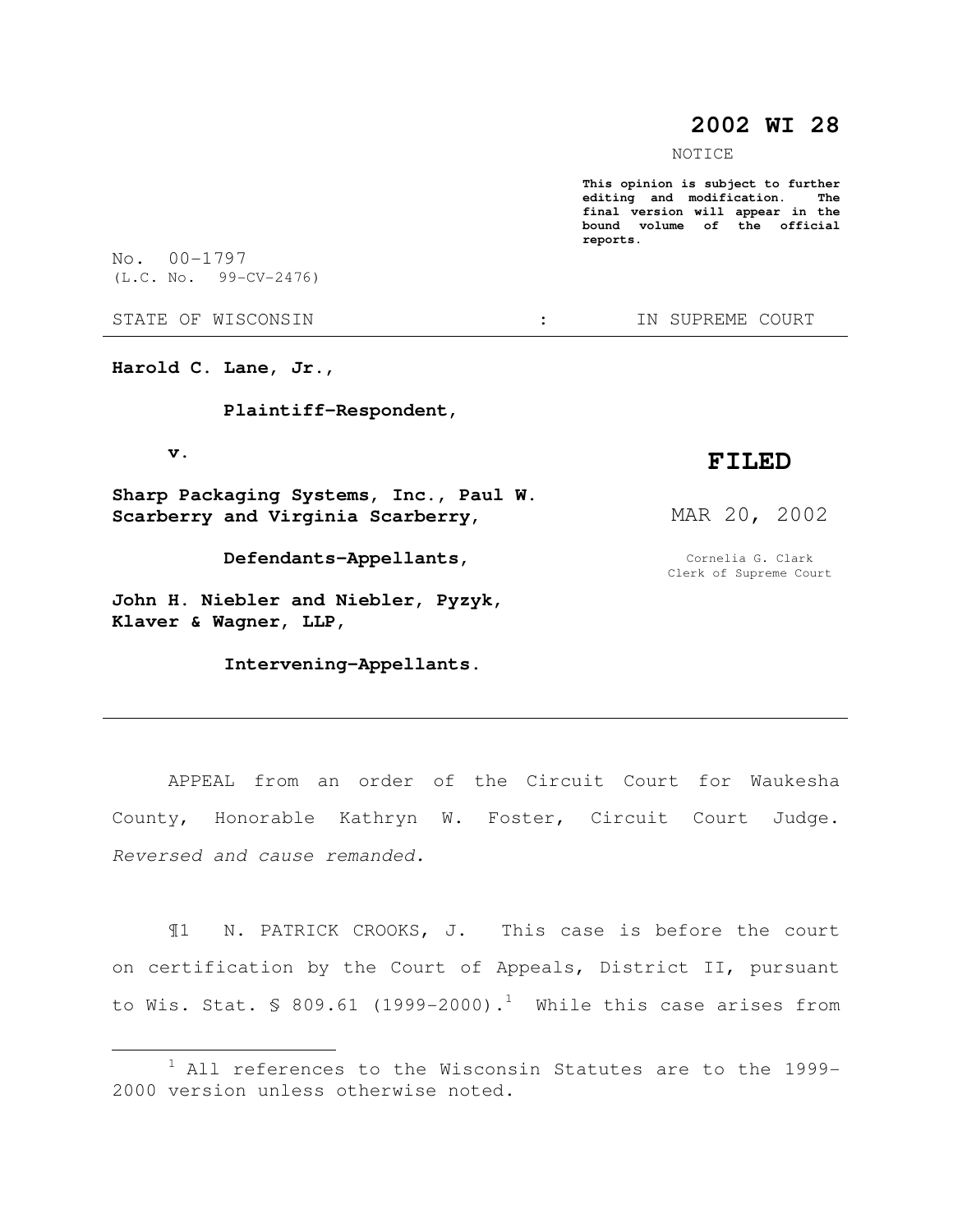the termination of Harold C. Lane (hereinafter Lane) by his employer, Sharp Packaging Systems, Inc. (hereinafter Sharp), the issues before this court relate to the parties' discovery dispute. During discovery, Lane filed a subpoena duces tecum, requesting documents from Attorney John Niebler (hereinafter Niebler) and his law firm, Niebler, Pyzyk, Klaver & Wagner, LLP, (hereinafter the Niebler law firm) regarding their representation of Sharp. Lane also filed a subpoena duces tecum requesting production of documents from third parties, including M&I Mortgage Co. Sharp and the Scarberrys, the sole shareholders, filed motions to quash both subpoenas. The circuit court denied both motions and we now address the discovery issues in dispute. Specifically, we address: (1) whether a corporation can invoke the lawyer-client privilege against a former member of the corporation's board of directors; (2) whether an attorney's billing records are protected by the lawyer-client privilege; (3) whether the circuit court erred in ordering production of documents reflecting communications with third parties; (4) whether the circuit court should conduct an in camera review of records when otherwise privileged records are sought under the crime-fraud exception to the attorney client privilege; and (5) whether documents created prior to an employee's termination are protected as work product. We also review the circuit court's award of attorneys' fees.

¶2 Recognizing that the discovery issues in this case are matters of first impression and that the issues "go to the very core of the lawyer-client relationship and the reach of the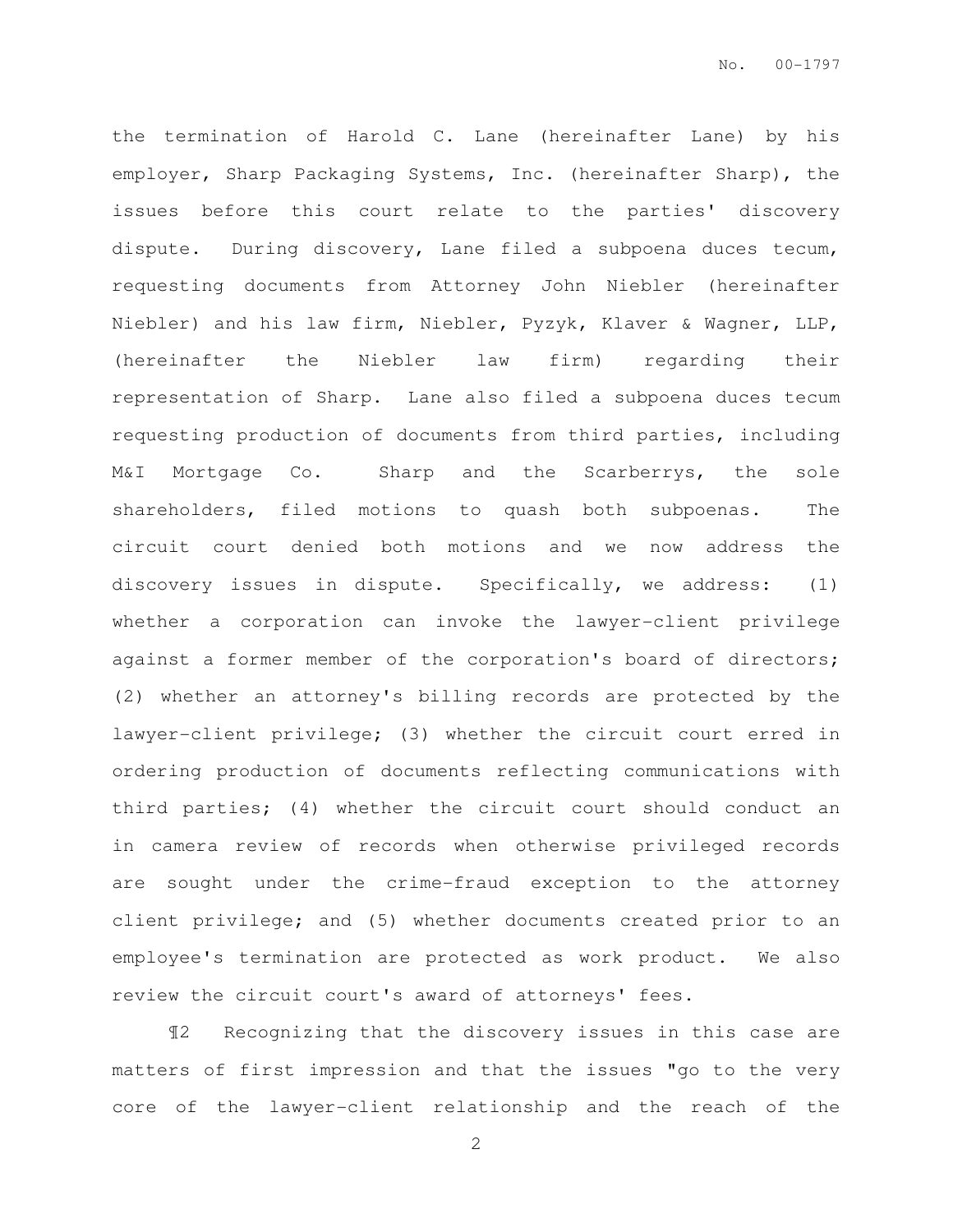lawyer-client privilege" the court of appeals certified the case to this court. We review the Waukesha County Circuit Court's decision, the Honorable Kathryn W. Foster, presiding, regarding the lawyer-client privilege, the work product doctrine, and the award of attorneys' fees.

¶3 We first address whether the circuit court erroneously exercised discretion in concluding that the documents requested from Niebler and his law firm are not protected by the lawyerclient privilege. We first conclude that Sharp can effectively assert the lawyer-client privilege against Lane. Lane's status as a former director does not allow him to waive the lawyerclient privilege as a representative of Sharp, nor does Lane's status preclude the current board of directors from asserting the lawyer-client privilege against him regarding documents prepared during his tenure. Second, we conclude that attorney billing records are protected by the lawyer-client privilege. The circuit court erroneously exercised its discretion by failing to examine the nature of the billing records in this case, specifically, that the billing records reveal the nature of legal services provided and the substance of lawyer-client communications. Third, we conclude that the circuit court did not erroneously exercise its discretion in ordering production of non-privileged documents reflecting communications with third parties. The circuit court carefully examined the relevant facts, applied the proper standard of law, and reached a reasonable conclusion on that issue. Finally, we conclude that the circuit court did not erroneously exercise its discretion in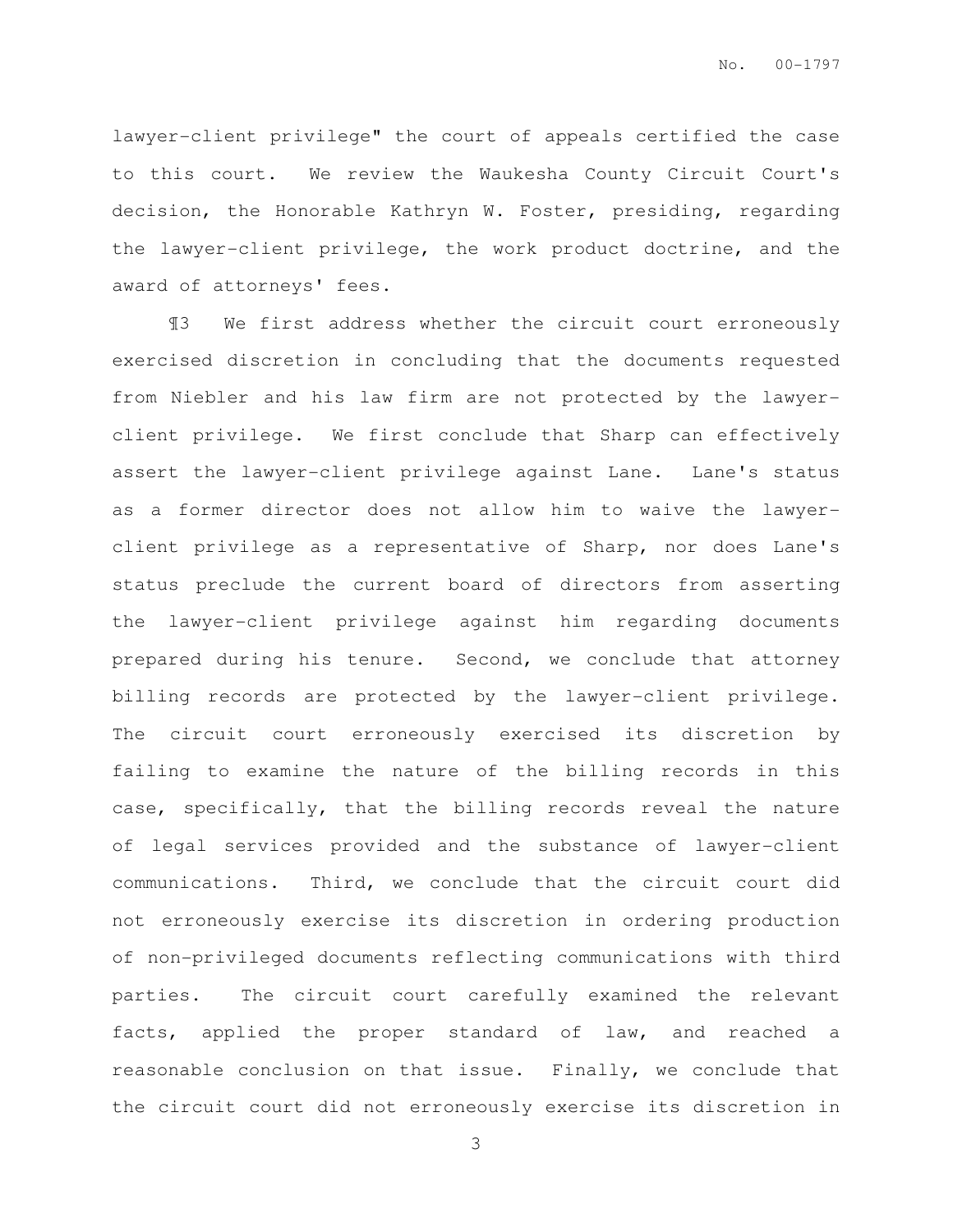concluding that Lane established a prima facie case that the crime-fraud exception to the lawyer-client privilege applies. We further conclude, however, that the circuit court did err in failing to conduct an in camera review. Rather than considering the appropriate factors, the circuit court simply allowed Lane to overcome the lawyer-client privilege by establishing a prima facie case. Upon remand, we instruct the circuit court to conduct an in camera review to determine if the crime-fraud exception applies.

¶4 In addition to the lawyer-client privilege issues, we review the circuit court's decision that prior to May 31, 1999, litigation was not imminent and documents prepared during that time are not protected by the work product doctrine. We conclude that the circuit court erroneously exercised its discretion because it failed to apply the proper standard of law and did not conduct an in camera review to determine if the documents were prepared or obtained in anticipation of litigation.

¶5 Finally, we review the circuit court's award of attorneys' fees to Lane. Based on the record, we conclude that the circuit court's award of half the attorneys' fees and expenses pertaining to two motions was reasonable and not an erroneous exercise of discretion.

#### I. FACTS

#### A. Lane's Employment with Sharp

¶6 Sharp Packaging Systems, Inc. (Sharp) is a Wisconsin corporation of which Paul and Virginia Scarberry (hereinafter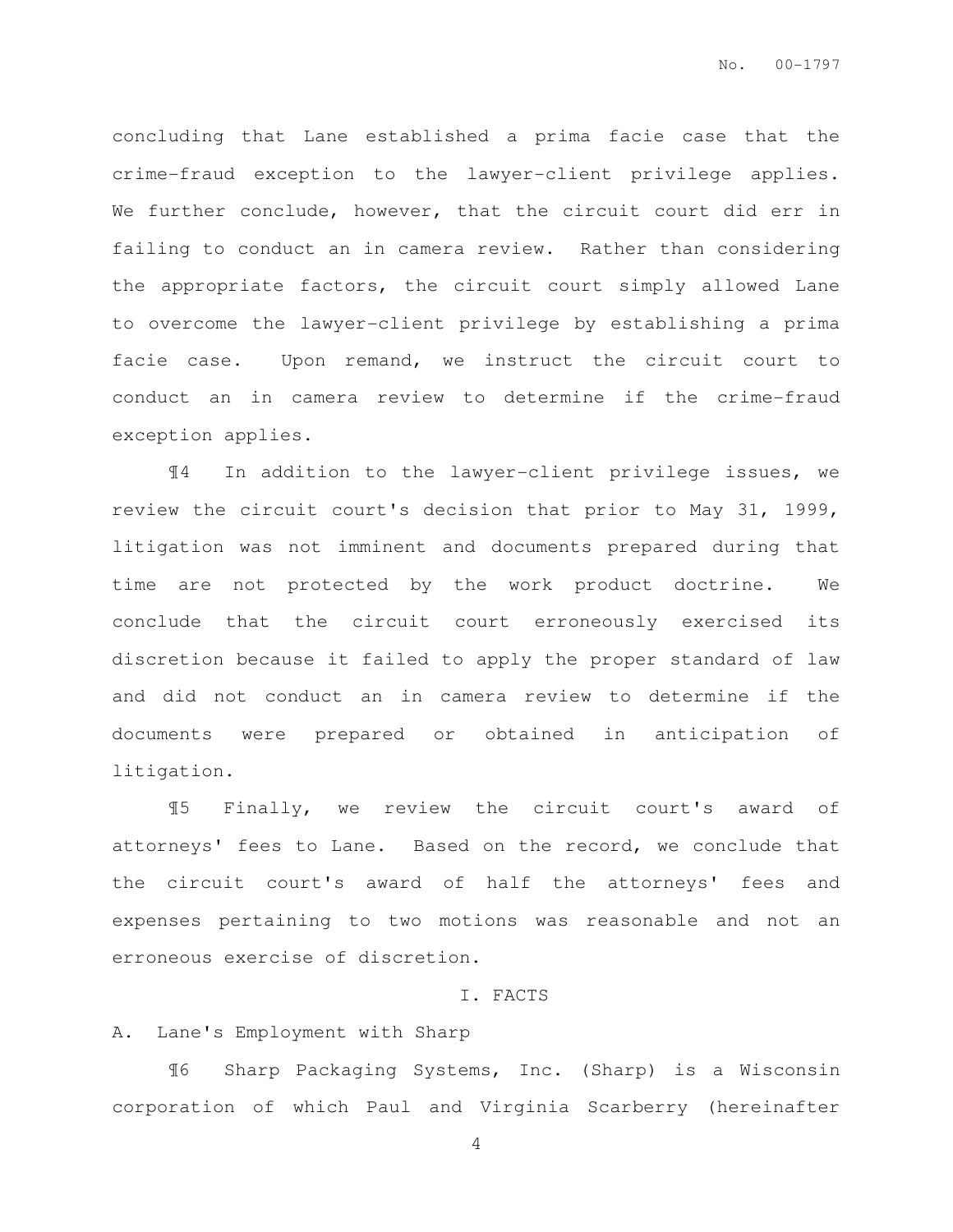the Scarberrys) are, and at all relevant times have been, the sole shareholders. In 1992, Harold C. "Bud" Lane joined Sharp as Executive Vice President of Marketing and Sales. During his employment, Lane and Sharp maintained several agreements, including an employment agreement, a stock option agreement, a stock transfer restriction agreement, and a non-compete agreement.

¶7 In March 1995, Sharp, the Scarberrys, and Lane entered into an employment agreement defining the terms and conditions of Lane's continued employment with Sharp. The employment agreement allowed Sharp to terminate Lane's employment for any reason with ninety days written notice. The agreement also provided that Lane maintained his position as Executive Vice President of Sharp, received the same compensation as Paul Scarberry, and was elected a director of Sharp's board of directors.<sup>2</sup> Lane was also given an equal voice in selecting Sharp's professional service providers and Lane, as well as Paul Scarberry, had veto power to discharge any professional failing to provide satisfactory performance. Furthermore, in recognition of Lane's service to Sharp, the employment agreement referenced a Stock Option Agreement and a Stock Transfer Restriction Agreement.

¶8 The Stock Option Agreement gave Lane the option to purchase a 25% stock ownership in Sharp. Until Lane exercised

 $\overline{a}$ 

 $2$  Lane actually replaced John Niebler, then legal counsel to Sharp, as a member of Sharp's board of directors.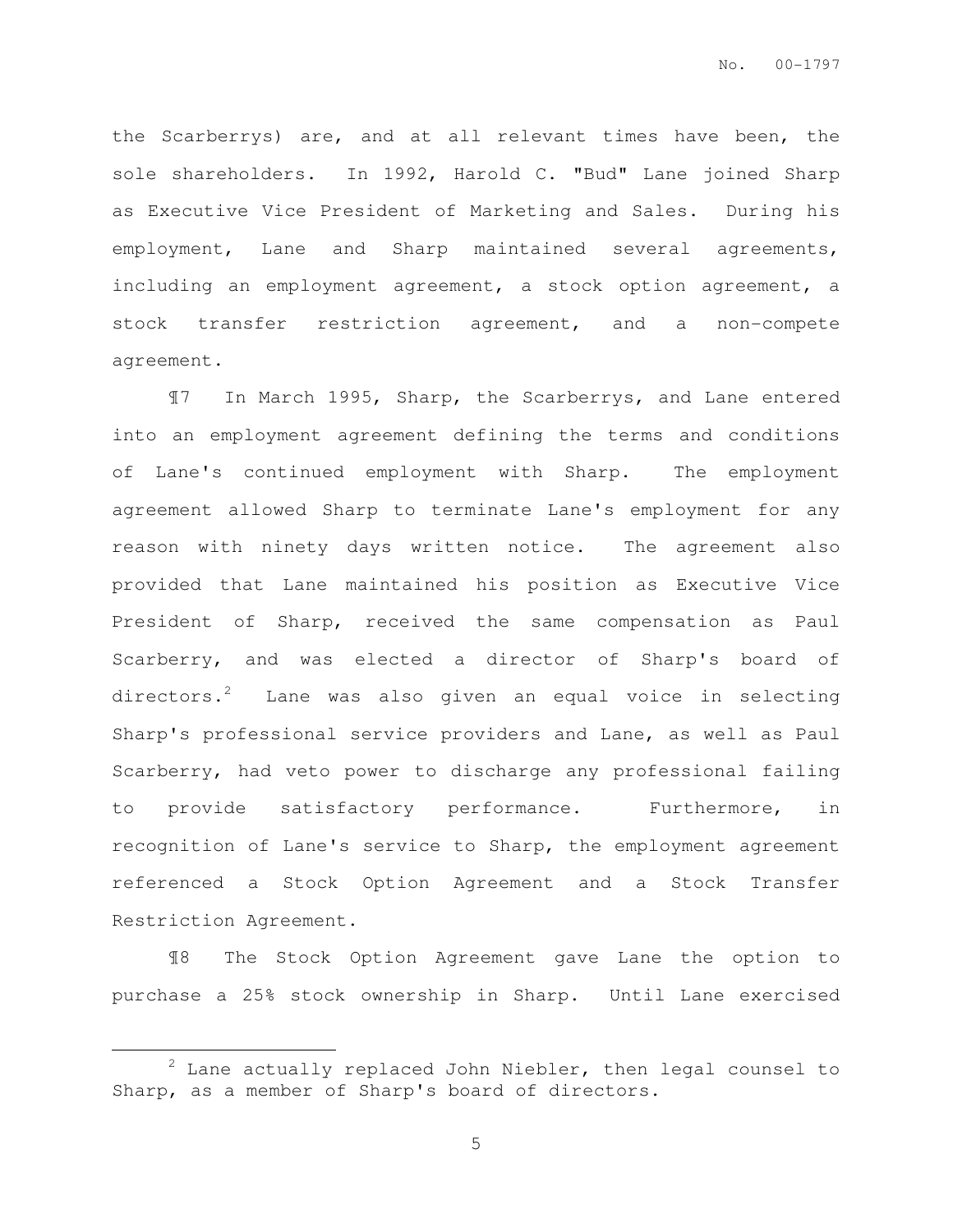the option, the agreement provided that he shall have no rights as a shareholder of the company, but shall be given at least forty-eight hours notice of, and shall be entitled to be present at, any meeting at which action is to be taken by shareholders. If Lane chose not to exercise his stock option, and his employment was terminated before the agreement expired, the agreement provided that Lane would be paid a sum of money according to an appraisal formula in the agreement, based on the present stock value.<sup>3</sup>

¶9 During the time of Lane's employment, Sharp prospered. From October 1992, to October 1998, Sharp's gross sales more than doubled and shareholders' equity more than quadrupled. The company's value increased from approximately \$1.8 million in 1992 to approximately \$11 million by October 1995.

¶10 On March 2, 1999, Sharp terminated Lane's employment, effective May 31, 1999. Lane had not exercised his stock option at the time of his termination. Accordingly, on May 26, 1999, pursuant to the Stock Option Agreement, Lane elected to surrender his stock options and receive his lump sum stock appreciation rights payments. Pursuant to the appraisal formula and procedure laid out in the Stock Transfer Restriction Agreement, Sharp and the Scarberrys retained Theodore F. Gunkel

 $\overline{a}$ 

 $3$  Paragragh  $6(a)$  of the Stock Option Agreement references the appraisal formula as the "Formula Price" determined under paragraph 9 of the Stock Transfer Restriction Agreement. Because the method of calculating the appraisal is not at issue here, we do not lay out the method used for valuation of the company's stock.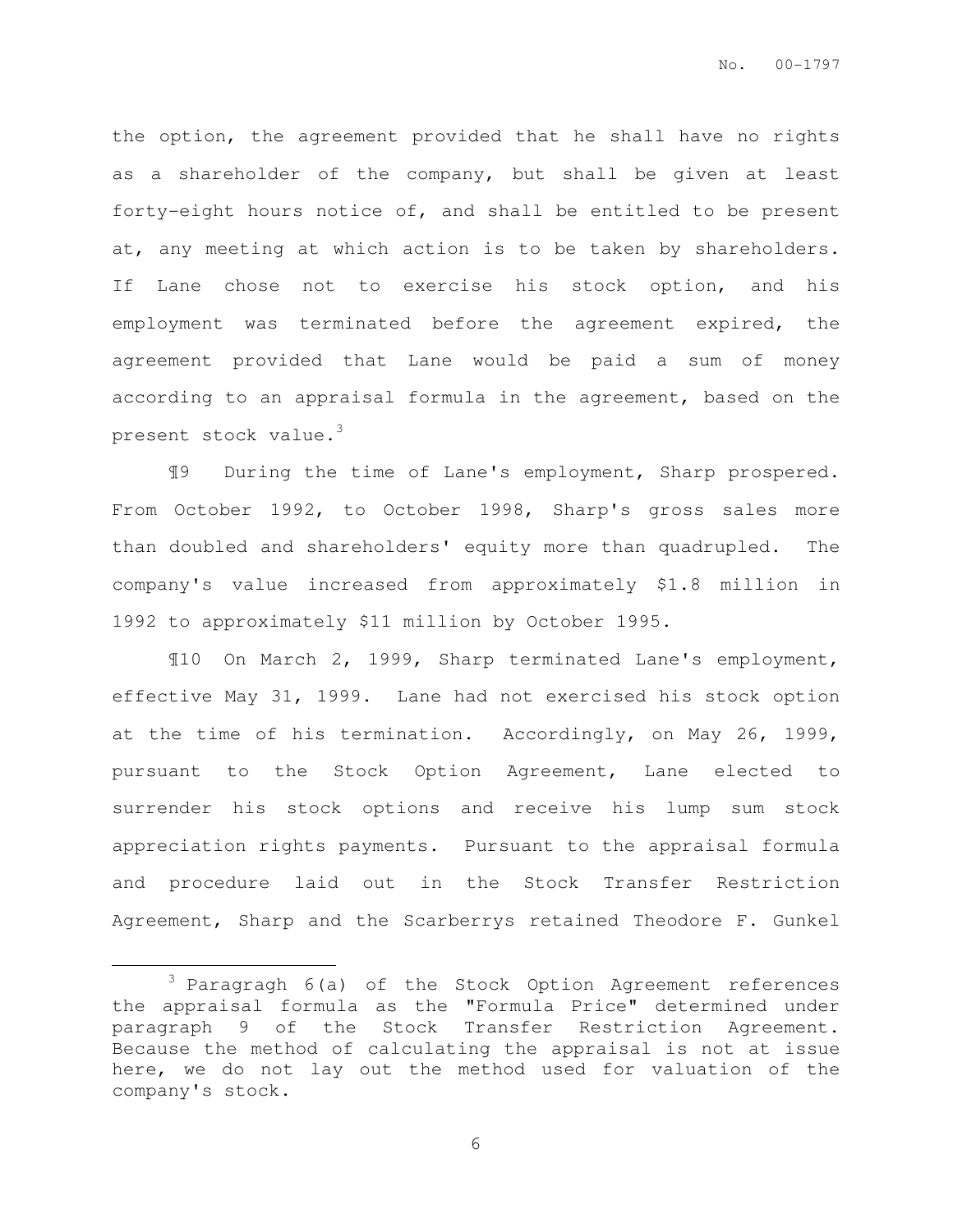of Madison Valuation Associates to appraise the fair market value of Lane's stock appreciation rights. Lane received the appraisal in October 1999, which revealed that prior to Lane's termination, there was a distribution of profit to the shareholders. The appraiser concluded that the value of Lane's 25% interest in Sharp was \$91,000. Lane disagreed with Gunkel's appraisal and retained Bryan Browning of Valuation Research Corp. to conduct an additional appraisal, as permitted under the parties' agreements.

### B. Niebler's Relationship with Sharp and the Scarberrys

¶11 Since approximately 1985, Attorney John Niebler and his law firm, Niebler, Pyzyk, Klaver & Wagner, LLP (hereinafter "Niebler law firm"), have represented both Sharp and the Scarberrys in various legal matters. Since 1992, Niebler has advised Sharp and the Scarberrys about Sharp's employment agreements and relationship with Lane. At various times since 1994, Niebler and his law firm have also provided legal advice to Sharp and the Scarberrys about a proposed termination of Lane's employment with Sharp. Niebler and his law firm also did considerable legal work for Sharp regarding other matters. From at least 1995 through 1999, Niebler's firm sent monthly bills to Sharp, requesting payment and revealing the nature of legal services performed.

¶12 From 1993 to 1995, as Sharp's lawyer, Niebler served on Sharp's Board of Directors. Pursuant to Lane's 1995 employment contract with Sharp, Lane replaced Niebler on Sharp's board. In 1995, Sharp designated new corporate counsel, the law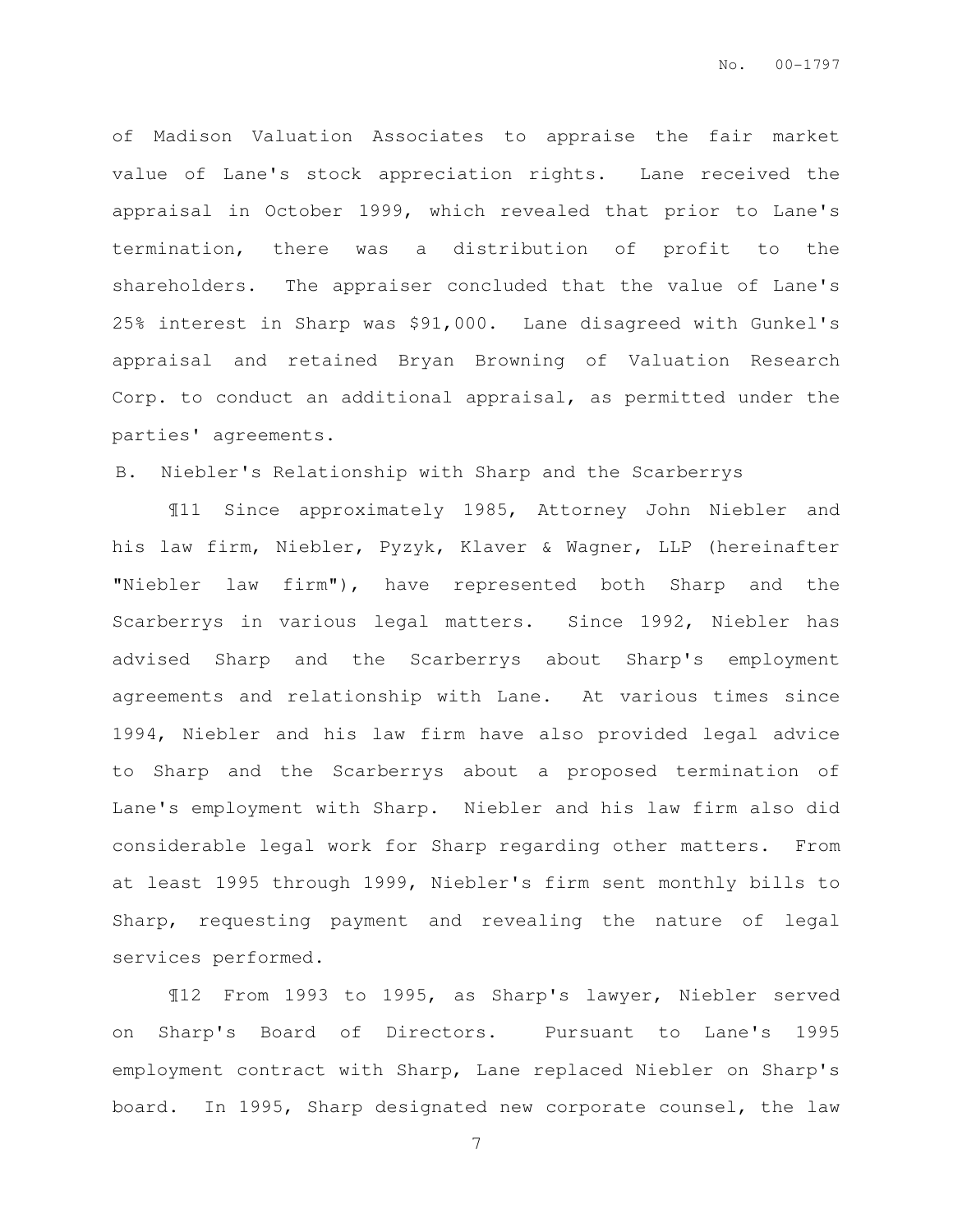firm of Meissner & Tierney, replacing the Niebler law firm. However, Niebler continued to represent the Scarberrys as their personal attorney.

¶13 In 1998, Niebler advised the Scarberrys about taking a corporate distribution from Sharp's accumulated profits. Niebler subsequently consulted with M&I Bank about a possible loan to Sharp to finance the distribution. In February 1999, the Scarberrys received a corporate distribution from Sharp in the amount of approximately \$3,800,418.00, financed by a loan to Sharp from M&I Mortgage Corp. The distribution was made without any meeting of the Board of Directors and without Lane's knowledge. As stated previously, Lane had not exercised his stock options prior to the distribution. Furthermore, Lane was not aware of the distribution until he received Gunkel's appraisal in October of 1999.

#### C. Trial Court Proceedings

 $\overline{a}$ 

¶14 On December 13, 1999, Lane filed suit against Sharp and the Scarberrys in Waukesha County Circuit Court, alleging fraudulent transfer, breach of his employment agreement, breach of the stock option agreement, civil conspiracy, request for an accounting, and request for declaratory and injunctive relief seeking to undo the actions taken by Sharp and the Scarberrys. Represented by Niebler and two other attorneys,  $4$  Sharp and the Scarberrys filed an answer to Lane's complaint. Sharp and the

<sup>4</sup> Robert Horowitz and Barbara A. Neider of Stafford Rosenbaum LLP, also represented Sharp and the Scarberrys.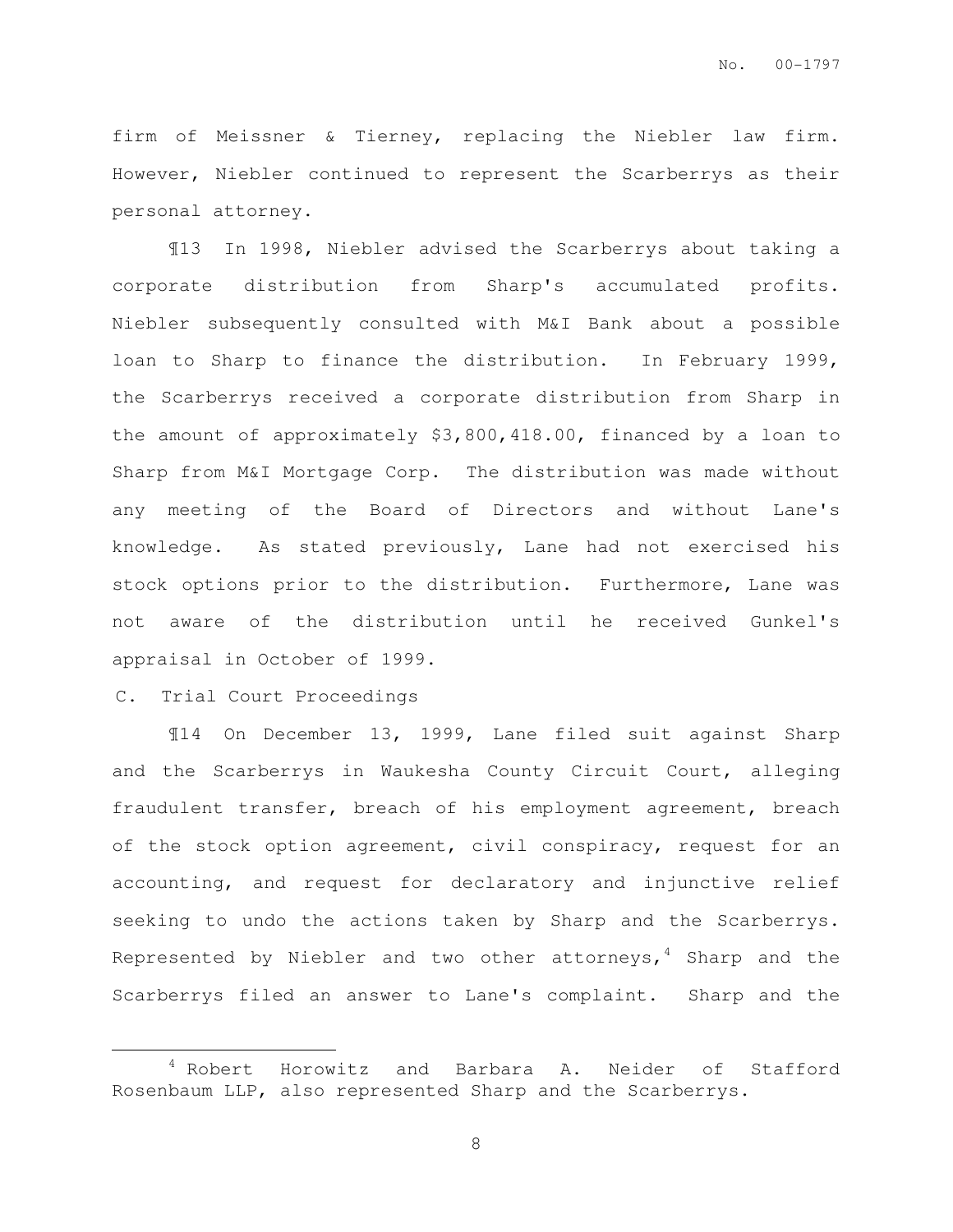Scarberrys contended that Lane never exercised his stock option rights and that the distribution was valid.

¶15 During discovery, Lane subpoenaed documents from Niebler and his firm. Specifically, the subpoena duces tecum requested:

- 1. All bills submitted by Niebler, Pyzyk, Klaver & Wagner, LLP (hereinafter "Niebler") to Sharp Packaging Systems, Inc. (hereinafter "Sharp") for the period May 3, 1995 to May 31, 1999.
- 2. All charge records, day book records or other Documents\* showing the date and/or time and/or work done by Niebler or any attorney associated with the firm of Niebler, Pyzyk, Klaver & Wagner with respect to services rendered for Sharp Packaging Systems, Inc. for the period May 3, 1995 to May 31, 1999.
- 3. All Documents representing communications by or between Sharp and/or the Scarberrys and/or Niebler regarding Harold C. Lane, Jr. (hereinafter "Lane") and/or any agreements with Lane for the period January 1, 1998 to the present.
- 4. All Documents relating to any loan or loan request for purposes of funding a shareholder distribution for Sharp shareholders for the period January 1, 1998 to May 31, 1999.
- 5. All Documents comprising or relating to any negotiations and/or proposals and/or letters of intent and/or offers for the sale or recapitalization of all or a portion of Sharp, or its stock, for the period January 1, 1998 to the present.
- 6. All Documents relating to the decision to distribute, or the distribution of, approximately \$3,800,418 to the stockholders of Sharp in February or March, 1999, including but not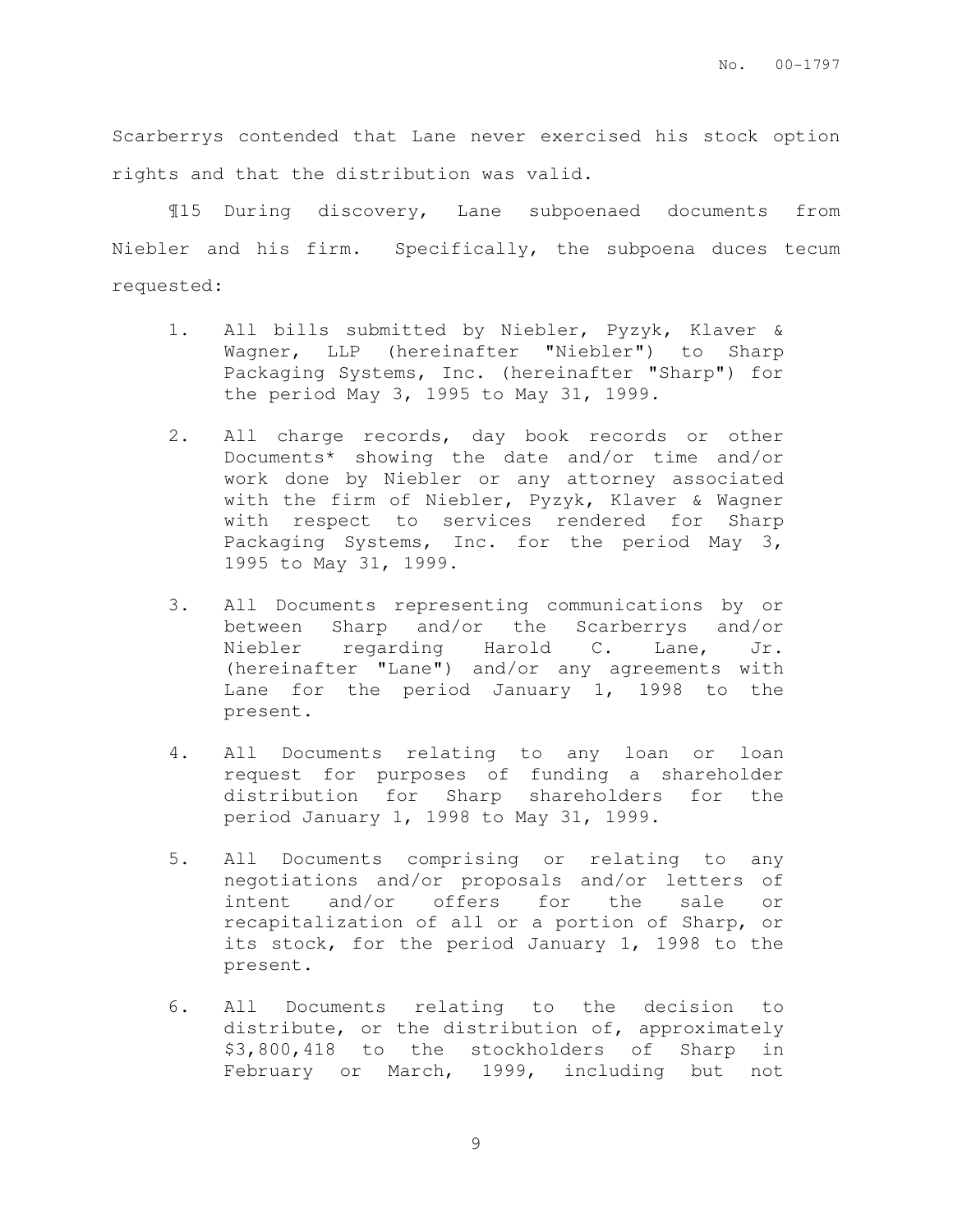limited to all loan documents and communications relating to the source of any such funds.

\*The word "Documents" is defined on the enclosed attachment to Exhibit A.

¶16 Sharp and the Scarberrys responded to Lane's subpoena of Niebler's documents with a motion for a protective order and to quash the subpoena duces tecum. Sharp and the Scarberrys argued that the documents requested are protected by the lawyerclient privilege and the work product doctrine. Lane argued that the subpoena fell within the crime-fraud exception to the lawyer-client privilege because his complaint sufficiently alleged fraudulent transfer. In a bench decision, the Honorable Kathryn W. Foster, denied the motion to quash and ordered the defendants to produce all documents previously withheld on both lawyer-client privilege and work product grounds. In her written decision, the circuit court ordered that the Niebler law firm provide:

- (a) bills from the Niebler firm to Sharp and documents reflecting confidential communications between the Niebler firm and defendants shall be produced for the period through May 31, 1999; and
- (b) non-privileged documents, including documents reflecting the Niebler firm's communications with third parties, shall be produced for the time periods requested by plaintiff.

When issuing the decision, the circuit court judge stated, "[t]here's a foul odor that comes from this file." With regard to the connection with the Niebler firm, the circuit court judge stated, "there were billings that were submitted to the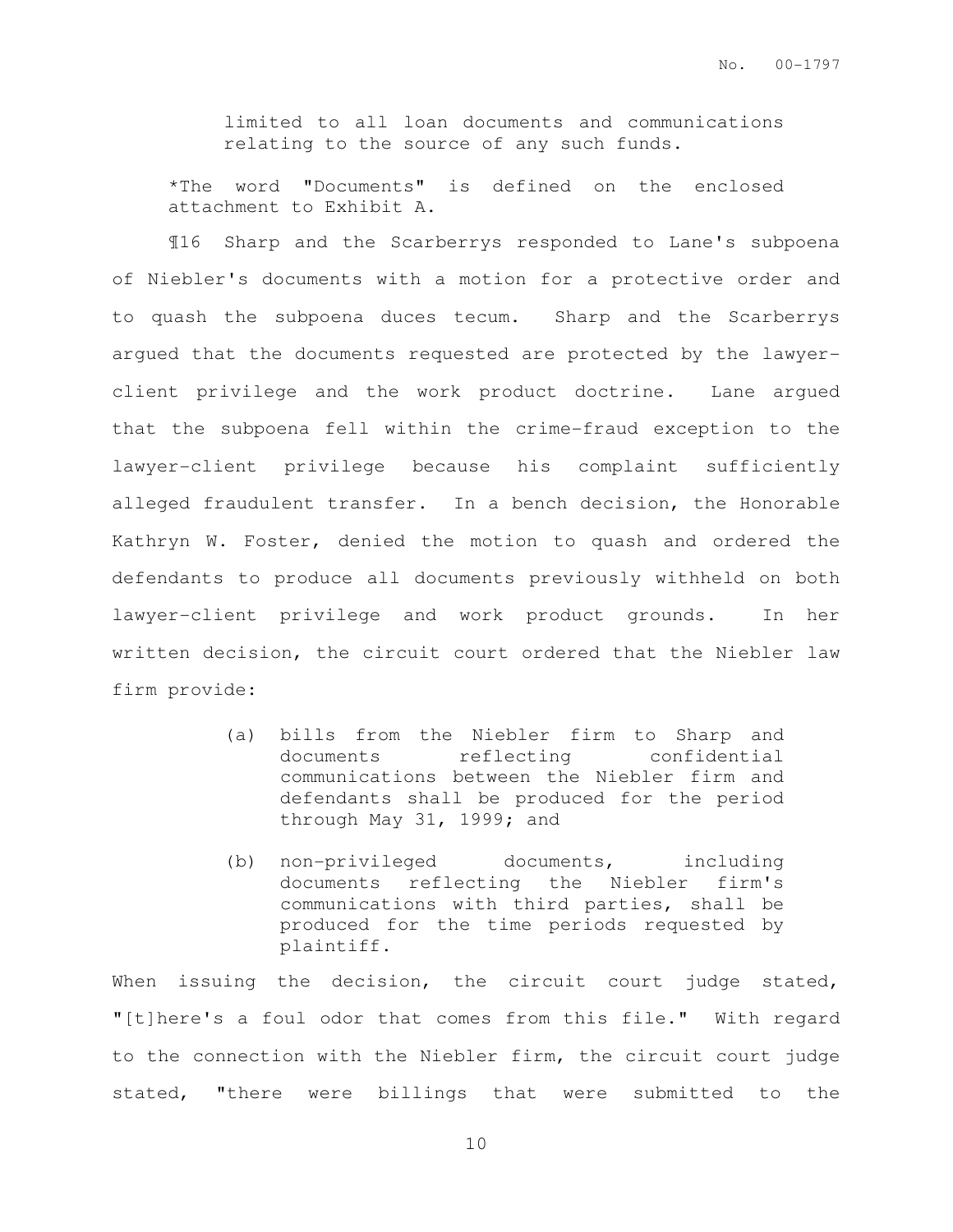corporation and under Mr. Lane's obligations were reviewed by him but not retrievable by him upon his termination, I think he's entitled to examine them again with the benefit of counsel." In finding the crime-fraud exception to the lawyerclient privilege applicable, the circuit court attributed "sinister motives" to the defendants' acts, stating:

I'm satisfied that there is based on the Court's previous review of the Complaint, as well as the other limited information presented here, that there is a prima facie case. . . the combination of the relationship that existed between the immediate parties already named in this case and that prima facie showing and the circumstances, the allegation of breach and of that agreement going on, not just immediately prior to the termination but perhaps for a time pre-dating that, a time in which the Niebler law firm was supposedly only providing limited . . . services [to Sharp] . . . that the totality of all those matters I believe allow the attorney-client privilege to be dissipated under the parameters that the Court has outlined here.

¶17 In addition to the subpoena duces tecum requesting documents from Niebler, Lane also served a subpoena duces tecum on third parties, including  $M\&I$  Bank.<sup>5</sup> In response to the subpoena, Sharp and the Scarberrys again filed a motion for a protective order and to quash on the grounds that the documents were private and irrelevant. The circuit court denied the motion and also awarded Lane attorneys' fees on the motion. There was no breakdown on the fees between the two motions to quash, so the circuit court based the awarded fees on half of

<sup>&</sup>lt;sup>5</sup> We do not lay out the language of the subpoena because the substance of the subpoena duces tecum is not at issue.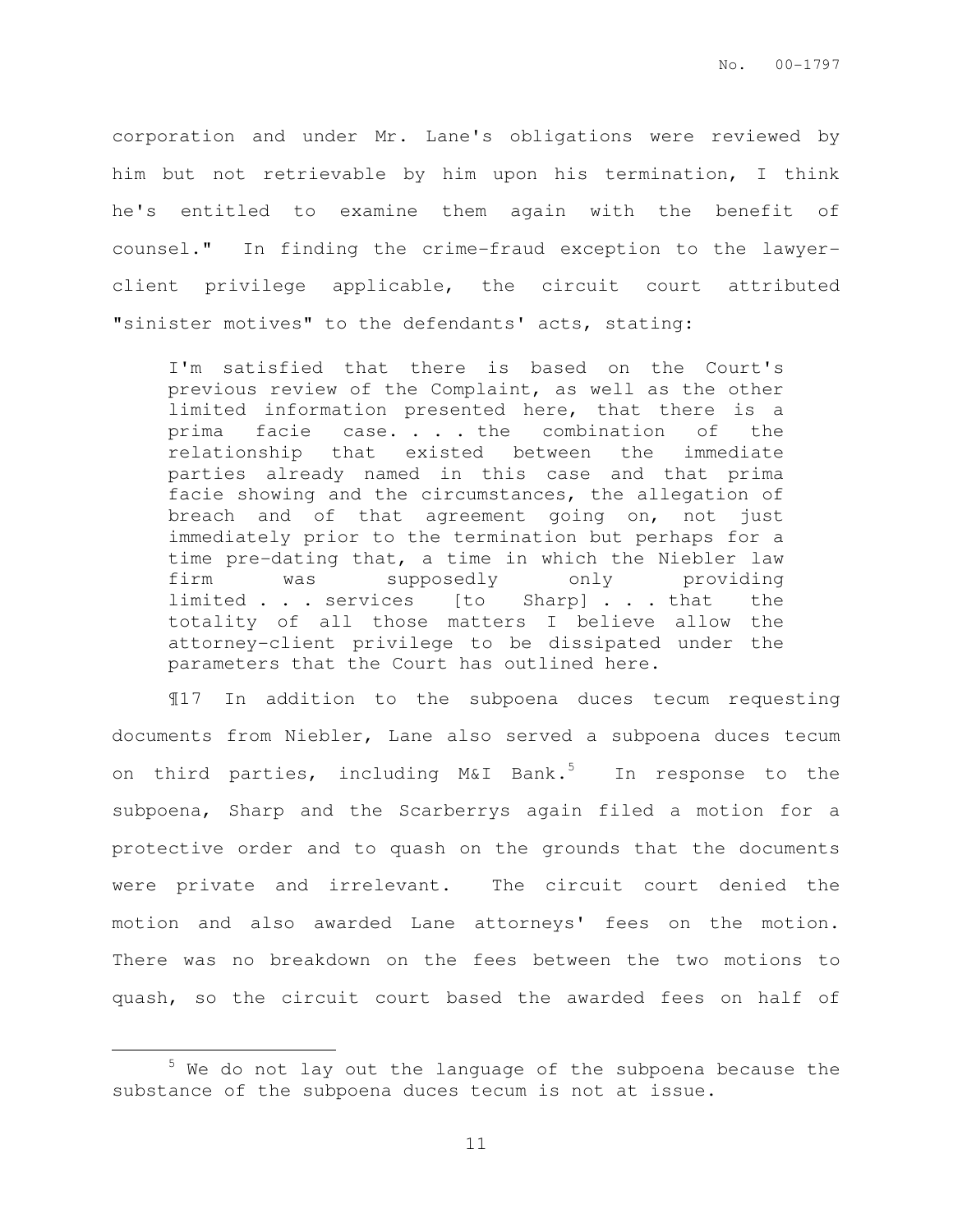what was expended on the two motions. Specifically, the circuit court judge stated:

The last matter I still want to get to is the plaintiff's request for costs pertaining to this motion. The Court will request a submission of what those costs are. But as far as the issue of the production of financial records, I am going to grant that request. As far as the matter of attorney-client privilege which I think present more difficult legal issues, I'll deny that. My inclination simply is to cut it strictly in half and not require that you say how much I did on this part of the motion or that on the other, but I would award 50 percent of costs pertaining to all of the matters brought before the Court here today.

(Emphasis added.) $<sup>6</sup>$ </sup>

 $\overline{a}$ 

D. Appellate Court Proceedings

¶18 Sharp and the Scarberrys sought leave to file an interlocutory appeal on the circuit court's denial of the motions to quash Lane's subpoenas. The Court of Appeals granted review on an expedited schedule and also allowed John H. Niebler and Niebler, Pyzyk, Klaver & Wagner, LLP to intervene as additional appellants. Recognizing this case involves several issues of first impression, the Court of Appeals certified a

 $6$  Lane subsequently amended his complaint, adding Niebler and the Niebler law firm as party defendants. Niebler and his law firm filed a motion to dismiss. On March 1, 2001, the circuit court issued a written order dismissing all claims asserted against Niebler and his law firm. Issues involving that claim are not presently before this court.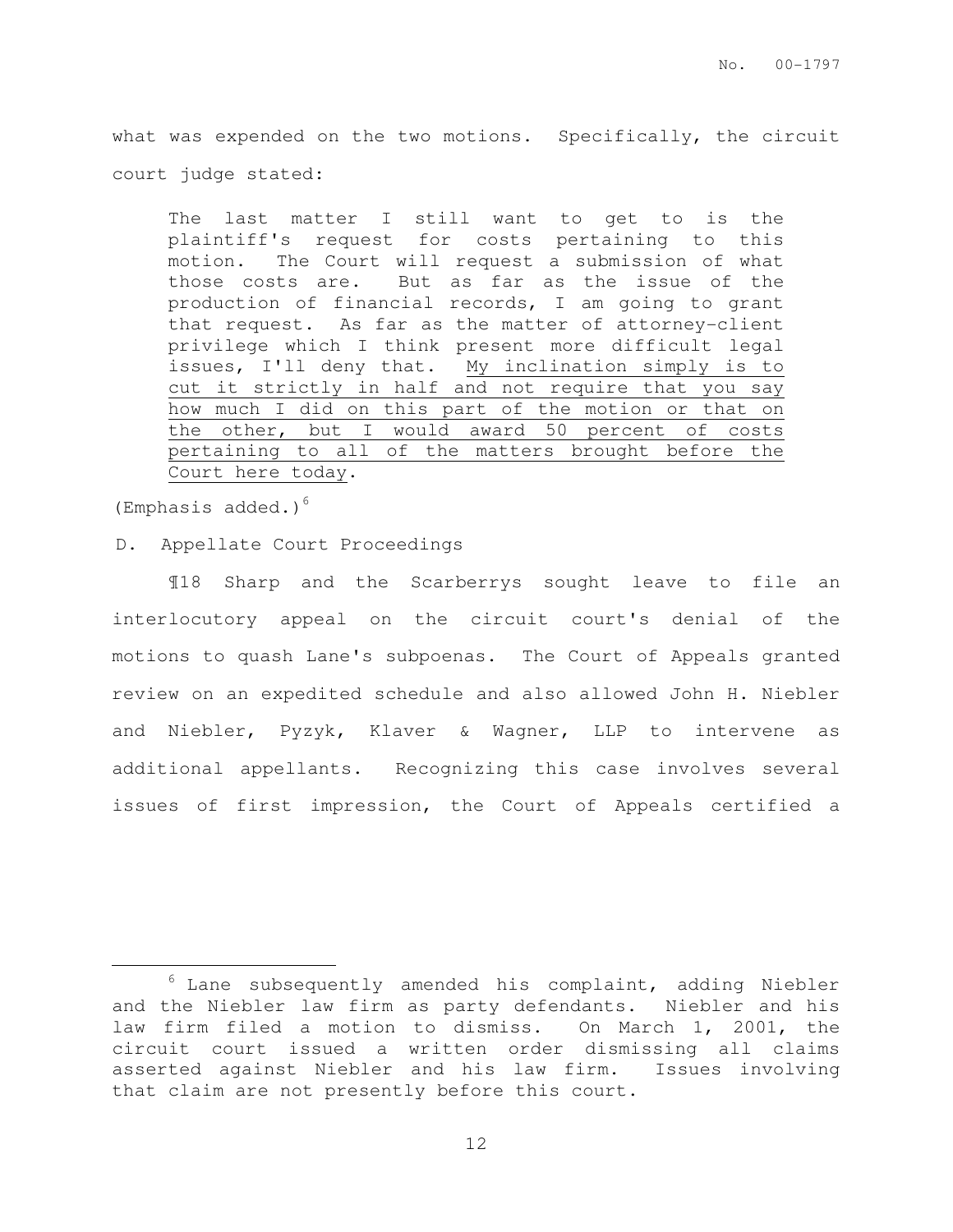portion<sup>7</sup> of the appeal to this court. We granted certification of all issues raised on appeal.

### II. DISCUSSION

¶19 We review the circuit court's discovery order for an erroneous exercise of discretion. See Borgwardt v. Redlin, 196 Wis. 2d 342, 350, 538 N.W.2d 581 (Ct. App. 1995); Swan Sales Corp. v. Jos. Schlitz Brewing Co., 126 Wis. 2d 16, 28, 374 N.W.2d 640 (Ct. App. 1985). "The burden is on [the appellant] to show that the trial court misused its discretion and we will not reverse unless such misuse is clearly shown." Konle v. Page, 205 Wis. 2d 389, 393, 556 N.W.2d 380 (Ct. App. 1996). We will sustain a discretionary act if we find the trial court examined the relevant facts, applied a proper standard of law, and using a demonstrative rational process, reached a conclusion that a reasonable judge could reach. Paige K.B. v. Steven G.B., 226 Wis. 2d 210, 233, 594 N.W.2d 370 (1999). Whether the circuit court utilized the proper legal standard, however, is a question of law we review independently of the circuit court, benefiting from its analysis. See Three & One Co. v. Geilfuss, 178 Wis. 2d 400, 410, 504 N.W.2d 393 (Ct. App. 1993).

¶20 Sharp and the Scarberrys argue that the circuit court erroneously exercised its discretion by denying their motion to

 $\overline{a}$ 

 $7$  The Court of Appeals' certification directly asked this court to address four issues. In a footnote, however, the Court of Appeals noted five other issues raised in the appeal. We granted certification of all issues raised in the Court of Appeals, not just the four issues directly addressed in the certification.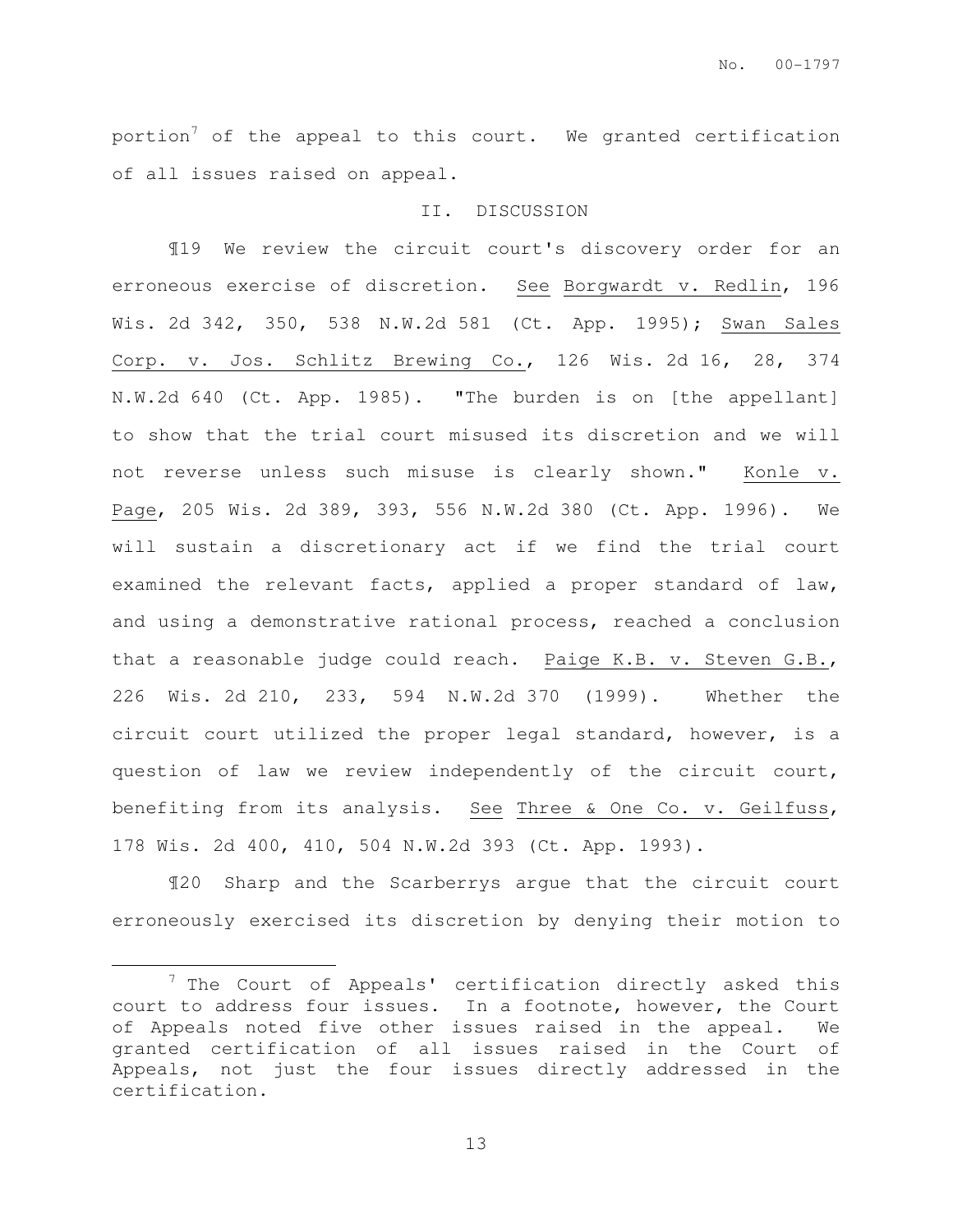quash the subpoena of Niebler's documents. They maintain that the documents requested are protected either by the lawyerclient privilege or the work product doctrine. Lane argues the documents requested from Niebler either do not fall within the protection of the lawyer-client privilege or the work product doctrine, or the documents are exempt from privilege on several theories. We address each argument in turn.

#### A. Lawyer-Client Privilege

¶21 We first address whether the documents requested from Niebler are protected by the lawyer-client privilege. Wisconsin Stat. § 905.03 protects confidential communications between clients and their attorneys. Section 905.03(1)(d) defines a "confidential communication" as a communication "not intended to be disclosed to 3rd persons other than those to whom disclosure is in furtherance of the rendition of professional legal services to the client or those reasonably necessary for the transmission of the communication." Wisconsin Stat. § 905.03(2) details the scope of the lawyer-client privilege:

A client has a privilege to refuse to disclose and to prevent any other person from disclosing confidential communications made for the purpose of facilitating the rendition of professional legal services to the client: between the client or the client's representative and the client's lawyer or the lawyer's representative; or between the client's lawyer and the lawyer's representative; or by the client or the client's lawyer to a lawyer representing another in a matter of common interest; or between representatives of the client or between the client and a representative of the client; or between lawyers representing the client.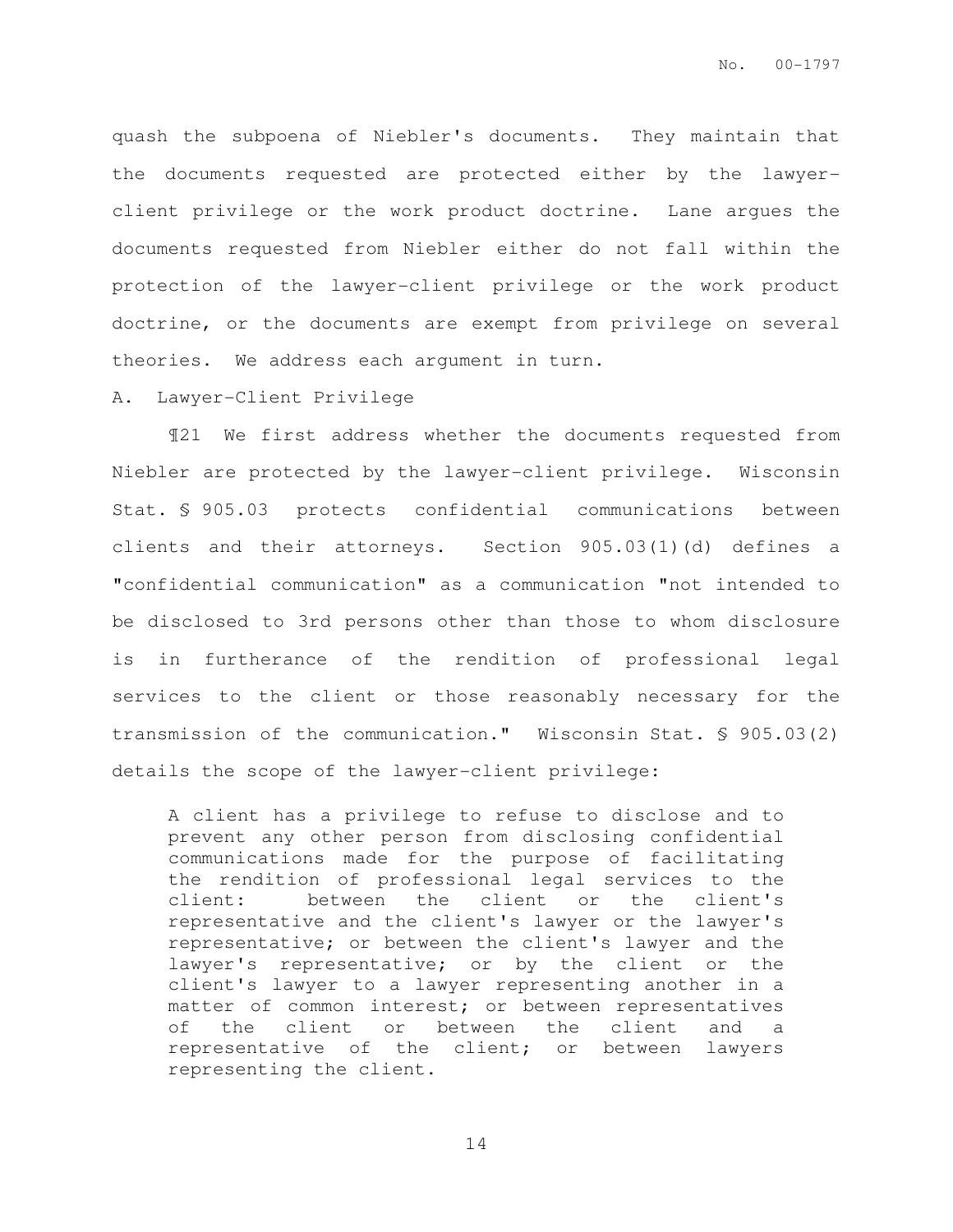In State ex rel. Dudek v. Circuit Court, 34 Wis. 2d 559, 580, 150 N.W.2d 387 (1967), we addressed the scope of privilege and held that "once the professional relationship is established, all communications, oral and written, between attorney and client are privileged from production excluding those exceptions outlined in the statute." The privilege belongs to the client and can only be claimed by the client or the lawyer at the time of the communication, on behalf of the client. Wis. Stat. § 905.03(3). The policy underlying this privilege is to ensure full disclosure by clients who feel safe confiding in their attorney. See Jax v. Jax, 73 Wis. 2d 572, 579, 243 N.W.2d 831 (1976) (citing Jacobi v. Podevels, 23 Wis. 2d 152, 156-157, 127 N.W.2d 73 (1964)); Koeber v. Somers, 108 Wis. 497, 504, 84 N.W. 991 (1901); Dyson v. Hempe, 140 Wis. 2d 792, 813, 413 N.W.2d 379 (Ct. App. 1987). Furthermore, because the lawyer-client privilege is "'an obstacle to the investigation of the truth' it should be 'strictly confined within the narrowest possible limits consistent with the logic of the principle.'" Jax, 73 Wis. 2d at 579 (quoting Jacobi, 23 Wis. 2d at 157).

¶22 Sharp and the Scarberrys contend the circuit court erred because the documents requested by Lane fall directly within the protection of the lawyer-client privilege. On the other hand, Lane argues the documents fall outside the scope of the privilege for several reasons: (1) Lane, as a former officer of Sharp, was allowed to waive the privilege; (2) billing records are similar to fees and not subject to the lawyer-client privilege; (3) communications with third parties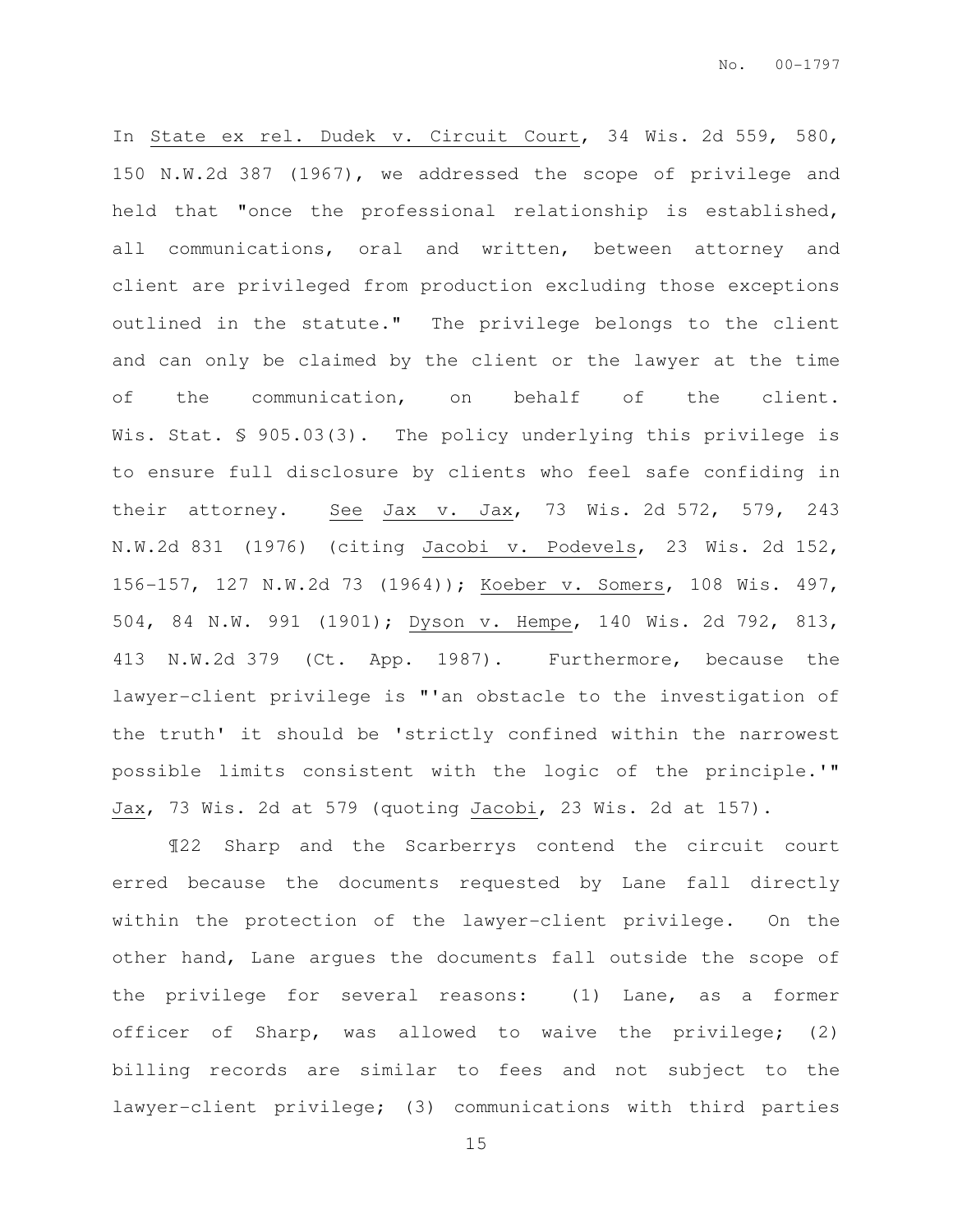are not protected; and  $(4)$  the crime-fraud exception applies.<sup>8</sup> We address each issue separately.

1. Lane's status as former director of Sharp

 $\overline{a}$ 

¶23 First, we examine whether Lane, as a former officer and director of Sharp, is entitled to documents from Sharp either because he can waive the lawyer-client privilege, or because as a corporate representative, he was entitled to the privileged communications at the time they were made, and the privilege survives his termination of employment.

¶24 Sharp, the Scarberrys, Niebler, and the Niebler law firm (hereinafter appellants) argue that the circuit court erred in ordering the discovery of documents from Niebler because according to the entity rule (the organization, not individual members, is the client), only Sharp can waive the lawyer-client privilege. Appellants urge this court to apply the entity rule here and find that Lane's status as a former director does not

 $8$  Lane also argues that the documents are not privileged because the advice Niebler gave to Sharp was business advice rather than legal advice. Sharp and the Scarberrys urge this court to create guidelines and strengthen the presumption in Wisconsin that lawyers are hired for legal advice. We decline to address this issue because the circuit court's decision was not based on whether Niebler provided business or legal advice. In fact, the circuit court did not even address this argument. Because we are reviewing the reasons stated by the circuit court for its decision, we decline appellants' invitation to address this issue simply to strengthen the presumption that lawyers are hired for legal advice. See United States v. Chen, 99 F.3d 1495, 1501 (9th Cir. 1996) (presumption that a lawyer is hired to give legal advice is rebutted only "when the facts show that the lawyer was 'employed without reference to his knowledge and discretion in the law'").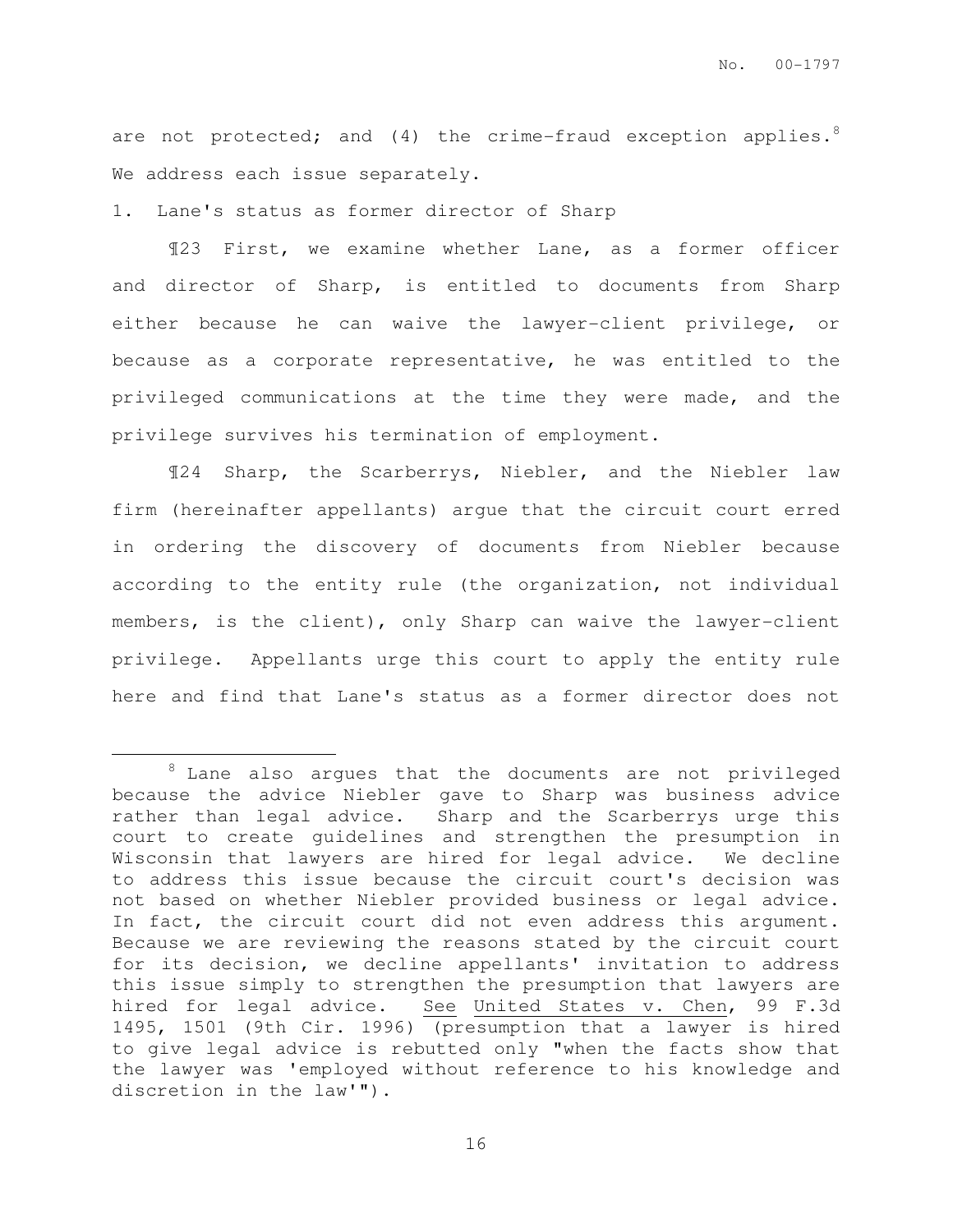allow him to waive the lawyer-client privilege, and that the current corporate representatives may effectively assert the lawyer-client privilege against Lane.

¶25 Appellants first rely on SCR 20:1.13(a), which states: "A lawyer employed or retained by an organization represents the organization acting through its duly authorized constituents." In Jesse v. Danforth, 169 Wis. 2d 229, 485 N.W.2d 63 (1992), this court discussed the entity rule expressed by SCR 20:1.13, holding that the organization, not the constituent, is the lawyer's client. We then applied the entity rule to privileged communication under SCR  $20:1.6,$ <sup>9</sup> and held that the corporate  $\overline{a}$ 

(b) A lawyer shall reveal such information to the extent the lawyer reasonably believes necessary to prevent the client from committing a criminal or fraudulent act that the lawyer reasonably believes is likely to result in death or substantial bodily harm or in substantial injury to the financial interest or property of another.

(c) A lawyer may reveal such information to the extent the lawyer reasonably believes necessary:

(1) to rectify the consequences of a client's criminal or fraudulent act in the furtherance of which the lawyer's services had been used;

(2) to establish a claim or defense on behalf of the lawyer in a controversy between the lawyer and the client, to establish a defense to a criminal charge or civil claim against the lawyer based upon conduct in which the client was involved, or to respond to allegations in any proceeding concerning the lawyer's representation of the client.

<sup>&</sup>lt;sup>9</sup> SCR 20:1.6 states in full: Confidentiality of information. (a) A lawyer shall not reveal information relating to representation of a client unless the client consents after consultation, except for disclosures that are impliedly authorized in order to carry out the representation, and except as stated in paragraphs (b), (c) and (d).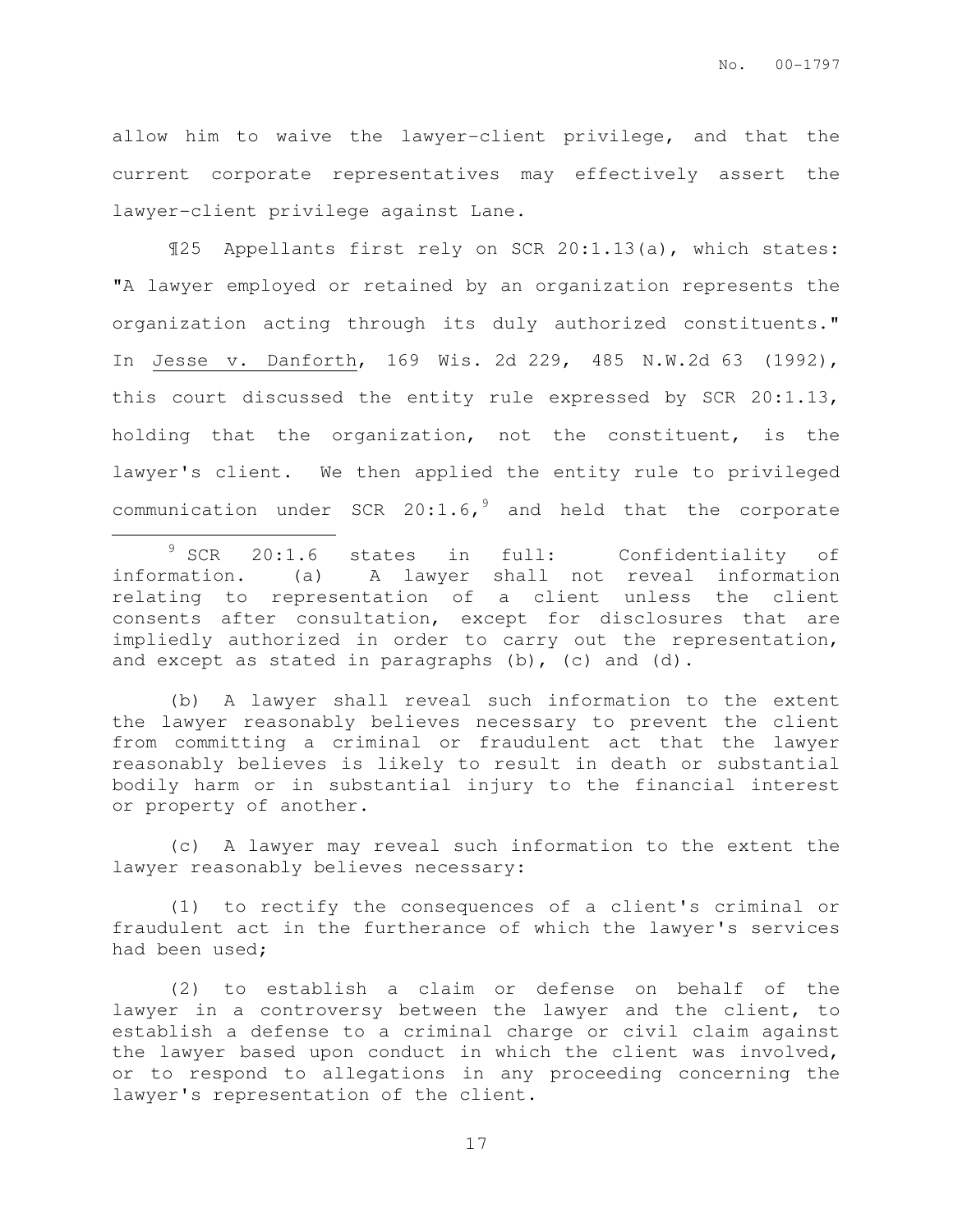entity, not the constituent, holds the privilege. Appellants contend that under the entity rule, only Sharp, not Lane, can waive the lawyer-client privilege.

¶26 In addition to relying on the entity rule and Jesse, appellants rely on Commodity Futures Trading Commission v. Weintraub, 471 U.S. 343 (1985), for their position that even as a former director of Sharp, Lane may not waive the lawyer-client privilege and the present directors of Sharp may effectively assert the privilege against him. In Weintraub, the United States Supreme Court addressed "whether the trustee of a corporation in bankruptcy has the power to waive the debtor corporation's attorney-client privilege with respect to communications that took place before the filing of the petition in bankruptcy." 471 U.S. at 345. As part of an investigation of the Chicago Discount Commodity Brokers (CDCB) the Commodity Futures Trading Commission (hereafter the Commission) served a subpoena duces tecum upon CDCB's former counsel, Gary Weintraub. At his deposition, Weintraub refused to answer questions, asserting the lawyer-client privilege. The CDCB maintained that former officers, directors and employees no longer had authority to assert the privilege. Recognizing that corporations must act through agents, the Court discussed how control of the

 $\overline{a}$ 

<sup>(</sup>d) This rule does not prohibit a lawyer from revealing the name or identity of a client to comply with ss. 19.43 and 19.44, Stats. 1985-86, the code of ethics for public officials and employees.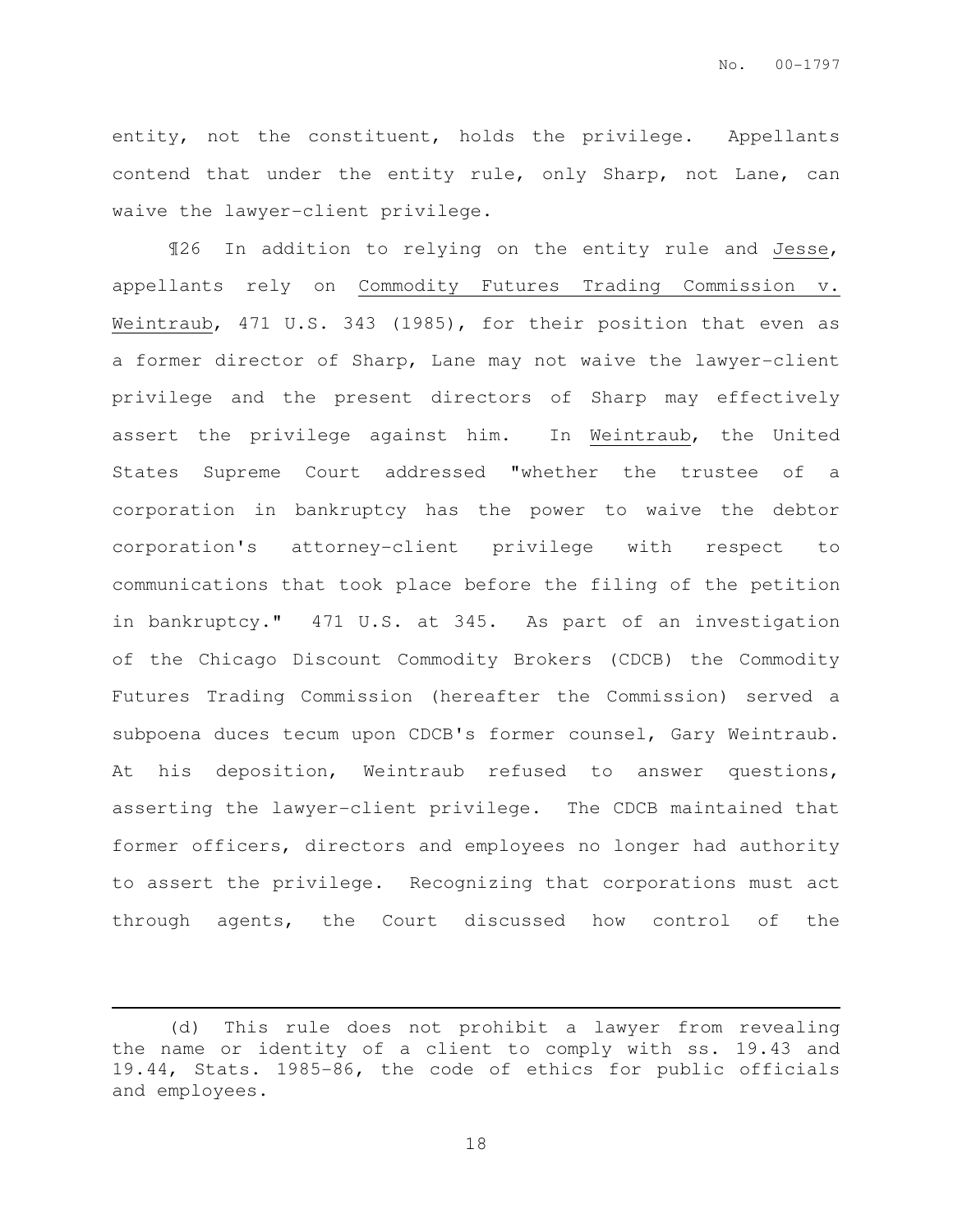corporation is exercised through management and the effect of new management.

New managers installed as a result of a takeover, merger, loss of confidence by shareholders, or simply normal succession, may waive the attorney-client privilege with respect to communications made by former officers and directors. Displaced managers may not assert the privilege over the wishes of current managers, even as to statements that the former might have made to counsel concerning matters within the scope of their corporate duties.

Weintraub, 471 U.S. at 349. The Court noted that for solvent corporations, the corporation's management retains the power to waive the corporate lawyer-client privilege. Id. at 348. Therefore, because "the trustee plays the role most closely analogous to that of a solvent corporation's management" the Court held that the trustee retains control of the lawyer-client privilege. Id. at 353. Appellants urge this court to follow Weintraub and hold that because Lane is "now neither an officer nor a director . . [he] retains no control over the corporation's privilege." Id. at 349 n.5.

¶27 Finally, appellants argue that the standard to determine if the lawyer-client privilege applies should be based on why the information is requested, not when the documents are prepared. Relying on Milroy v. Hanson, 875 F. Supp. 646 (D. Neb. 1995), appellants argue that whether the lawyer-client privilege can be invoked depends on whether the requesting officer or director attempting to acquire the privileged documents, is acting in his own capacity or as a representative of the corporation.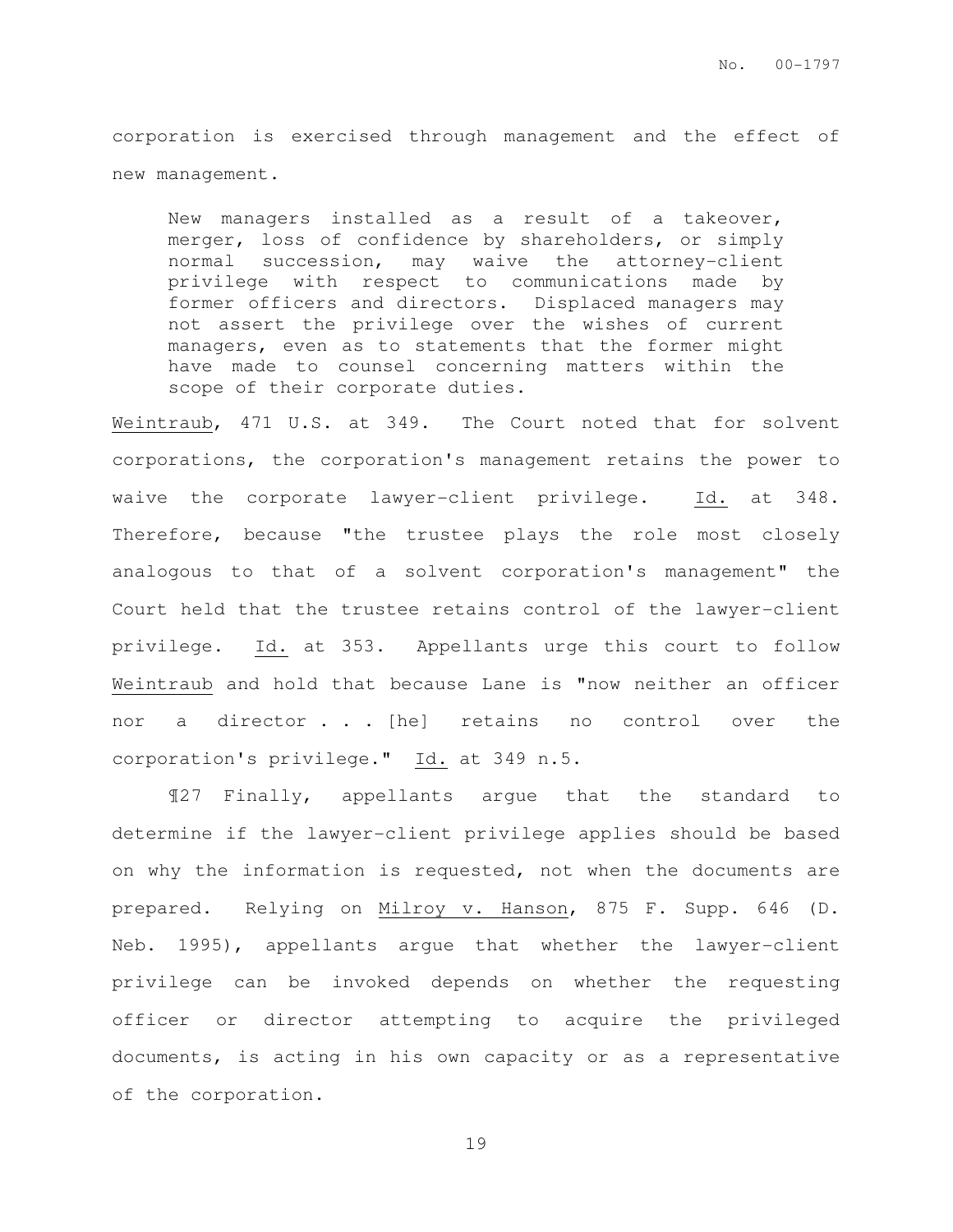¶28 In Milroy, the United States District Court for the District of Nebraska, examined whether a director and minority stockholder of a corporation has the right to documents otherwise protected under the lawyer-client privilege. 875 F. Supp. at 646. The director brought suit against the corporation and remaining stockholders and directors seeking money damages and liquidation of the corporation. Id. The court focused on whether the corporation could assert the lawyer-client privilege and prevent production of documents held by the corporation's accountants and lawyers. Id. at 647. The court examined case law from other jurisdictions, particularly Kirby v. Kirby, No. Civ. A. 8604, 1987 WL 14862 (Del. Ch. July 29, 1987), and cases relying on Kirby. $^{10}$  . In Kirby, the Delaware Chancery Court reasoned that all directors are responsible for the proper management of the corporation and concluded that the lawyerclient privilege could not be asserted against a former director. 1987 WL 14862, at \*6. The Milroy court disagreed with the Kirby reasoning:

With all due respect, cases like Kirby, Harris, and Gottlieb make a fundamental error by assuming that for a corporation there exists a "collective corporate 'client'" which may take a position adverse to "management" for purposes of the attorney-client privilege. There is but one client, and that client is the corporation. This is true despite the fact that a corporation can only act through human beings. . . . A dissident director is by definition

 $10$  Harris v. Wells, Nos. B-89-391 (WWE), B-89-482 (WWE), 1990 U.S. Dist. LEXIS 13215, 1990 WL 150445 (D. Conn. Sept. 5, 1990); Gottlieb v. Wiles, 143 F.R.D. 241 (D. Colo. 1992).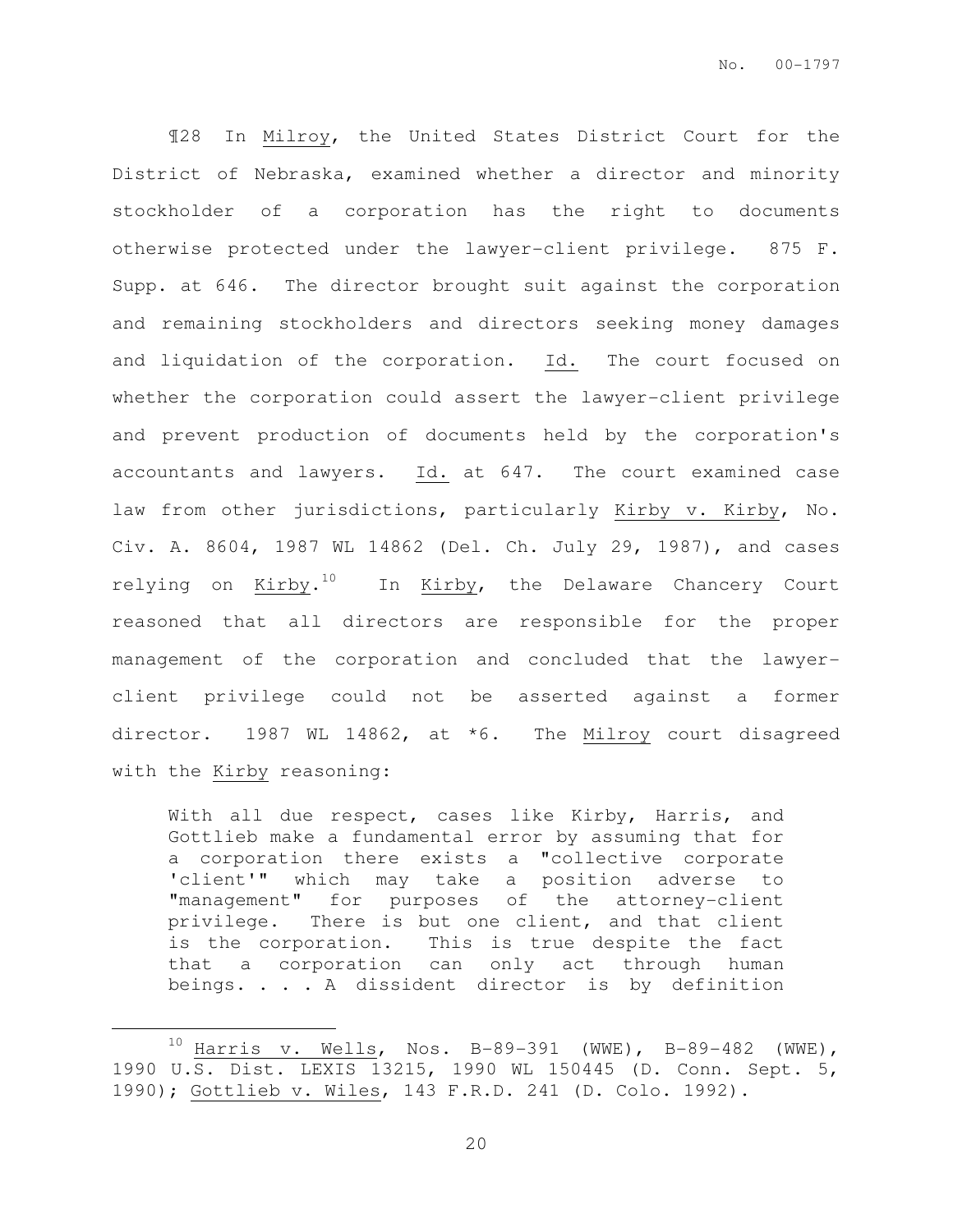not "management" and, accordingly, has no authority to pierce or otherwise frustrate the attorney-client privilege when such action conflicts with the will of "management."

875 F. Supp. 646, 649-650 (citations omitted). The court held that under Nebraska law, the dissident director "has no right to waive or otherwise pierce [the corporation's] attorney-client privilege because he is not the 'management' of the corporation and 'management' of the corporation, as it has a right to do, asserts the privilege against him." Id. at 651. In this case, appellants contend that because Lane is a dissident former director seeking privileged documents for personal gain, the lawyer-client privilege applies, it cannot be waived by Lane, and Sharp may effectively assert the privilege against him.

¶29 Lane argues that the documents requested from Niebler are not privileged because Sharp has not established the communications were for the purpose of obtaining legal advice. Even if the documents are privileged, however, Lane contends that Sharp cannot withhold privileged documents because he was an officer and director of Sharp during the time the requested communications were made. According to Lane, applying the entity rule does not solve this issue because he does not dispute that Sharp is the client. Rather, Lane argues that his right to the documents is based on his former status as director and a representative of the entity. Lane contends that Milroy and Weintraub are not on point because Milroy was principally a shareholder derivative suit and unlike here, the plaintiff did not contend he was entitled to corporate documents. According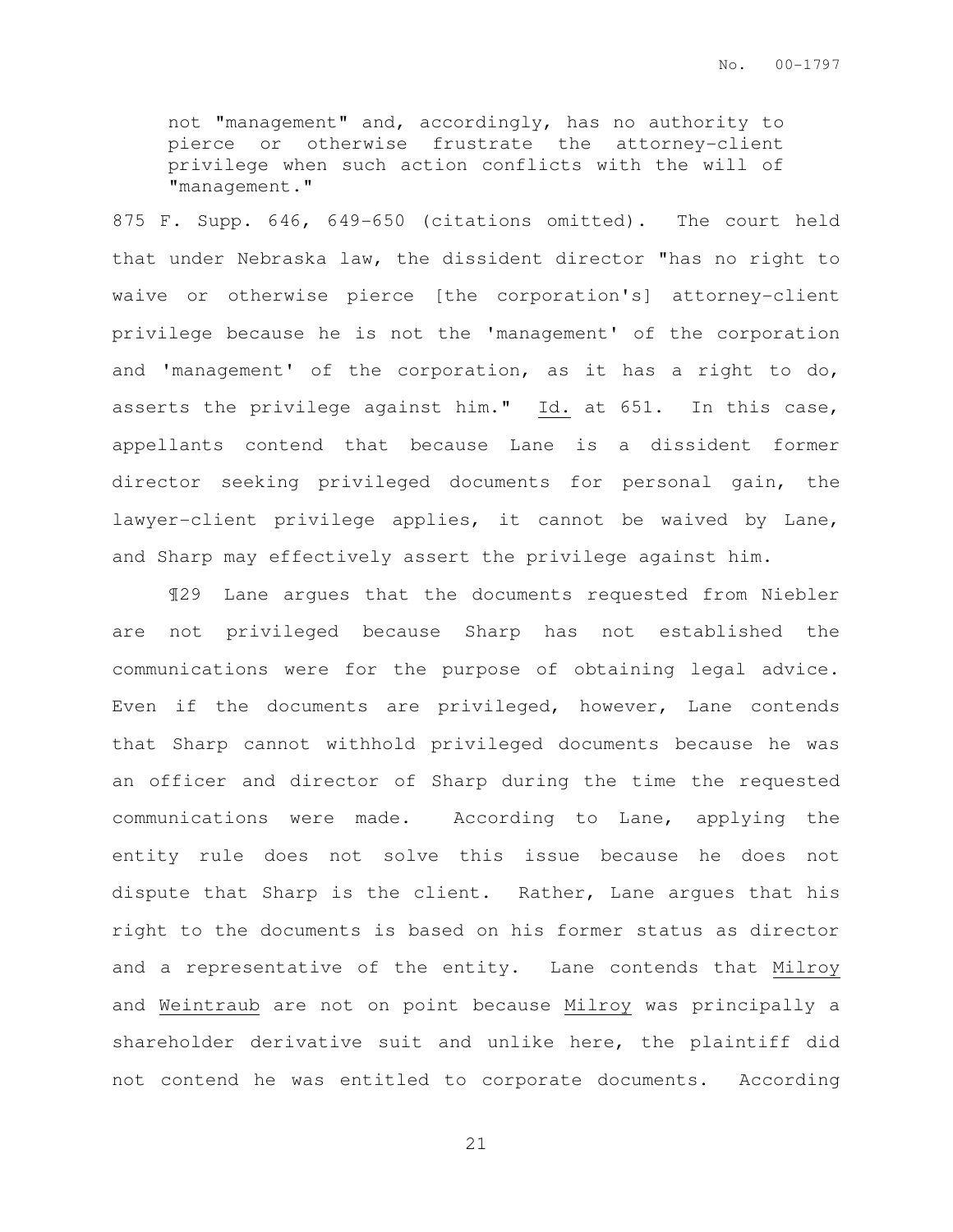to Lane, Weintraub is inapplicable because the case focuses on who has the authority to assert or waive a corporation's lawyerclient privilege, and not whether a former director is entitled to discover documents to which he was entitled during his employment.

¶30 Instead of Milroy and Weintraub, Lane urges this court to follow Moore Business Forms, Inc. v. Cordant Holdings Corp., 1996 WL 307444 (Del. Ch. June 4, 1996),<sup>11</sup> because the facts are similar. In Moore, the Court of Chancery of Delaware was faced with a situation where an attorney furnished legal advice about a purchase agreement and discussed strategies with all but one director. 1996 WL 307444, at  $*2$ . When the attorney was subsequently deposed, the corporation asserted the lawyer-client privilege. Id. Relying largely on Delaware case law, the court held that a corporation cannot assert the lawyer-client

 $11$  We recognize that Lane also cites other cases for his argument that a corporation may not invoke the lawyer-client privilege against a former officer or director of the corporation. See Carnegie Hill Fin., Inc. v. Krieger, No. 99- CV-2592, 2000 WL 10446 (E.D. Pa. Jan. 5, 2000); Glidden Co. v. Jandernoa, 173 F.R.D. 459 (W.D. Mich. 1997); In re Hutchins, 211 B.R. 330 (Bankr. E.D. Ark. 1997); Resolution Trust Corp. v. Adams, No. 93-389-CIV-ORL-18, 1994 WL 315646 (M.D. Fla. Apr. 14, 1994); Gottleib v. Wiles, 143 F.R.D. 241 (D. Colo. 1992); AOC Ltd. P'ship v. Horsham Corp., Civ. A. No. 12480, 1992 WL 97220 (Del. Ch. May 5, 1992); Kirby v. Kirby, No. Civ. A. 8604, 1987 WL 14862 (Del. Ch. July 29, 1987). We note, however, that these cases are largely unpublished decisions and are only from Delaware and a few federal district courts. Rather than distinguishing all of these cases, we follow Lane's approach in his brief and address in detail only Moore Business Forms, Inc. v. Cordant Holdings Corp., Nos. 13911 and 14595, 1996 WL 307444 (Del. Ch. June 4, 1996).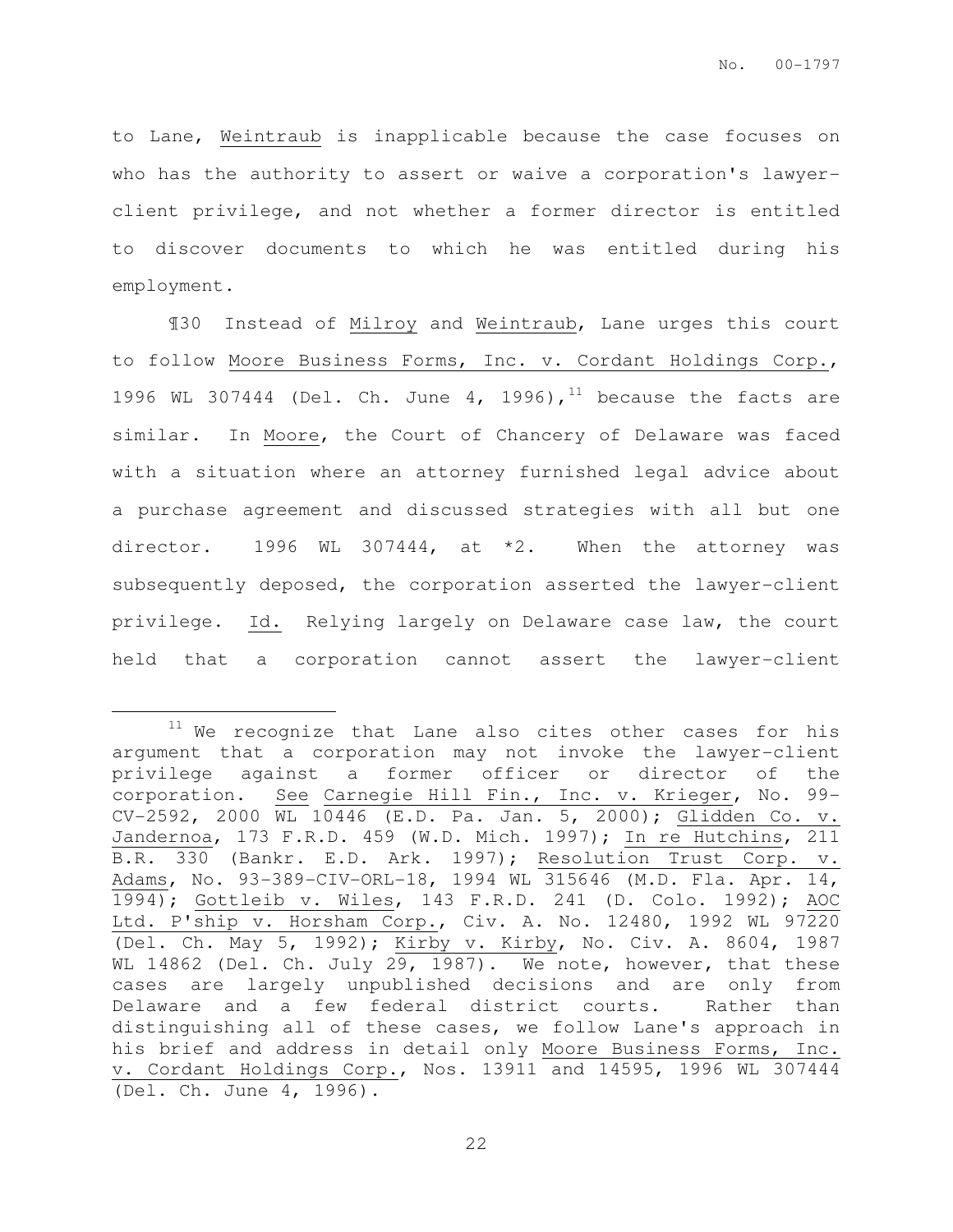privilege to deny a director access to legal advice furnished to the board during the director's tenure. 1996 WL 307444, at \*4. "Because the attorney-client privilege belongs to the client, it would be perverse to allow the privilege to be asserted against the client." Id. at \*6 (emphasis in original). The court also noted that under Delaware law, the corporation had alternative means to enable its directors to receive confidential attorney advice not discoverable by the other director.<sup>12</sup> Based on Moore, Lane contends that the circuit court did not erroneously exercise its discretion and properly held that the information in Niebler's files was not protected by the lawyer-client privilege. Lane urges this court to hold that because he was entitled to the communications regarding the shareholder distribution when he was a director, he is entitled to the same communications in this litigation.

¶31 In reviewing the circuit court's decision, we note first that the circuit court did not directly rule on this specific issue. The court did not specifically address the legal issues the parties raise before this court regarding whether Lane's former status as a director allows him access to

 $\overline{a}$ 

 $12$  Specifically, the court found that the corporation could have bargained for the protection of confidential attorney advice in the Stockholders Agreement or could have acted pursuant to 8 Del.C. § 141(c). Moore, 1996 WL 307444, at \*6. Under 8 Del.C. § 141(c), the corporation could appoint a special committee empowered to address the confidential issues. Id. Under either option, the special committee could have retained separate legal counsel and the communications would be properly protected from disclosure under the lawyer-client privilege. Id.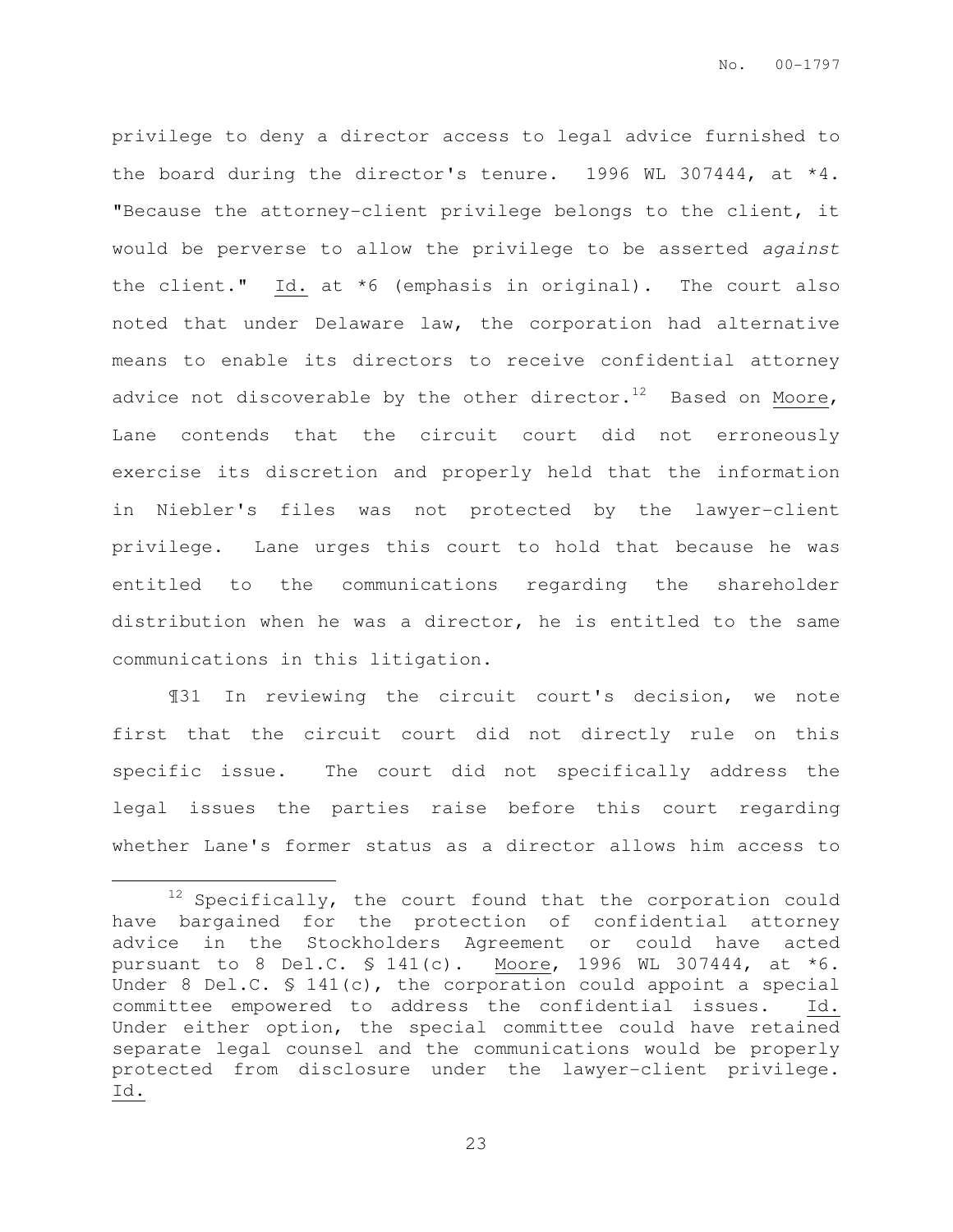otherwise privileged communications. The circuit court judge's only comment on this issue was related specifically to billings,<sup>13</sup> but the court's ruling seemed to rely largely on Lane's former status as a director.

There were (sic) a linking by contract of these parties during a significant period of time in which the Niebler law firm provided services to the Sharp Corporation. And if, in fact, there were billings that were submitted to the corporation and under Mr. Lane's obligations were reviewed by him but not retrievable by him upon his termination, I think he's entitled to examine them again with the benefit of counsel.

¶32 We conclude that the circuit court's ruling was an erroneous exercise of discretion. The circuit court did not directly address whether a former director is allowed to waive the lawyer-client privilege of the corporation, or whether the corporation is able to assert the lawyer-client privilege against a former director for documents prepared during the director's tenure. However, we recognize the circuit court had little guidance because this is an issue of first impression in Wisconsin.

¶33 Lane's status as a former director does not entitle him to access Niebler's files regarding communications with

<sup>13</sup> Whether attorney billings are protected by the lawyerclient privilege is a somewhat different issue and is discussed below in Section 2.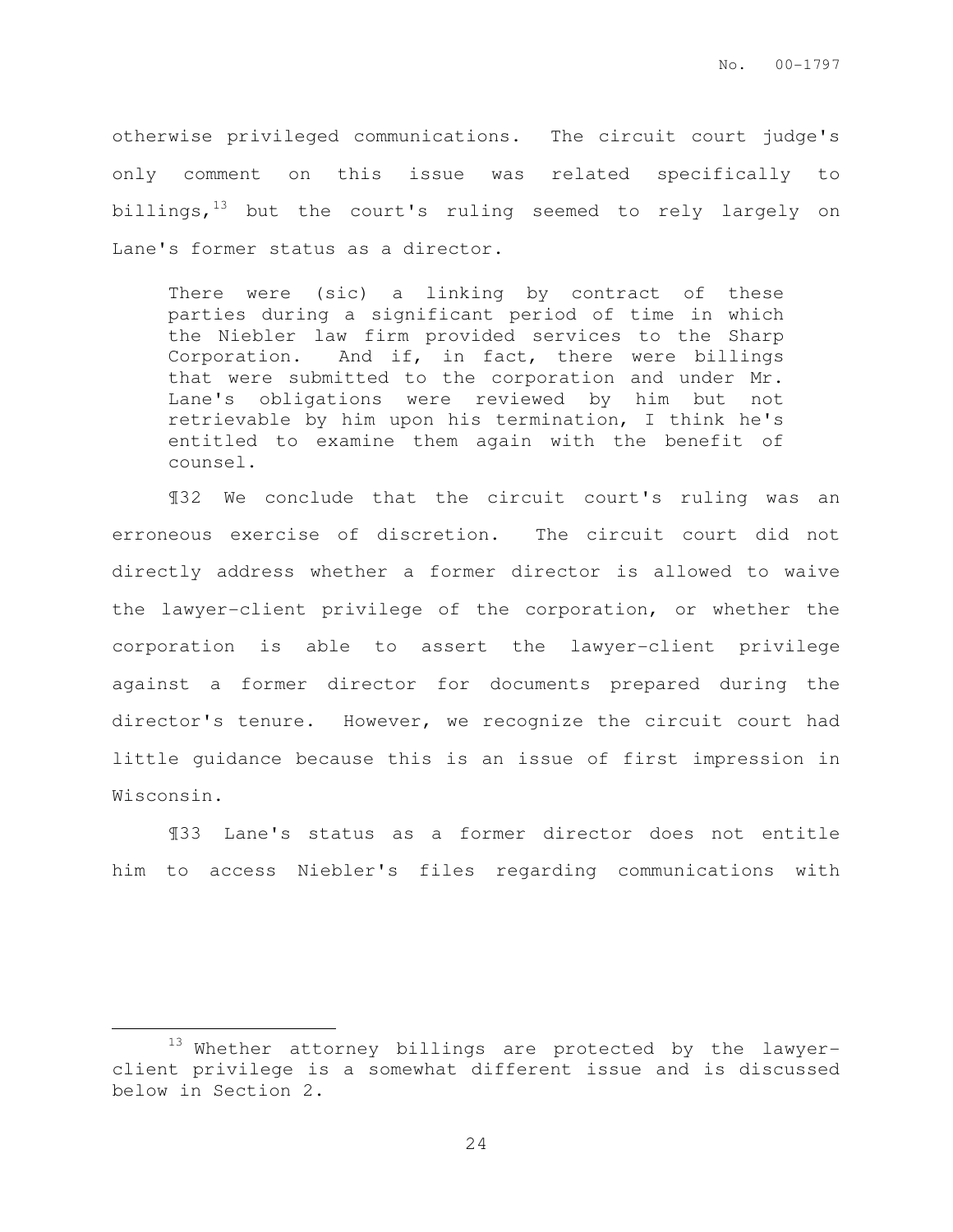Sharp. Wisconsin follows the entity rule,  $14$  and accordingly, the lawyer-client privilege belongs to Sharp——Niebler's client——and only Sharp can waive the lawyer-client privilege. See Wis. Stat. § 905.03(3); see also Dudek, 34 Wis. 2d at 605 (only the client can waive the lawyer-client privilege); Borgwardt, 196 Wis. 2d at 355; Swan Sales Corp., 126 Wis. 2d at 31-32. While a corporate client can only act through its officers, directors, employees, shareholders and other constituents, see Comment to SCR  $20:1.13$ , <sup>15</sup> we logically conclude that a former director cannot act on behalf of the client corporation and waive the lawyer-client privilege.

 $14$  Even though Jesse v. Danforth, 169 Wis. 2d 229, 242, 485 N.W.2d 63 (1992), originally adopted and applied the entity rule in a conflict of interest case, we find it appropriate to rely on the entity rule here as well. As we recognized in Jesse, "the clear purpose of the entity rule was to enhance the corporate lawyer's ability to represent the best interests of the corporation without automatically having the additional and potentially conflicting burden of representing the corporation's constituents." Id. at 240 (emphasis added). Applying the entity rule here furthers this purpose, because it allows the corporate lawyer to focus on representing only the best interest of the client corporation. The corporation's lawyer does not need to worry about representing the interests of every member (or former member) of the corporation's board of directors. Accordingly, only the client corporation or the corporation's lawyer, acting on the corporation's behalf, can waive the lawyer-client privilege. We disagree with the dissent's interpretation that applying the entity rule makes the lawyer "become the corporation's guardian ad litem." Dissent at ¶85. Rather, we are merely applying the purpose of the entity rule as stated in Danforth.

<sup>&</sup>lt;sup>15</sup> The Comment to SCR 20:1.13 states in part: "An organizational client is a legal entity, but it cannot act except through its officers, directors, employees, shareholders and other constituents."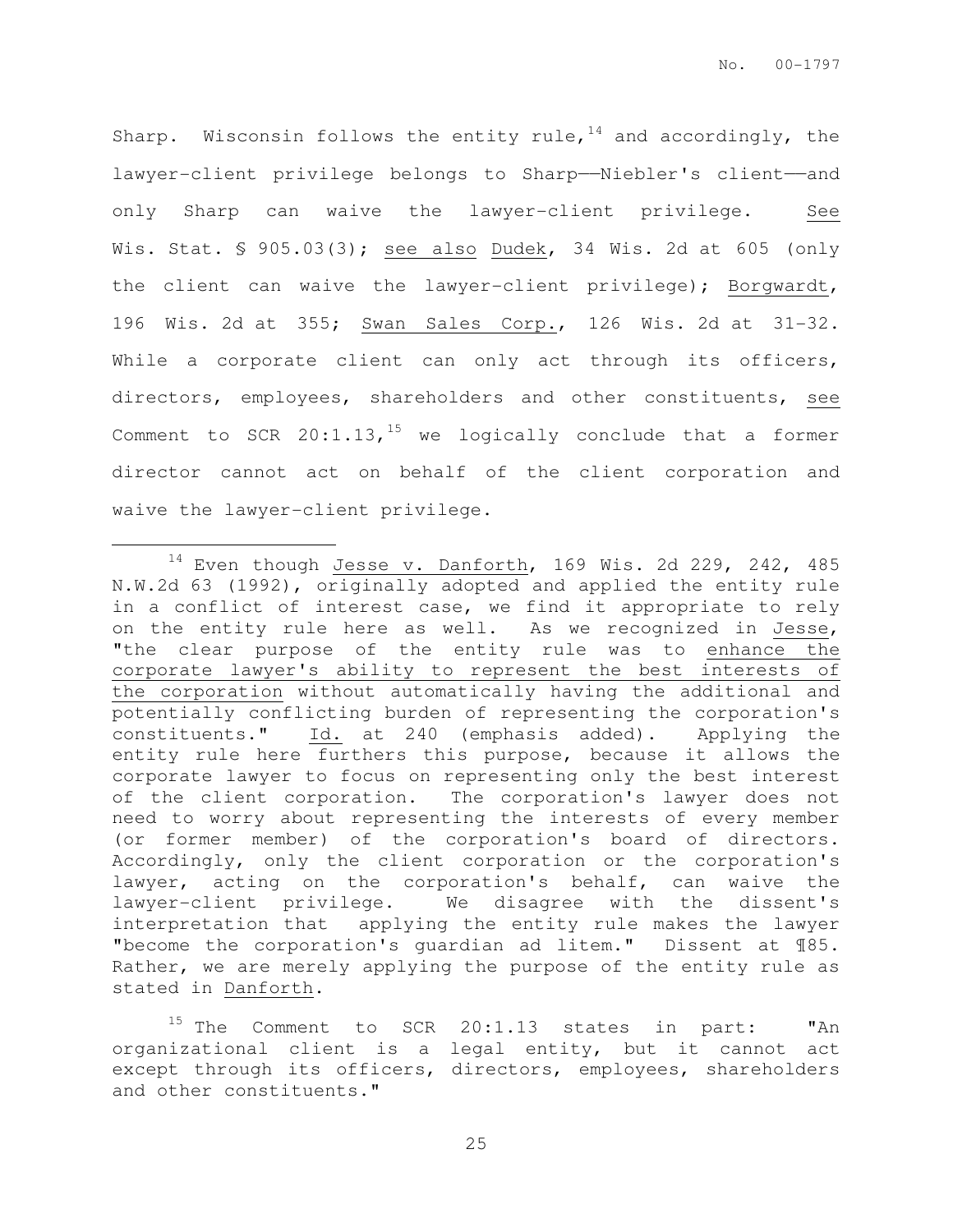¶34 We further conclude that even though the documents were created during Lane's tenure as a director, Lane is not entitled to the documents in Niebler's files. As the United States Supreme Court stated in Weintraub, "the power to waive the corporate attorney-client privilege rests with the corporation's management and is normally exercised by its officers and directors." 471 U.S. at 348. The Scarberrys currently comprise Sharp's board of directors, or management, and retain control over Sharp's lawyer-client privilege. Lane is a former director, and a "dissident." We agree with the court's reasoning in Milroy: "A dissident director is by definition not 'management' and, accordingly, has no authority to pierce or otherwise frustrate the attorney-client privilege when such action conflicts with the will of 'management.'"<sup>16</sup> 875 F. Supp. 646, at \*\*13. Accordingly, we conclude that even though Lane is a former officer and director, and the documents

<sup>&</sup>lt;sup>16</sup> While we decline appellants' request to ground application of the lawyer-client privilege on why the information is being requested, we find it significant that Lane is acting in his individual capacity and requests the documents for personal gain in his lawsuit against the corporation. Lane's status as former director does not entitle him to pierce the lawyer-client privilege in order to further his personal gain against the corporation.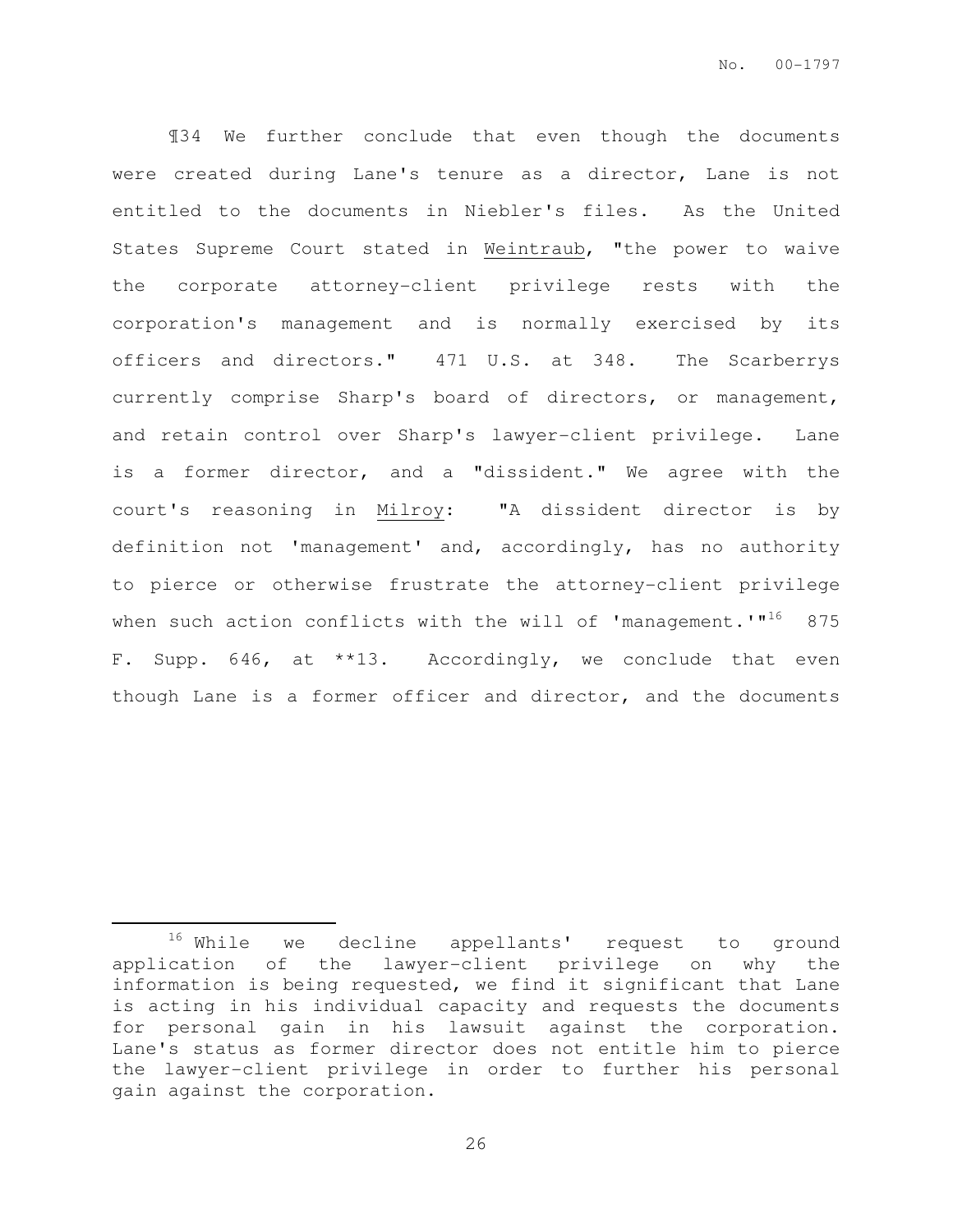at issue were prepared during his tenure, Sharp can effectively assert the lawyer-client privilege against him.<sup>17</sup>

 $17$  The dissenting opinion ignores the present facts, and instead bases its decision on the fact that Lane, when he was a member of the Sharp board of directors, could have acted on behalf of Sharp and waived the attorney-client privilege. Dissent at ¶80. Specifically, the dissent ignores that Lane, a "dissident," can no longer act on behalf of Sharp; only the current Sharp board of directors can waive the attorney-client privilege. Accordingly, and directly on point, the current board of directors, can, and has chosen to, not waive the attorney-client privilege in respect to the documents requested by Lane. To state this another way, the current board of directors has chosen to effectively assert the attorney-client privilege against Lane. Moreover, as discussed previously, it makes no difference to the attorney-client privilege that the documents Lane requested were prepared during his tenure with Sharp.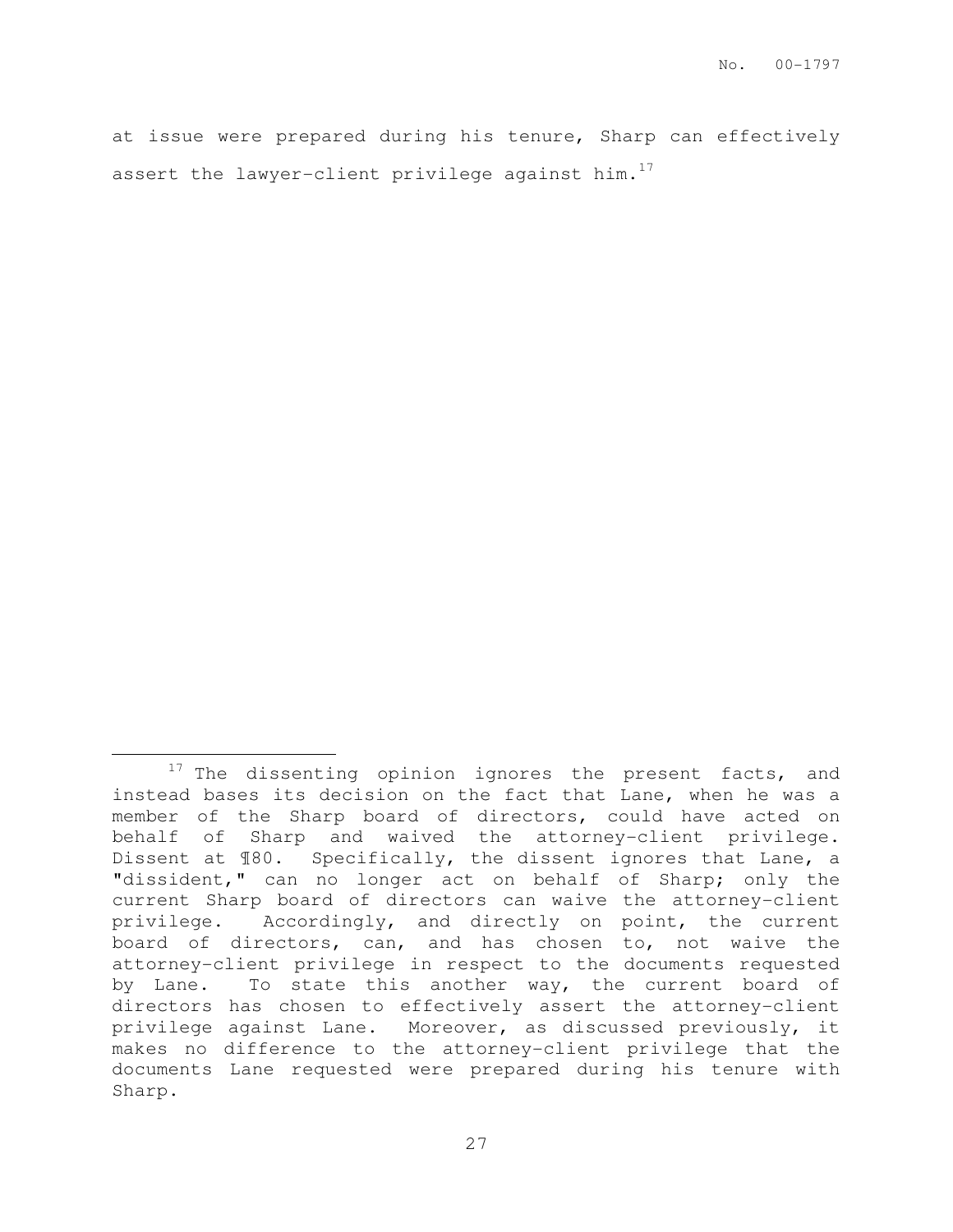¶35 Finally, before addressing other issues involving the lawyer-client privilege, we note that our holding here is based strictly on the facts as presented. We rely largely on the fact that Lane is a former director. We specifically do not address, or speculate, on the outcome of any similar situations involving a current member of a board of directors.<sup>18</sup>

2. Attorney billing records.

l.

It also makes no difference if we note, as the dissent suggests, that Sharp is a closely held corporation. See dissent at ¶89. The dissent erroneously characterizes this situation as one where the Scarberrys and Lane retained a single attorney and later developed adverse interests. Dissent at ¶94. The dissent therefore concludes, "When the persons who joined together later develop adverse interests, they may not assert the attorneyclient privilege against one another as the basis for withholding legal information developed during their joint undertaking." Id. (footnote omitted). In drawing this conclusion, the dissent ignores, however, several relevant facts. First, at all relevant times the Scarberrys have been the sole shareholders of Sharp. Second, the Scarberrys and Sharp first retained Attorney Niebler in 1985, but Lane did not join Sharp as executive vice president until 1992. Based on these facts, Niebler was involved with the Scarberrys and Sharp nearly seven years before Lane could claim that they "shared a common interest in the success of Sharp Packaging." Dissent at ¶92. We therefore find it wrong to characterize this situation as one where the Scarberrys and Lane, together, retained Niebler in order to pursue a common interest. Accordingly, we conclude that it makes no difference to our decision that Sharp is a closely held corporation. We reiterate that, as the current representatives of Sharp, the Scarberrys have chosen to assert the attorney-client privilege against Lane. Throughout the time period at issue, Lane was an officer and employee of Sharp, never a shareholder.

 $18$  Contrary to the dissent's suggestion that limiting the scope of our opinion to the facts presented "mean[s]" something, dissent at ¶74 n.2, we note that the decision is limited to the facts of this case because we conclude it would be inappropriate to speculate on issues not before this court.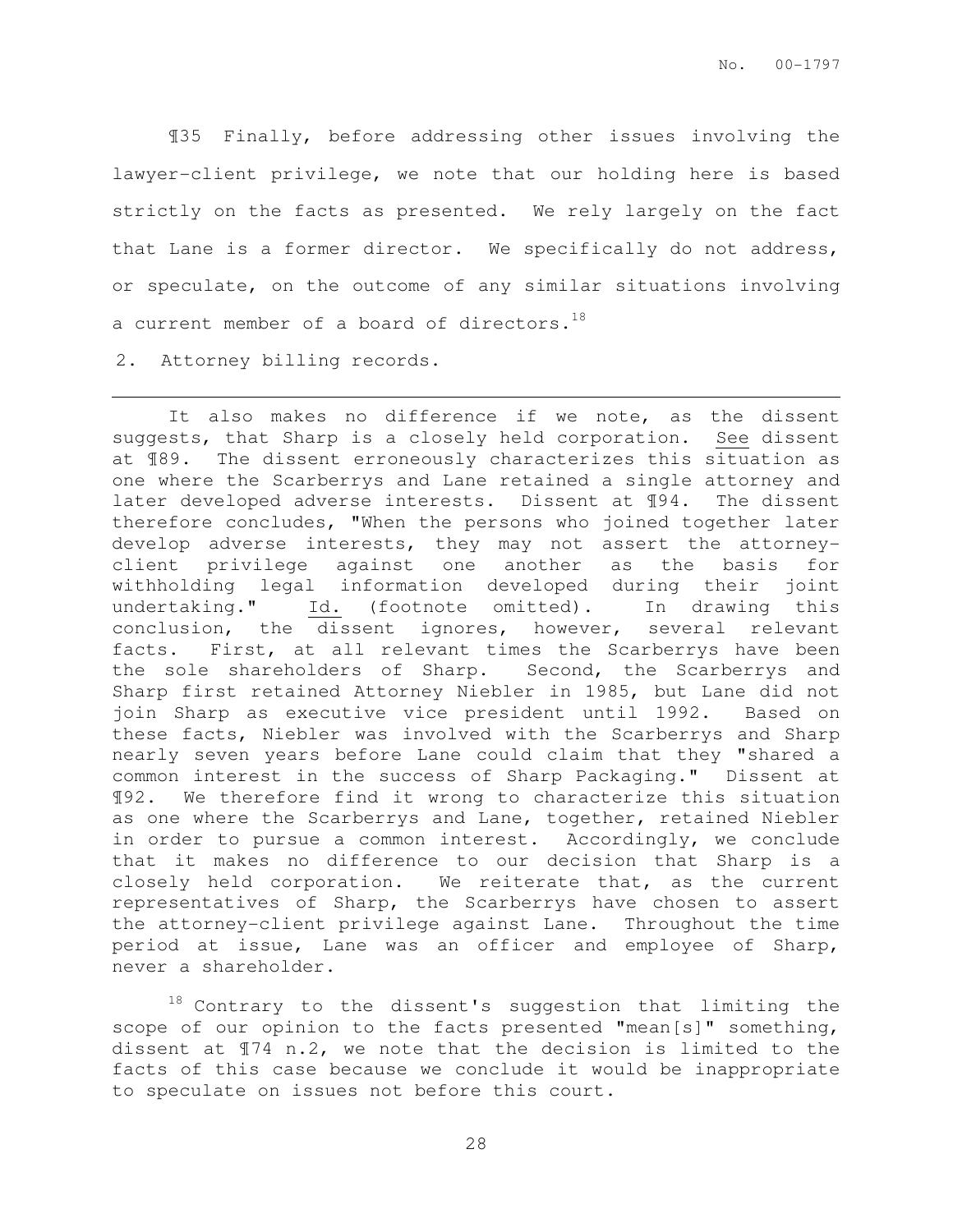¶36 We next turn to appellants' argument that the circuit court erred in ordering production of the Niebler firm's billing records because attorney billing records are protected by the lawyer-client privilege. Appellants contend that production of attorney billing records would reveal the specific nature of legal services provided to Sharp and the Scarberrys, which is confidential information protected by the lawyer-client privilege.

¶37 Appellants rely on the distinction drawn in In re Grand Jury Subpoena Issued to Horn, 976 F.2d 1314, 1316-1317 (9th Cir. 1992), and Real v. Continental Group, Inc., 116 F.R.D. 211, 213-214 (N.D. Cal. 1986), where the court distinguished billing records from fee arrangements, which are normally not protected. In both cases, the court found billing records protected by the lawyer-client privilege because production of these records would reveal the nature of legal services provided. In re Grand Jury Subpoena, 976 F.2d at 1318; Real, 116 F.R.D. at 214. Appellants argue that this case is similar because Niebler contends that the billing records at issue are more than just a bill for "services rendered" as they contain narrative descriptions of the legal services provided. Based on this reasoning, appellants contend the circuit court erroneously exercised its discretion by ordering production of the attorney billing records.

¶38 Lane argues he is entitled to the Niebler law firm billing records because when he was employed by Sharp, he was entitled to review attorney billing records. In other words,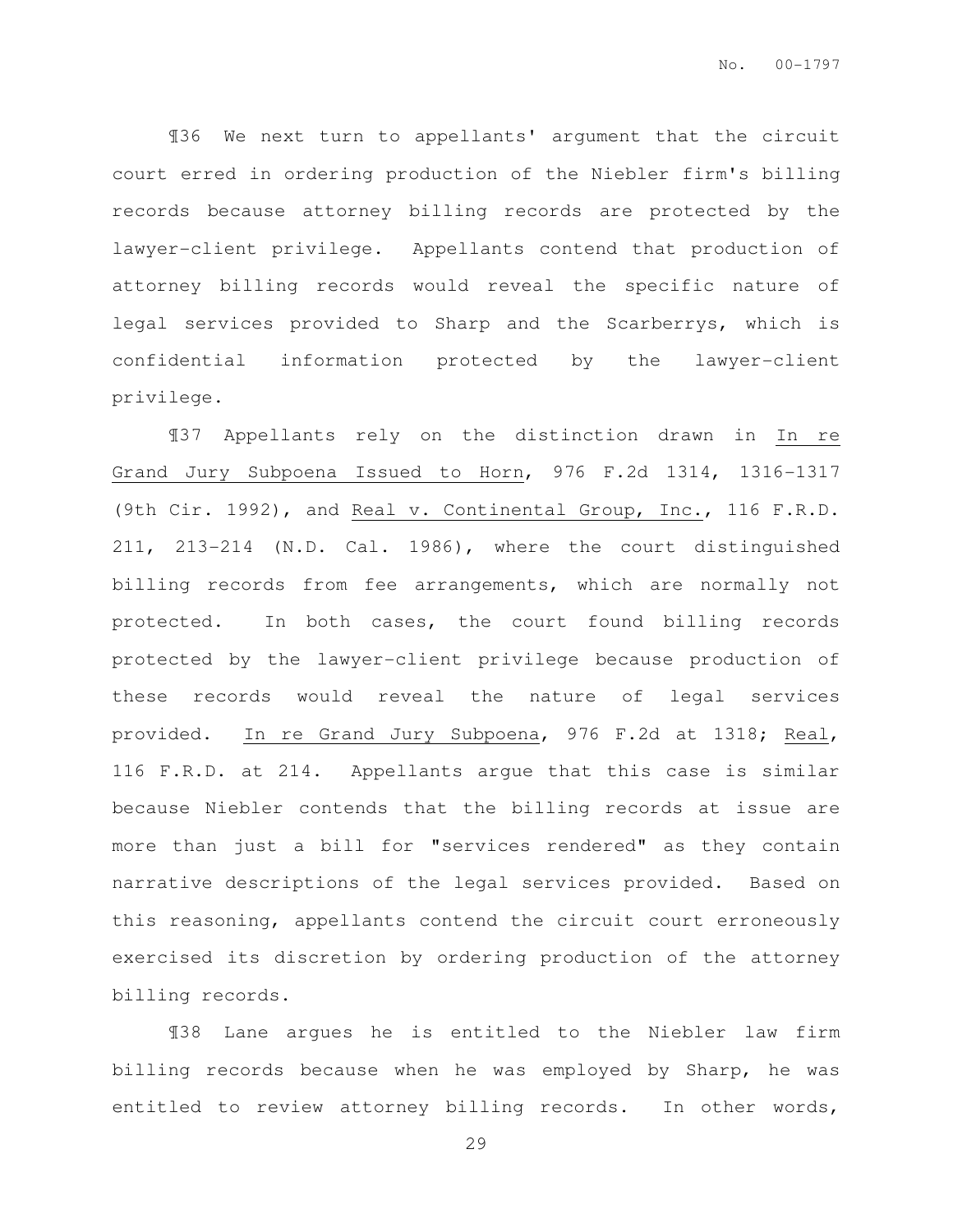Lane contends that since he was entitled to review the billing records when they were originally sent to Sharp, he is entitled to see them as part of this litigation.

¶39 In ordering production of the Niebler firm's billing records, the circuit court stated: "And if, in fact, there were billings that were submitted to the corporation and under Mr. Lane's obligations were reviewed by him but not retrievable by him upon his termination, I think he's entitled to examine them again with the benefit of counsel." We conclude that the circuit court erroneously exercised its discretion in ordering production of the attorney billing records. The circuit court failed to examine the nature of the communications; specifically, it failed to note that the billing records reveal the nature of legal services provided and the substance of lawyer-client communications. We recognize that this is an issue of first impression for this court, and we conclude that the circuit court's ruling was not based on a proper application of the legal principles involved.

¶40 While the lawyer-client privilege readily protects statements from the client to the lawyer, the privilege only protects communications from the lawyer to the client if "disclosure of the lawyer-to-client communications would directly or indirectly reveal the substance of the client's confidential communications to the lawyer." Journal/Sentinel v. Sch. Dist. of Shorewood, 186 Wis. 2d 443, 460, 521 N.W.2d 165 (Ct. App. 1994). Billing records are communications from the attorney to the client, and producing these communications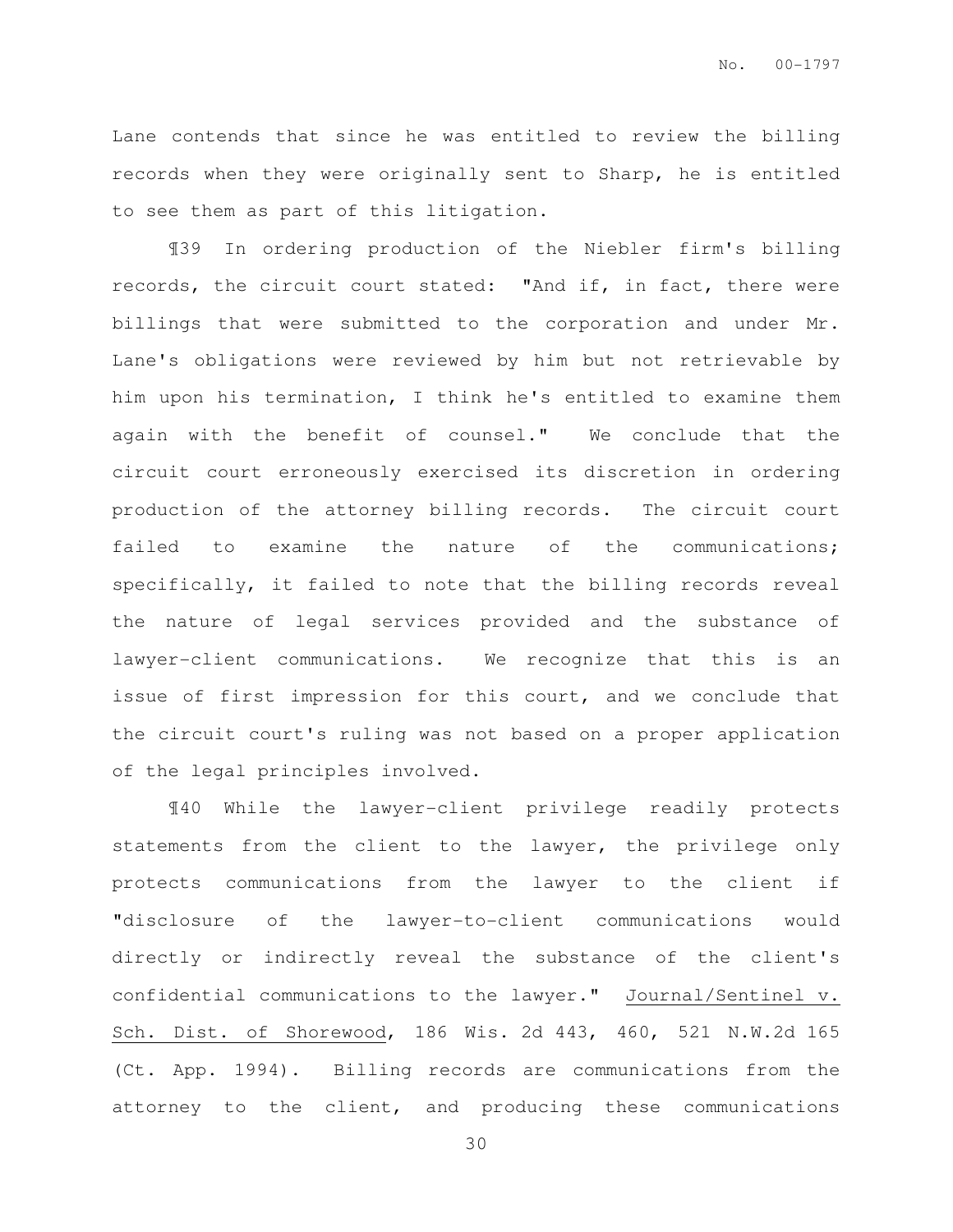violates the lawyer-client privilege if production of the documents reveals the substance of lawyer-client communications. See Dyson, 140 Wis. 2d at 815 (answer may not be compelled to inquiries that threaten to reveal the substance of lawyer-client communications).

¶41 According to Niebler's affidavit, which is uncontested, $19$  the attorney billing records disputed here contain detailed descriptions of the nature of the legal services rendered to Sharp. Producing the attorney billing records would, therefore, reveal the substance of lawyer-client

 $\overline{a}$ 

[It] is undisputed that [Lane] was entitled to review Niebler's legal bills while plaintiff was employed by Sharp. Sharp argued below that plaintiff "must have known" about Niebler's services because plaintiff was in charge of Sharp's accounting operations, and Niebler's monthly bills were sent to and reviewed by Sharp's corporate controller, who reported to [Lane]. . . . Especially since Sharp affirmatively contends [Lane] either did review or could have reviewed Niebler's bills while plaintiff was employed by Sharp, the trial court properly ruled that Sharp may not assert privilege against plaintiff to deny him discovery of billing records in this litigation. (emphasis added).

Faced with the opportunity, Lane does not dispute, but actually relies on Sharp's argument that Lane either did review, or could have reviewed, Niebler's bills sent to Sharp. The record, therefore, reflects that Lane could have contested, with his own affidavit, Niebler's representation that the attorney billing records contain detailed descriptions of the nature of legal services, and, therefore, production would violate the lawyer-client privilege.

<sup>&</sup>lt;sup>19</sup> We find it significant that Lane does not contest Niebler's affidavit regarding the contents of the billing records sent from Niebler's law firm to Sharp. In his brief at pages 41-42, Lane states: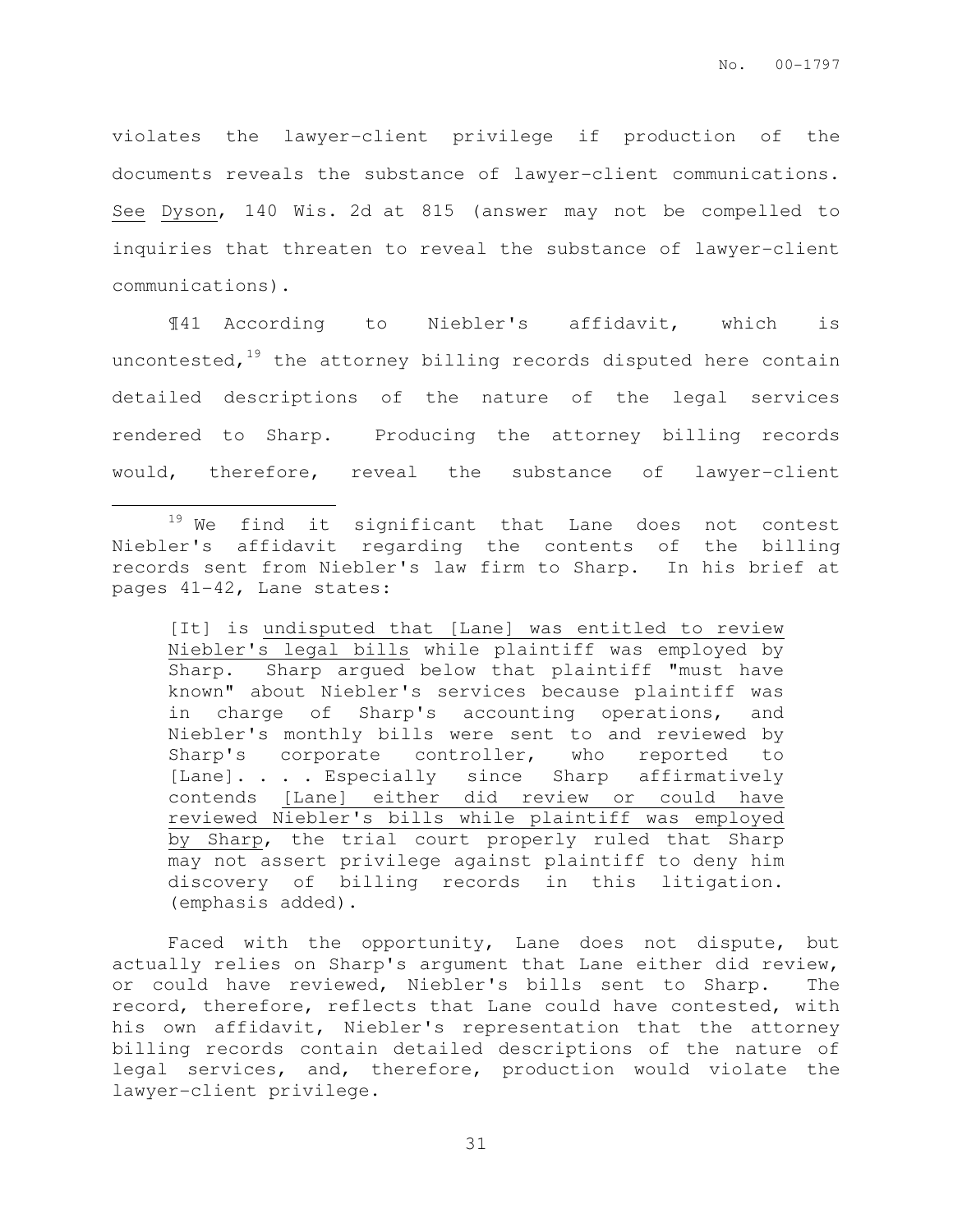communications between Sharp and Niebler. Accordingly, we conclude that the attorney billing records are protected by the lawyer-client privilege. Again, we note that our holding is limited by the particular facts presented before this court. We decline to establish a broad rule that all attorney billing records are protected by the lawyer-client privilege. Rather, we focus only on the billing records in this case. We do not determine that all other attorney billing records or invoices are privileged, nor do we address whether the circuit court should conduct an in camera review in cases where the parties dispute whether billing records reveal the substance of lawyerclient communications.

#### 3. Communications with Third Parties

¶42 Sharp and the Scarberrys next argue that the circuit court erred in ordering production of documents from Niebler involving communications with third parties. Sharp and the Scarberrys contend that the circuit court's ruling sacrifices confidentiality for efficiency, and that Lane has made no showing that he was unable to obtain these documents from third parties.

¶43 Lane argues that the circuit court's decision was within the court's discretion, because Niebler's correspondence with third parties is relevant and not within the scope of the lawyer-client privilege. Lane argues that Sharp, the party alleging privilege, bears the burden of showing good cause as to why the requested documents should not be produced. Furthermore, Lane contends it is imperative that he obtains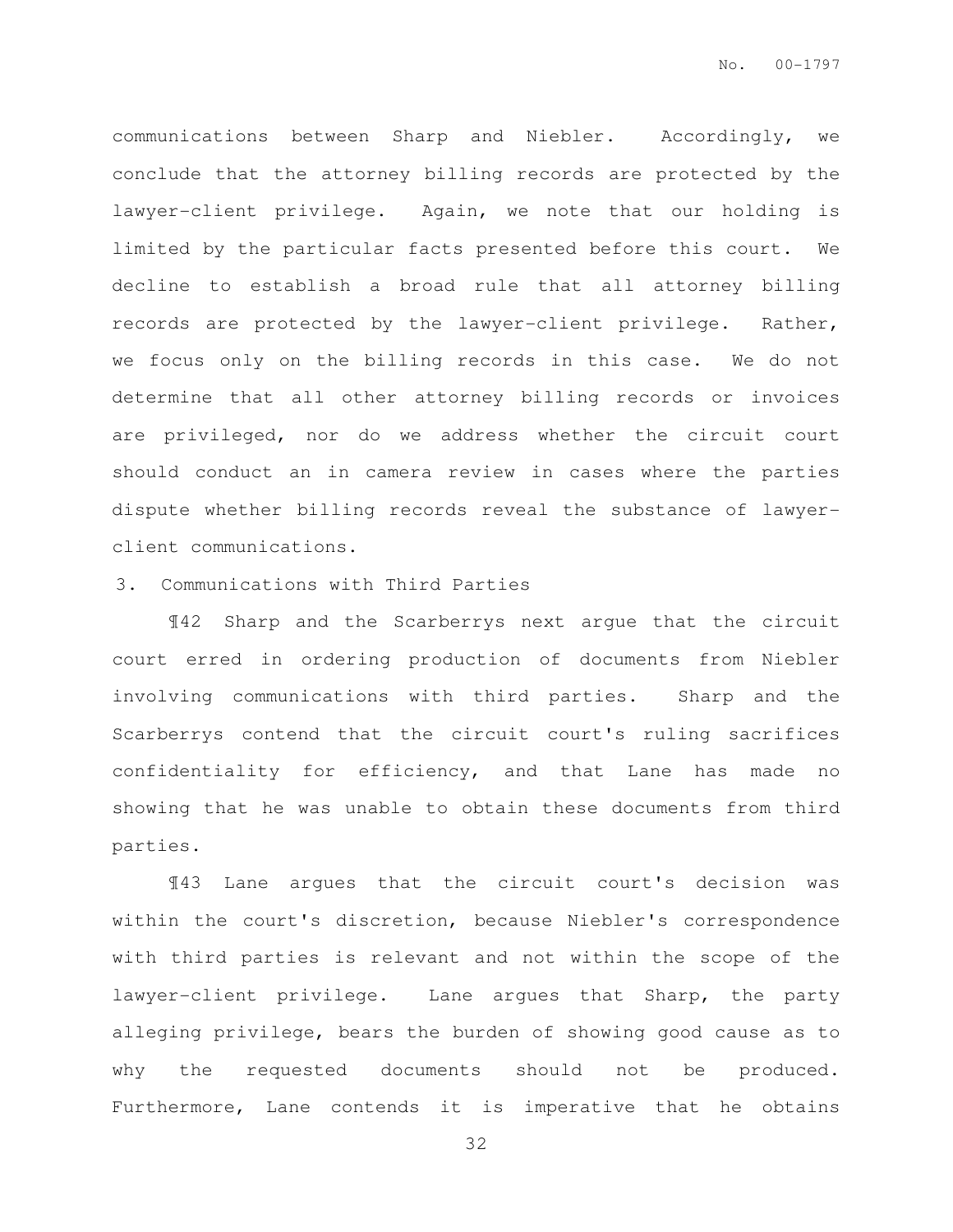discovery from all involved parties, in order to compare notes and piece together circumstantial evidence of fraud.

¶44 During the oral decision denying Sharp's and the Scarberry's motion to quash, the circuit court judge stated,

There is an offer here that this kind of information may be available from third parties, but there's also documentation by way of the excerpts from depositions here that that was denied the plaintiff in the normal course of those depositions. And that being the case, it may be that there are other sources of this same information, but it occurs to this Court that the most efficient way of obtaining them is through the Niebler law firm file.

Furthermore, in the written order, the circuit court required production of all "non-privileged documents, including documents reflecting the Niebler firm's communications with third parties" for the time period Lane requested.

¶45 We conclude that the circuit court did not erroneously exercise its discretion on this issue. The circuit court judge carefully examined the situation and, significantly, found that there was evidence that plaintiff was denied the requested information in the normal course of depositions. More importantly, however, is the fact that the circuit court ordered production of only non-privileged documents. Accordingly, documents protected by the lawyer-client privilege, or the work product doctrine, were not part of the circuit court's order regarding this issue. We, therefore, conclude that the circuit court's decision does not reflect an erroneous exercise of discretion, because the court examined the relevant facts, applied the proper standard of law, and reached a reasonable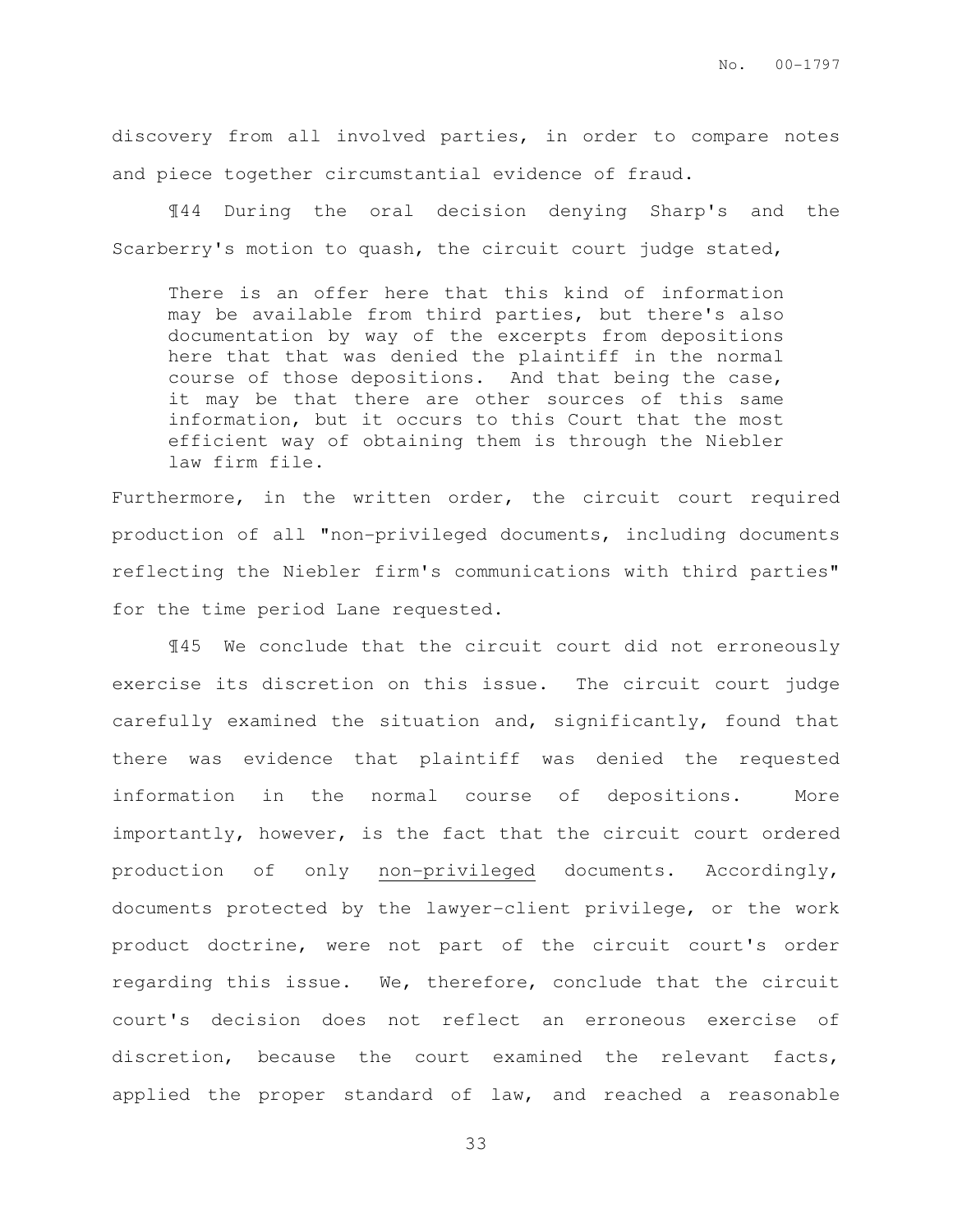conclusion based on a demonstrative rational process. See Paige K.B., 226 Wis. 2d at 233.

#### 4. Crime-Fraud Exception

 $\overline{a}$ 

¶46 Appellants' final argument regarding the lawyer-client privilege is that the circuit court erred by concluding that the crime-fraud exception in Wis. Stat.  $\frac{1}{5}$  905.03(4)(a)<sup>20</sup> applies, because Lane failed to make out a prima facie case of fraud, and the circuit court failed to conduct an in camera review prior to reaching the conclusion as to the applicability of the exception. We first address whether Lane made out a prima facie case, and then turn to whether the circuit court erred by failing to conduct an in camera review.

¶47 Relying on Dyson v. Hempe, 140 Wis. 2d 792, 413 N.W.2d 379 (1987), appellants first argue that Lane's allegations of fraud in the complaint are insufficient to establish a prima facie case. "The mere charge of fraud or illegality will not, however, 'set the confidences free.'" Dyson, 140 Wis. 2d at 804 (quoting Clark v. United States, 289 U.S. 1, 15 (1933)). The test for invoking the crime-fraud exception is whether there is "reasonable cause to believe that the attorney's services were utilized in furtherance of the ongoing unlawful scheme." United States v. Chen, 99 F.3d 1495, 1503 (9th Cir. 1996) (citations omitted). According to

<sup>&</sup>lt;sup>20</sup> Wisconsin Stat.  $$ 905.03(4)(a)$  provides that there is no privilege "If the services of the lawyer were sought or obtained to enable or aid anyone to commit or plan to commit what the client knew or reasonably should have known to be a crime or fraud."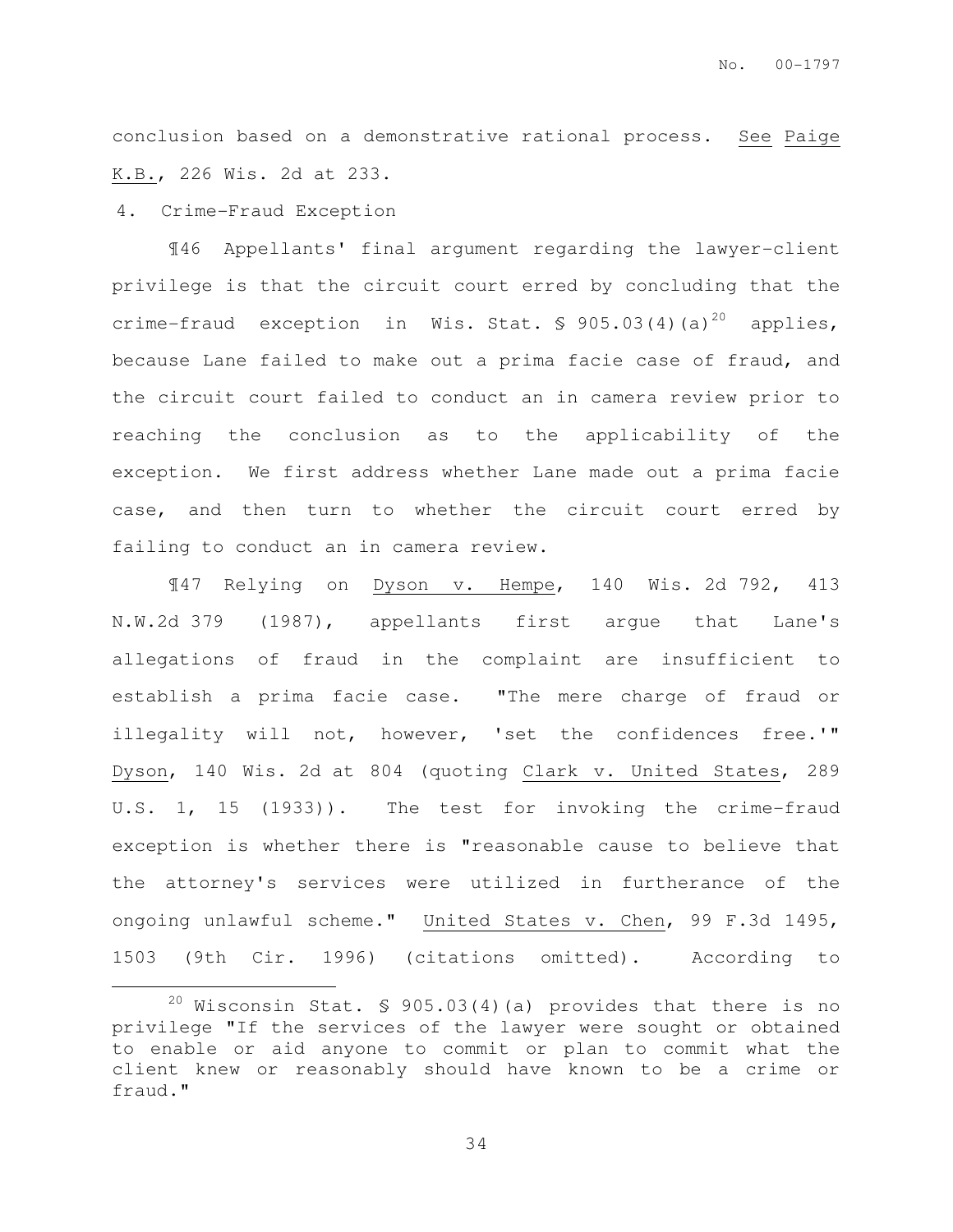appellants, Lane has failed to meet this threshold requirement, because he has failed to provide any evidentiary facts supporting his position that services of the Niebler law firm were utilized in furtherance of fraud. $21$  Finally, appellants contend that Lane has alleged only a breach of contract case, not actionable fraud.

¶48 Lane contends that the circuit court did not erroneously exercise its discretion in determining that a prima facie case of fraud was made. According to Lane, the complaint sufficiently alleges fraudulent transfer, the circuit court properly considered substantial evidence of fraud, and the record also establishes prima facie evidence that the intent of the distribution was to hinder Lane's rights as an equity holder. Among other things, Lane bases his argument on the fact that the \$3.8 million distribution was not legal, because neither Sharp's by-laws nor the Wisconsin Statutes grant the

 $\overline{a}$ 

 $21$  Niebler and the Niebler law firm additionally contend that this case addresses an "inherent conflict" between Wis. Stat. § 905.03(2) and (4) and SCR 20:1.2 and SCR 20:1.6. They argue that these statutes and Supreme Court Rules create a conflict between an attorney's obligation to comply with court orders, and the Supreme Court rules requiring attorneys to "abide by a client's decisions concerning the objectives of representation." SCR 20:1.2(a). According to Niebler, because Sharp, the Scarberrys and Niebler deny participation in any fraudulent activity, Niebler faces an inherent conflict and must choose between violating his obligation to his client, and being found in contempt for refusing to comply with the circuit court's discovery order. We decline to address Niebler's "inherent conflict" argument, because we do not uphold the circuit court's application of the crime-fraud exception to the lawyer-client privilege.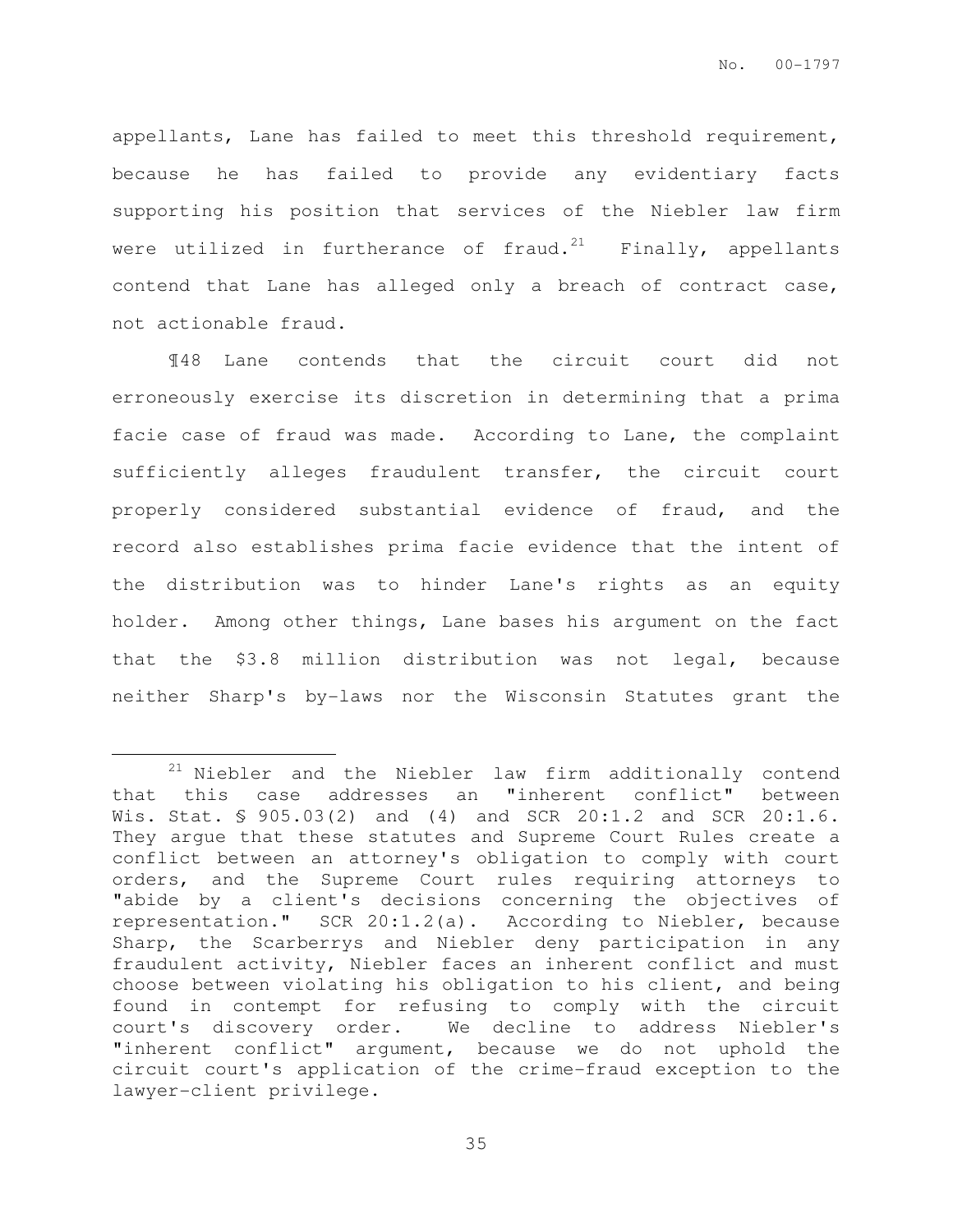right to receive shareholder dividends without a declaration by the board of directors. Based on the Stock Transfer Restriction Agreement, the only alteration to the requirement of a board of directors' declaration is that which allows for distribution of dividends to pay income taxes, but nothing more. Lane contends that the board meeting requirement was an express requirement intended to protect his 25% interest in Sharp. Lane further argues that this is not merely a breach of contract case, and that he has established a claim for fraudulent conveyance under Wis. Stat. § 242.01(4). Furthermore, the fact that Lane's status as a creditor derives from a contract, is immaterial. See, e.g., Marshall & Ilsley Bank v. Stepke, 228 Wis. 39, 279 N.W.2d 625 (1938) (recognizing mortgagee as creditor under fraudulent conveyance statute). Finally, Lane argues that the record contains ample evidence of Niebler's involvement in furthering the fraudulent scheme to distribute the profits only to the Scarberrys. According to Lane, Niebler encouraged the distribution to occur before Lane exercised his stock options, and, acting on behalf of Sharp, Niebler applied for and negotiated the M&I Mortgage Co. loan to finance the distribution. Examined together, Lane argues that the complaint and the record provide more than adequate evidence to satisfy his burden of making a prima facie case of fraud.

¶49 In finding that Lane had established a prima facie case of fraud, the circuit court relied on the allegations in the complaint and the limited evidence in the record. The circuit court judge stated: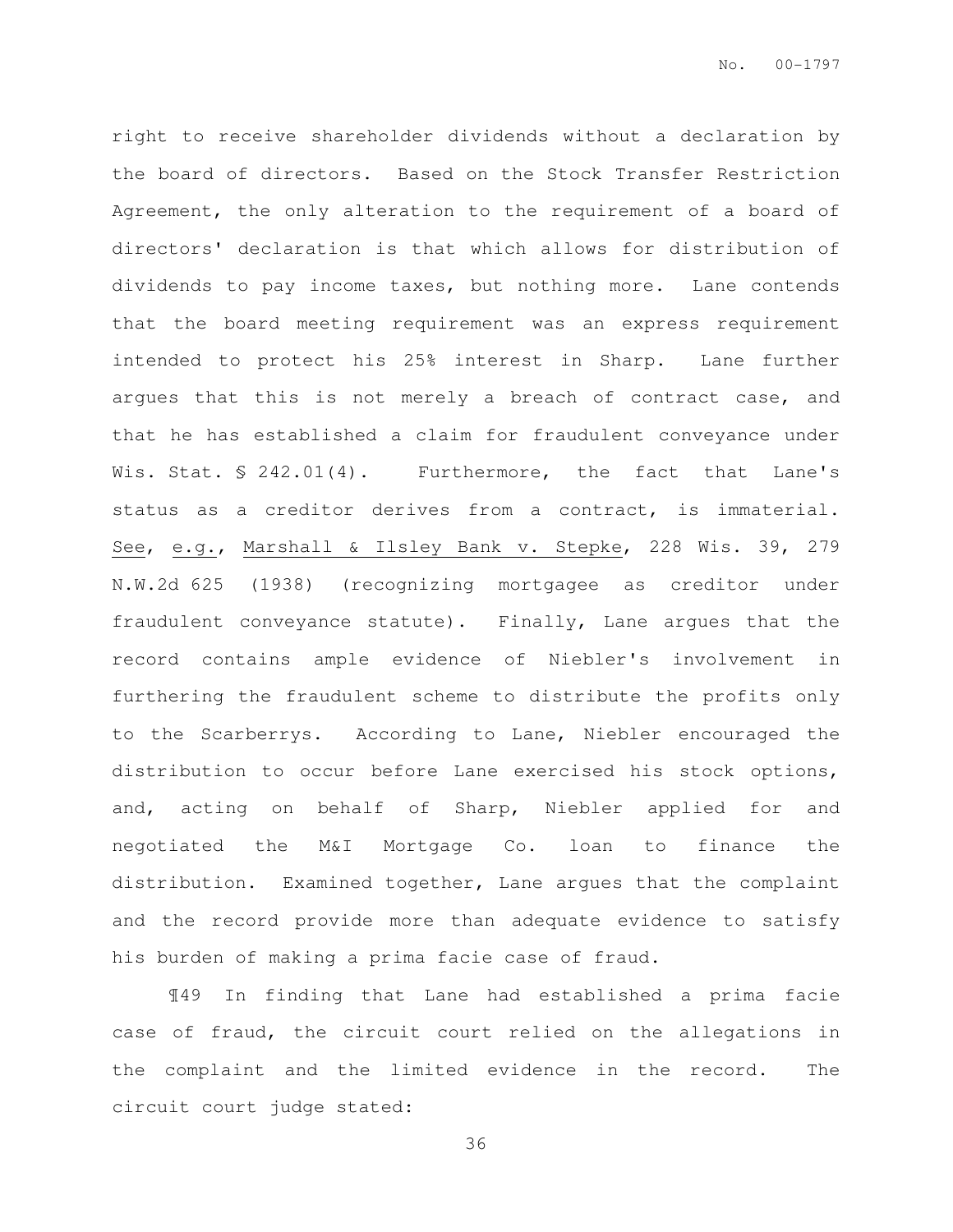I'm satisfied that there is based on the Court's previous review of the Complaint, as well as the other limited information presented here, that there is a prima facie case. . . . [T]he combination of the relationship that existed between the immediate parties already named in this case and that prima facie showing and the circumstances, the allegation of breach and of that agreement going on, not just immediately prior to the termination but perhaps for a time pre-dating that, a time in which the Niebler law firm was supposedly only providing . . . limited services pertaining to the industrial bond issue, that the totality of all those matters I believe allow the attorney-client privilege to be dissipated under the parameters that the Court has outlined here.

¶50 We conclude that the circuit court did not erroneously exercise its discretion in finding that Lane established a prima facie case of fraud. While we recognize that the mere allegation of fraud is insufficient, we note that the burden is low in that "[t]o drive the privilege away, there must be 'something to give colour to the charge.'" Dyson, 140 Wis. 2d 792, 804 (quoting Clark v. United States, 289 U.S. 1, 15 (1933)); see also, United States v. Zolin, 491 U.S. 554, 571 (1989) ("[A] lesser evidentiary showing is needed to trigger in camera review than is required ultimately to overcome the privilege.") In order to establish a prima facie case, Lane must only show "reasonable cause to believe [Niebler's] services were utilized in furtherance of the ongoing unlawful scheme." Chen, 99 F.3d at 1503. "Reasonable cause is more than suspicion but less than a preponderance of evidence." Id.

¶51 Under this standard, Lane needs only submit evidence that, if believed, would establish an "ongoing unlawful scheme."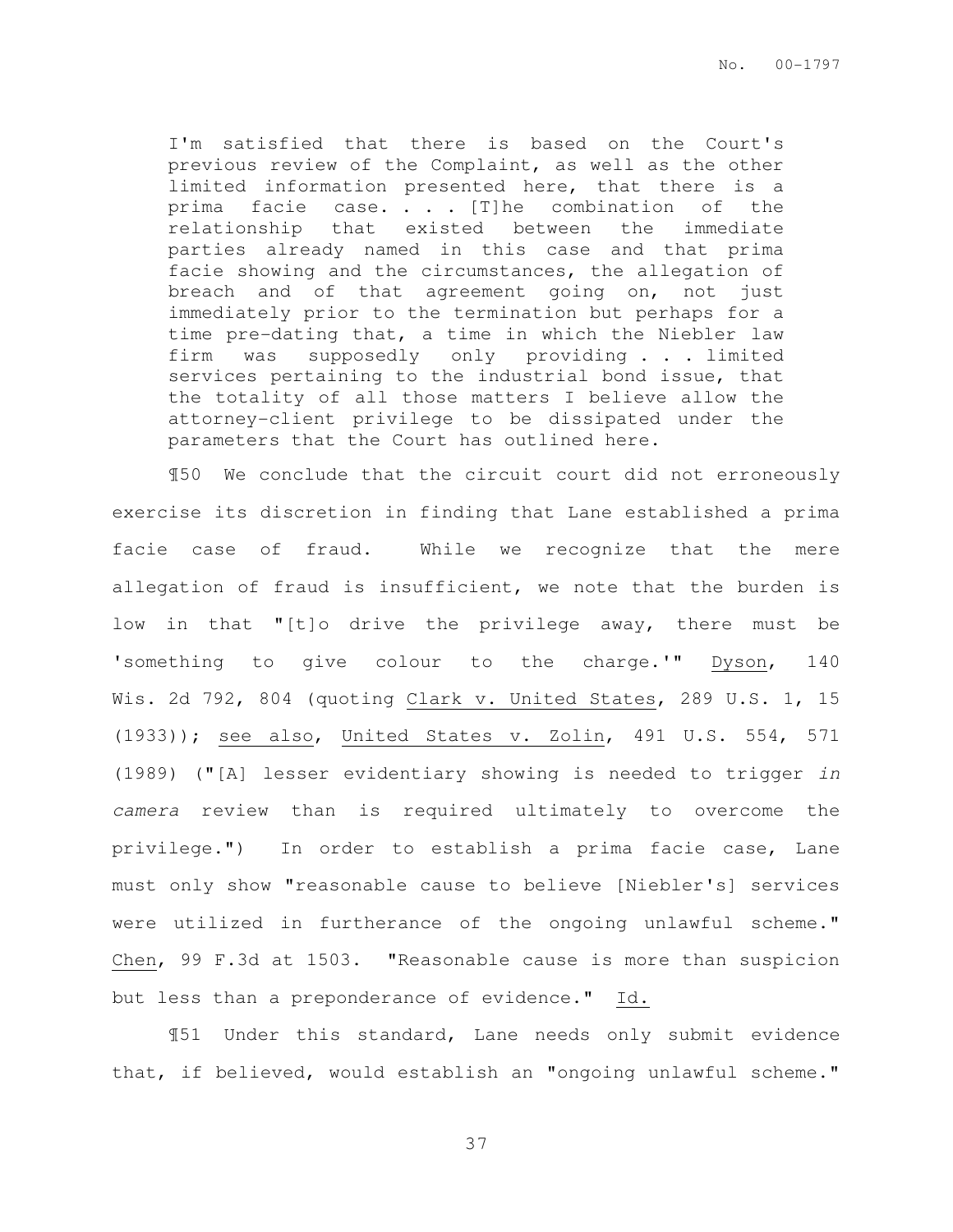Id. We conclude that the complaint, combined with evidence in the record (deposition testimony and affidavits)-demonstrating, among other things, Niebler's involvement with the distribution, and the lack of approval by the board of directors——are sufficient to establish a prima facie case of fraud. The circuit court's conclusion, therefore, will be upheld, because it is consistent with the facts in the record and established legal principles.

¶52 We next address appellants' argument that the circuit court erred in failing to conduct an in camera review to determine whether the crime-fraud exception applies. Sharp and the Scarberrys argue that even if the circuit court correctly concluded that Lane established a prima facie case of fraud, the court erred by failing to conduct an in camera review of the disputed documents. According to Sharp and the Scarberrys, an in camera review is the proper procedure to determine whether the crime-fraud exception applies because it is a smaller intrusion on lawyer-client confidentiality than public disclosure, and ensures that the circuit court's decision regarding the crime-fraud exception is an informed one.

¶53 Lane contends an in camera review is unnecessary, because the purpose of an in camera review is to resolve privilege disputes. Lane again asks this court to adopt a rule that Sharp cannot assert the lawyer-client privilege against a former director, making Lane entitled to discover all documents requested. Accordingly, an in camera review to determine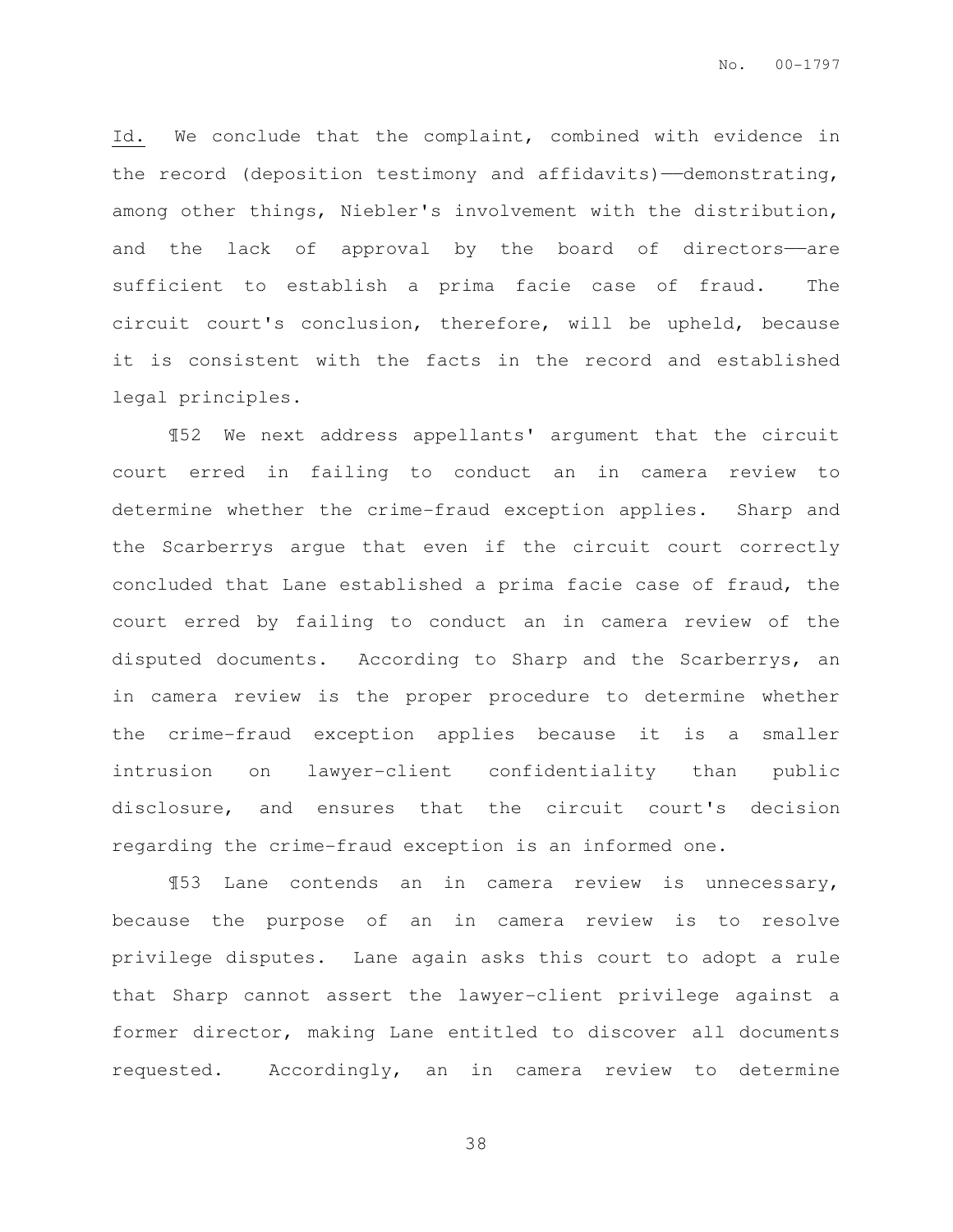whether specific documents are privileged would be unnecessary, because Lane would be entitled to discover all such documents.

¶54 Lane also contends that Sharp and the Scarberrys have waived their right to an in camera review by simply asserting a blanket claim of privilege (both attorney-client privilege and work product). Lane relies on Holifield v. United States, 909 F.2d 201, 204 (7th Cir. 1990), where the Seventh Circuit Court of Appeals refused to address the merits of the alleged lawyerclient privilege because Holifield failed to properly raise the issue. The court held that "brief conclusory summations" as to why documents are protected were insufficient to support a claim of the lawyer-client privilege. Id. We conclude that the holding in Holifield is inapplicable here for two reasons. First, Sharp and the Scarberrys have submitted more than "brief conclusory summations" as to why the lawyer-client privilege and the work product doctrine apply. While we might have preferred that they submit a privilege log, asserting the privilege on a document-by-document basis, we do not find that failure to do so in this case warrants denying Sharp and the Scarberrys an in camera review. By asserting that the circuit court erred in this case, Sharp and the Scarberrys are basically disputing all of the documents that would fall within the discovery order. Based on this conclusion, we do not find unreasonable Sharp and the Scarberry's choice to appeal the circuit court's entire decision. Second, contrary to Lane's assertion that Sharp and the Scarberrys have made no good-faith effort to produce documents, after reviewing the record, we conclude that Sharp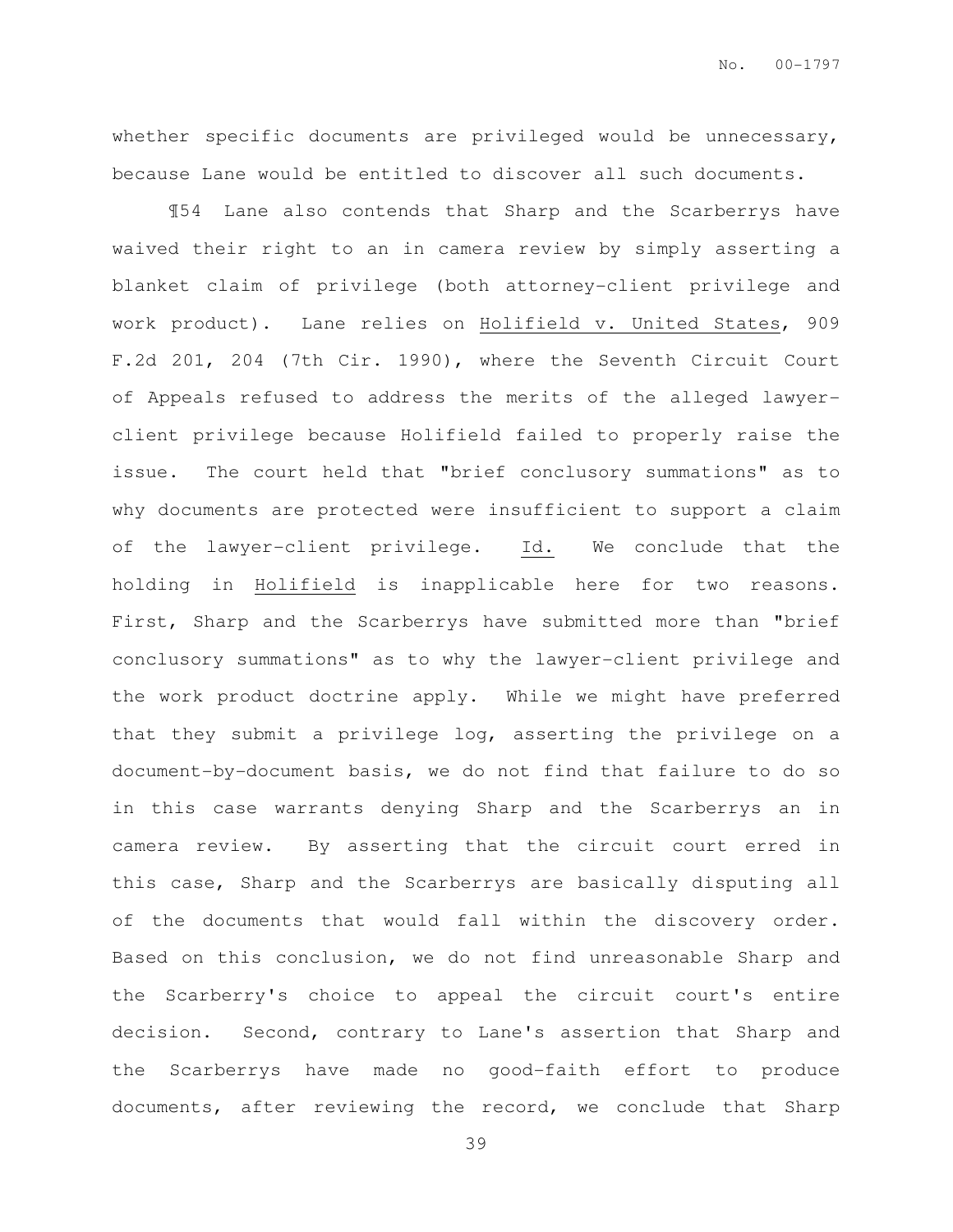and the Scarberrys have produced numerous documents in this case. Accordingly, we conclude that this is not a situation where Sharp and the Scarberrys are shirking their responsibility to provide discovery by making "blanket allegations" of privilege. We, therefore, reject Lane's argument that Sharp and the Scarberrys have waived their right to an in camera review.

¶55 Regarding the merits of the circuit court's decision not to conduct an in camera review, we conclude that the circuit court erroneously exercised its discretion. The circuit court simply determined that a prima facie case of the crime-fraud exception had been established, and did not examine any documents to determine if the crime-fraud exception actually applied. "It must do so." Borgwardt, 196 Wis. 2d at 357 (remanding for in camera review). As discussed previously, the burden to establish a prima facie case is low. Once the circuit court determines the prima facie case has been established, an in camera review is the proper procedure to determine if the crime-fraud exception to the lawyer-client privilege applies. See George v. Record Custodian, 169 Wis. 2d 573, 582, 485 N.W.2d 460 (Ct. App. 1992) (instructing trial court to conduct in camera inspection to determine if lawyer-client privilege applies). An in camera review is appropriate, because it is a "smaller intrusion upon the confidentiality of the attorneyclient relationship than is public disclosure." Zolin, 491 U.S. at 572.

¶56 While the decision to conduct an in camera review is a discretionary decision, we conclude that, in this case, the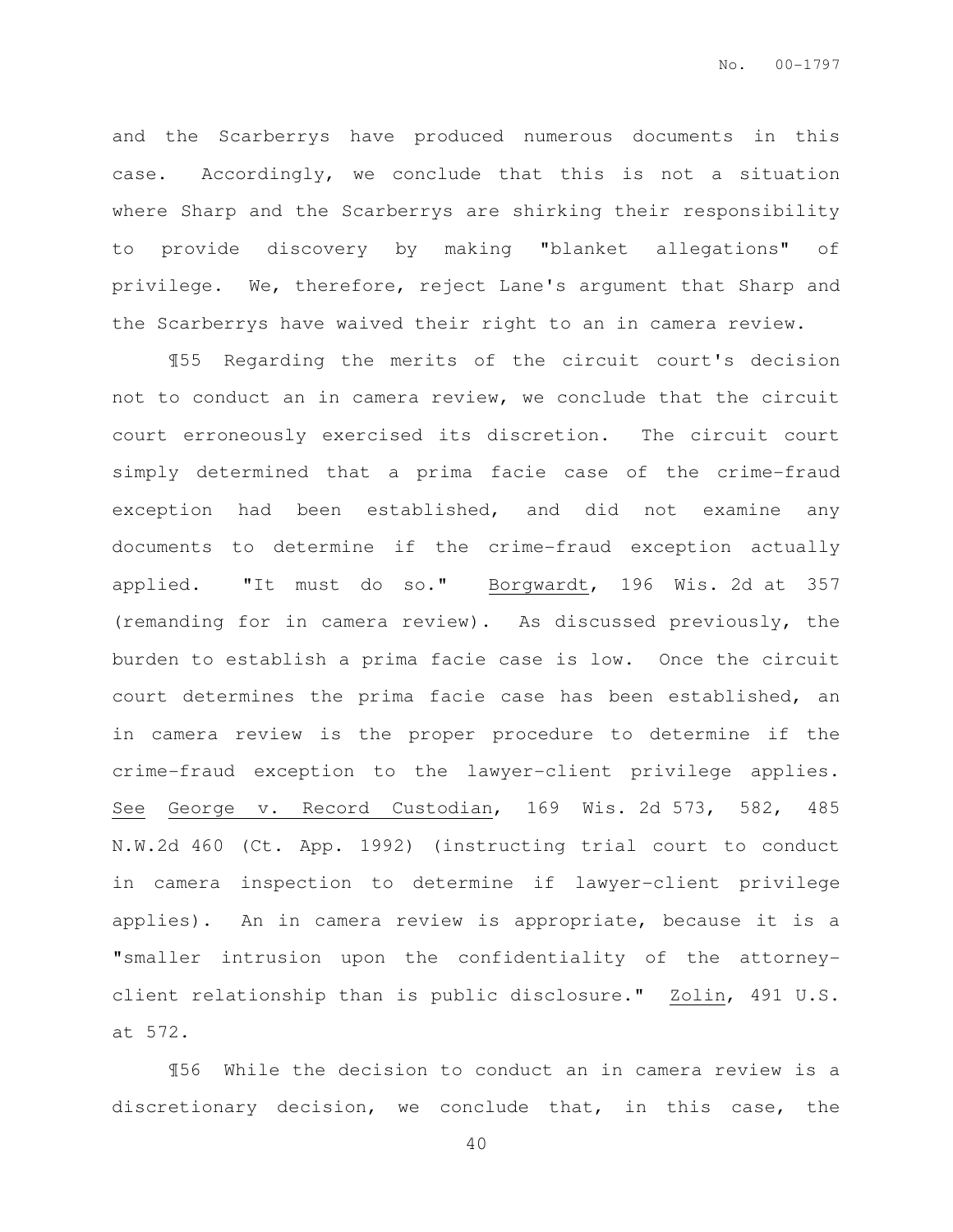circuit court erroneously exercised its discretion. In United States v. Zolin, 491 U.S. 554, 572 (1989), the United States Supreme Court discussed factors a trial court should consider in deciding whether to conduct an in camera review.

The court should make that decision in light of the facts and circumstances of the particular case, including, among other things, the volume of materials the district court has been asked to review, the relative importance to the case of the alleged privileged information, and the likelihood that the evidence produced through in camera review, together with other available evidence then before the court, will establish that the crime-fraud exception does apply.

Here, the circuit court did not consider any of these factors in deciding it would not conduct an in camera review. Rather, the circuit court simply used the prima facie case to "allow the attorney-client privilege to be dissipated." An in camera review is appropriate in this case. Only by reviewing the documents at issue is the circuit court able to determine whether Niebler's legal services were rendered in furtherance of fraud. Upon remand, therefore, we instruct the circuit court to conduct an in camera review of the disputed documents to determine the applicability of the crime-fraud exception to the  $lawyer$ -client privilege.<sup>22</sup>

B. Work Product Doctrine

 $\overline{a}$ 

 $22$  In determining that the crime-fraud exception is applicable, it is not intended that the circuit court invade the province of the jury to determine the claim of fraudulent transfer. Rather, the circuit court is only to make an evidentiary ruling that documents cannot be withheld from production based on the lawyer-client privilege.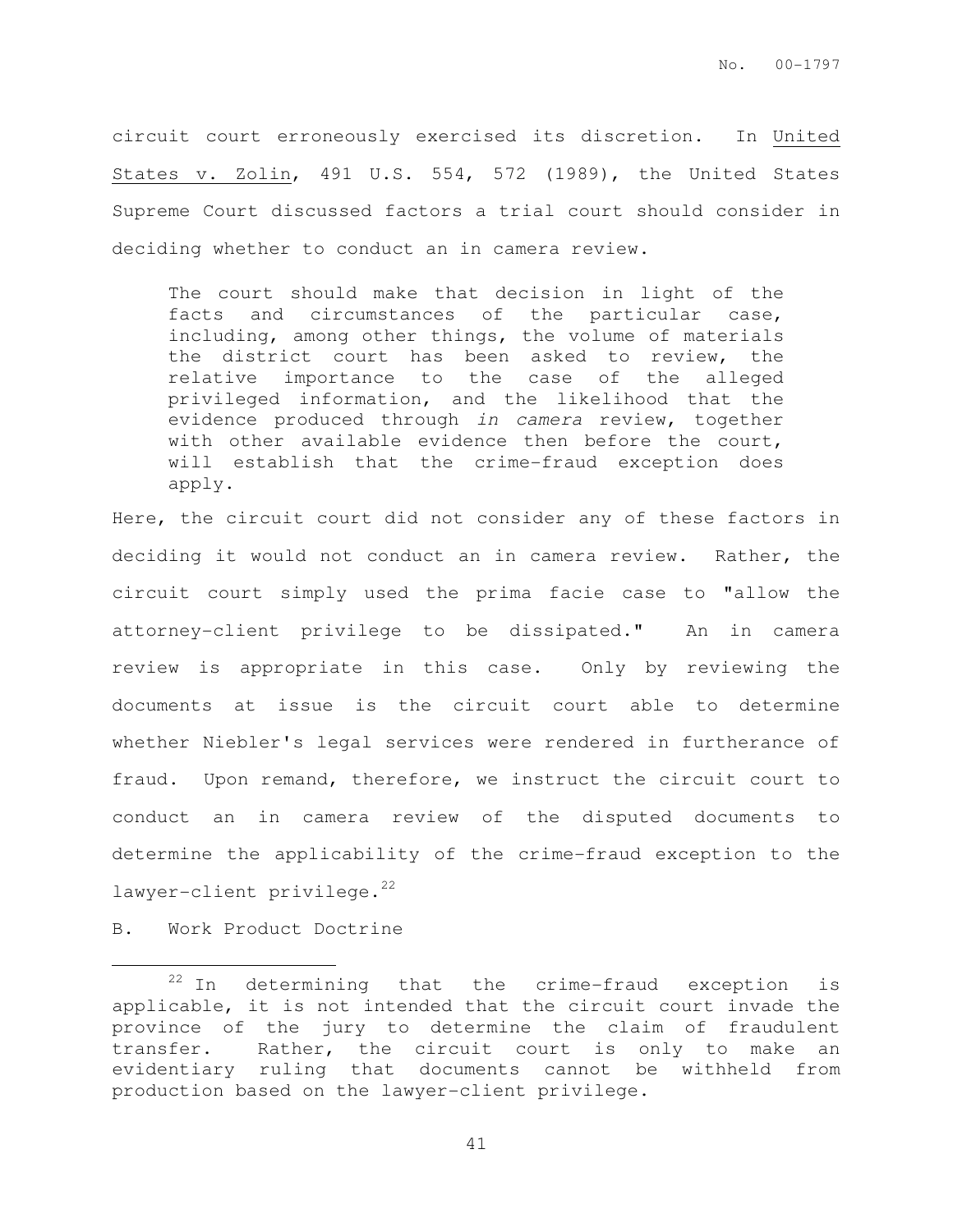¶57 In addition to the lawyer-client privilege, Sharp and the Scarberrys contend that documents Lane requested from Niebler are protected by the work product doctrine. Appellants argue that the circuit court erroneously exercised its discretion by concluding that, prior to May 31, 1999, litigation was not imminent, and documents prepared during that time are not protected by the work product doctrine. Appellants contend that Lane had standing to sue Sharp since the date he was informed of his termination, March 2, 1999, and that litigation was anticipated as early as 1998. Based on these circumstances, appellants argue that documents prepared or obtained as early as 1998 are protected by the work product doctrine.

¶58 Niebler and his law firm further contend that Lane has not satisfied the burden to overcome the protection of the work product doctrine. Specifically, Niebler argues that under Wis. Stat. § 804.01(2)(c),  $23$  State ex rel. Dudek v. Circuit

. . .

 $23$  Wisconsin Stat. § 804.01(2)(c) provides:

<sup>(2)</sup> Scope of Discovery. Unless otherwise limited by order of the court in accordance with the provisions of this chapter, the scope of discovery is as follows: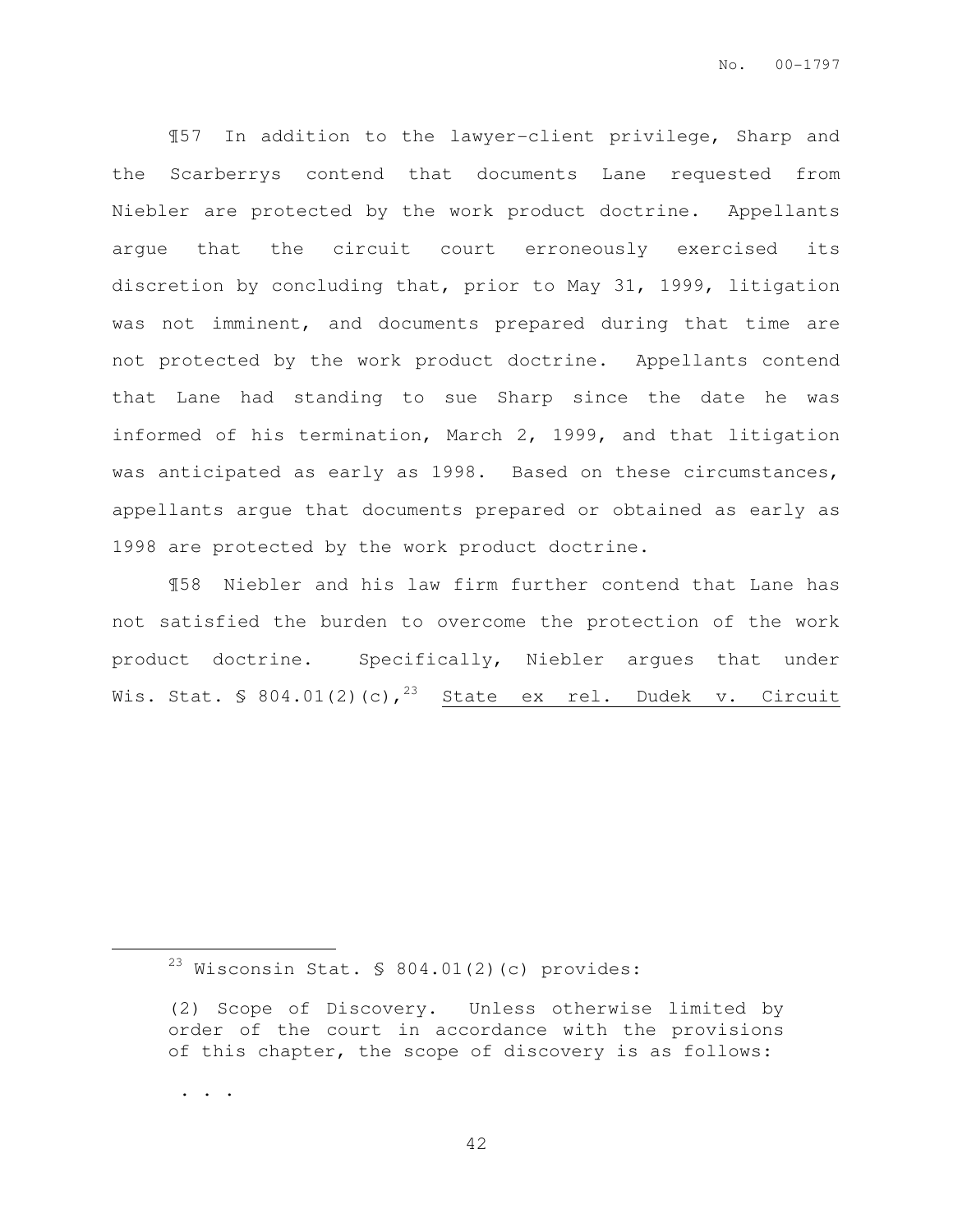Court, 34 Wis. 2d 559, 585, 150 N.W.2d 387 (1967), and Hickman v. Taylor, 329 U.S. 495, 511-512 (1947), Lane has failed to meet his burden of showing that production of the documents is necessary to the preparation of his case, or that nonproduction would cause prejudice or hardship.

¶59 Lane argues that the circuit court's decision was not an erroneous exercise of discretion, because litigation was not imminent until Lane's employment was officially terminated on May 31, 1999. Lane further argues that appellants bear the burden of proving the documents were made in anticipation of litigation, and Niebler's conclusory affidavit is insufficient to meet that burden.

¶60 We again review the circuit court's discovery order under the erroneous exercise of discretion standard. See Borgwardt, 196 Wis. 2d at 350. In deciding that documents prepared prior to May 31, 1999, are not protected by the work product doctrine, the circuit court judge stated:

 $\overline{a}$ 

<sup>(</sup>c) Trial preparation: materials. 1. Subject to par. (d) a party may obtain discovery of documents and tangible things otherwise discoverable under par. (a) and prepared in anticipation of litigation or for trial by or for another party or by or for that other party's representative (including an attorney, consultant, surety, indemnitor, insurer, or agent) only upon a showing that the party seeking discovery has substantial need of the materials in the preparation of the case and that the party seeking discovery is unable without undue hardship to obtain the substantial equivalent of the materials by other means. In ordering discovery of such materials when the required showing has been made, the court shall protect against disclosure of the mental impressions, conclusions, opinions, or legal theories of an attorney or other representative of a party concerning the litigation.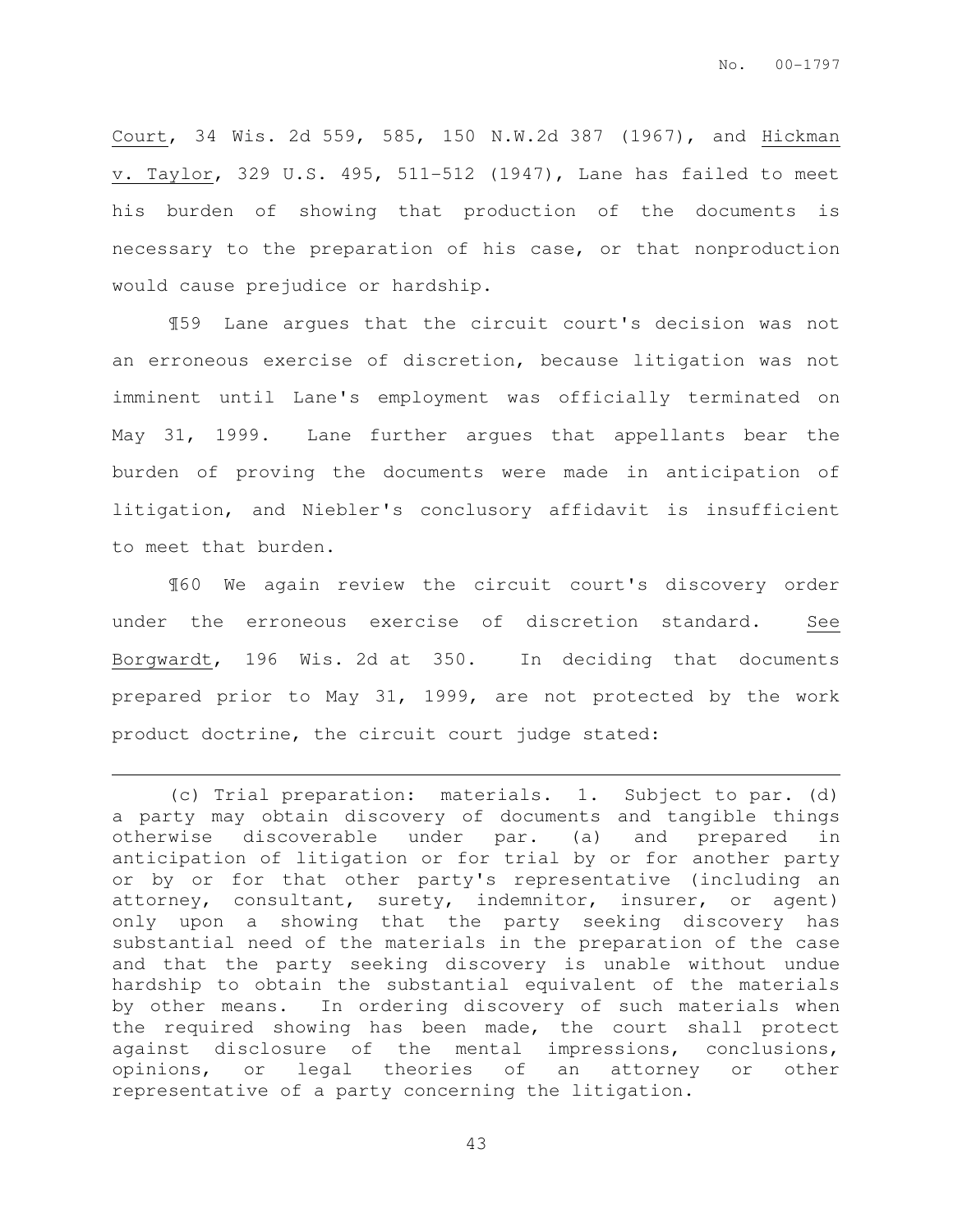. . . I certainly can accept at face value, Mr. Niebler's representation and by way of affidavit that whenever work is done, certainly the potential for litigation exists. Where [sic] in a litigious society in dealing with corporate entities certainly the possibility of litigation is always there, but the key is, the fact that when it is imminent, and I think under the circumstances here that test is not met until after the actual termination of Mr. Lane occurred and went into full force and effect. And he in effect had standing to bring a lawsuit such as we have here before the Court today.

¶61 The work product doctrine was adopted in Wisconsin in Dudek, and codified by Wis. Stat.  $\$$  804.01(2)(c).<sup>24</sup> Unlike the lawyer-client privilege, the work product doctrine is a "qualified privilege." Borgwardt, 196 Wis. 2d at 353-354 (quoting United States v. Nobles, 422 U.S. 225, 237-238 (1975)). The work product doctrine only "gives way 'upon a showing that the party seeking discovery has substantial need of the materials in the preparation of the case and that the party seeking discovery is unable without undue hardship to obtain the substantial equivalent of the materials by other means.'" Id. at 354 (quoting Wis. Stat.  $\$ 804.01(2)(c)1.$ ); see also Dudek, 34 Wis. 2d at 591 ("[T]he work product of the lawyer usually is privileged and not subject to discovery except where the objectives of pretrial discovery are unnecessarily frustrated

 $\overline{a}$ 

 $24$  The work product doctrine announced in  $State$  ex rel. Dudek v. Circuit Court, 34 Wis. 2d 559, 150 N.W.2d 387 (1967), is unaffected, however, by the enactment of Wis. Stat. § 804.01. Meunier v. Ogurek, 140 Wis. 2d 782, 789, 412 N.W.2d 155 (Ct. App. 1987) (citing Judicial Council Committee's Note, 1974, 67 Wis. 2d at 659).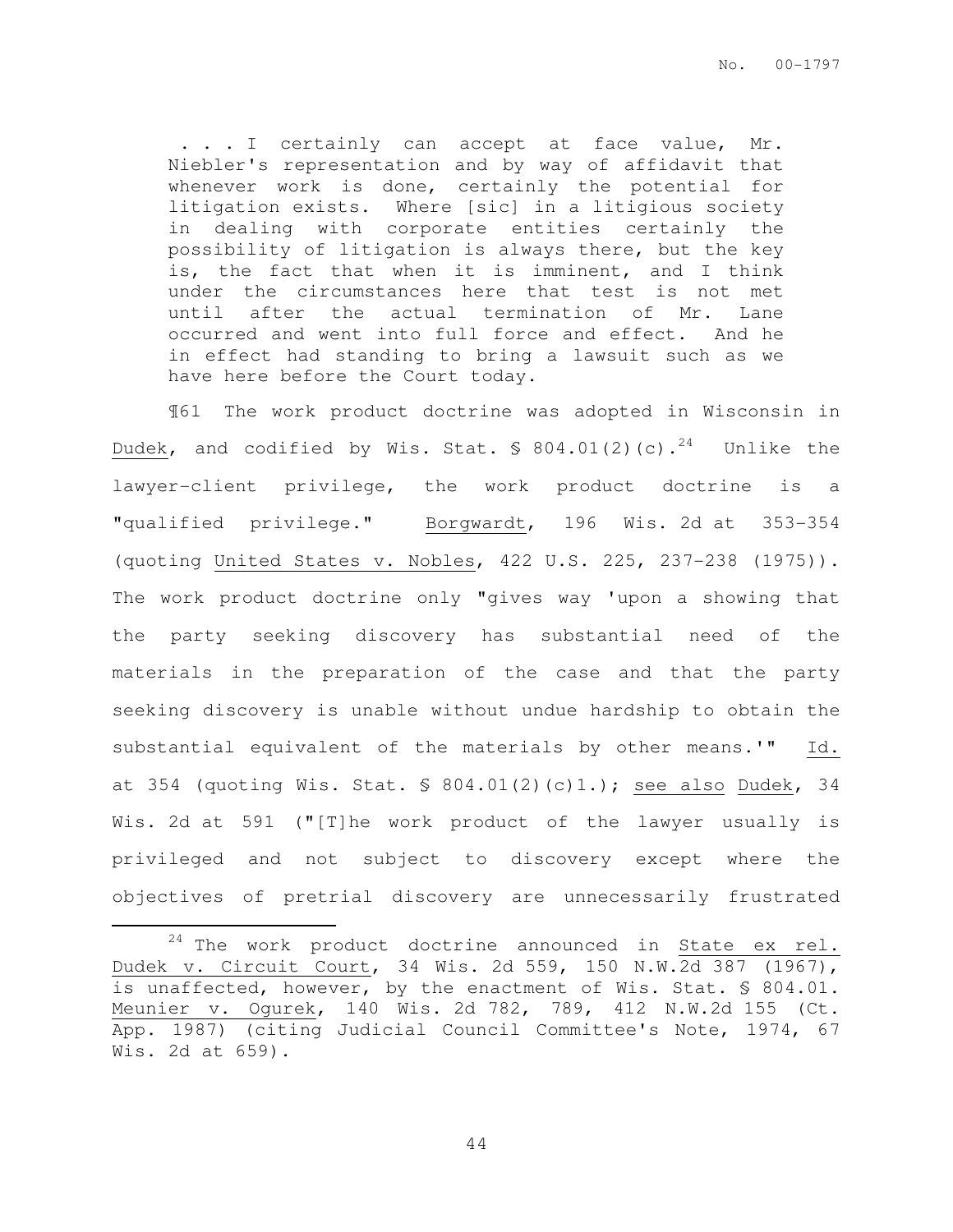and where good cause is shown to make exception to the rule."). Furthermore, in order to be covered by the work product doctrine, litigation has to be anticipated, but not already commenced. Borgwardt, 196 Wis. 2d at 354. "[T]he test should be whether, in light of the nature of the document and the factual situation in the particular case, the document can fairly be said to have been prepared or obtained because of the prospect of litigation." Id. (quoting 8 C.A. Wright, A.R. Miller, & R.L. Marcus, Federal Practice and Procedure: Civil 2d § 2024 at 343 (1994) (interpreting Fed. R. Civ. P. 26(b)(3), the federal analogue to Wis. Stat. § 804.01(2)(c))); see also Meunier v. Ogurek, 140 Wis. 2d 782, 788, 412 N.W.2d 155 (Ct. App. 1987) (interpreting Wis. Stat. § 804.01(2)(c)1 by using federal decisions construing the procedural counterpart). Finally, in Dudek, this court laid out what is necessary to overcome the protection of the work product doctrine.

[O]nce a matter is classified as work product the court will require the party moving for discovery to make an adequate showing that the information contained in the work product is unavailable from other sources and that a denial of discovery would prejudice the movant's preparation for trial. What showing of unavailability or prejudice the court will require depends upon the particular facts and issues of the case, as well as what is deemed to be [the] basis for classifying the particular item as work product.

#### Dudek, 34 Wis. 2d at 591.

¶62 We conclude that the circuit court erroneously exercised its discretion by simply concluding that all documents prepared or obtained prior to May 31, 1999, are not covered by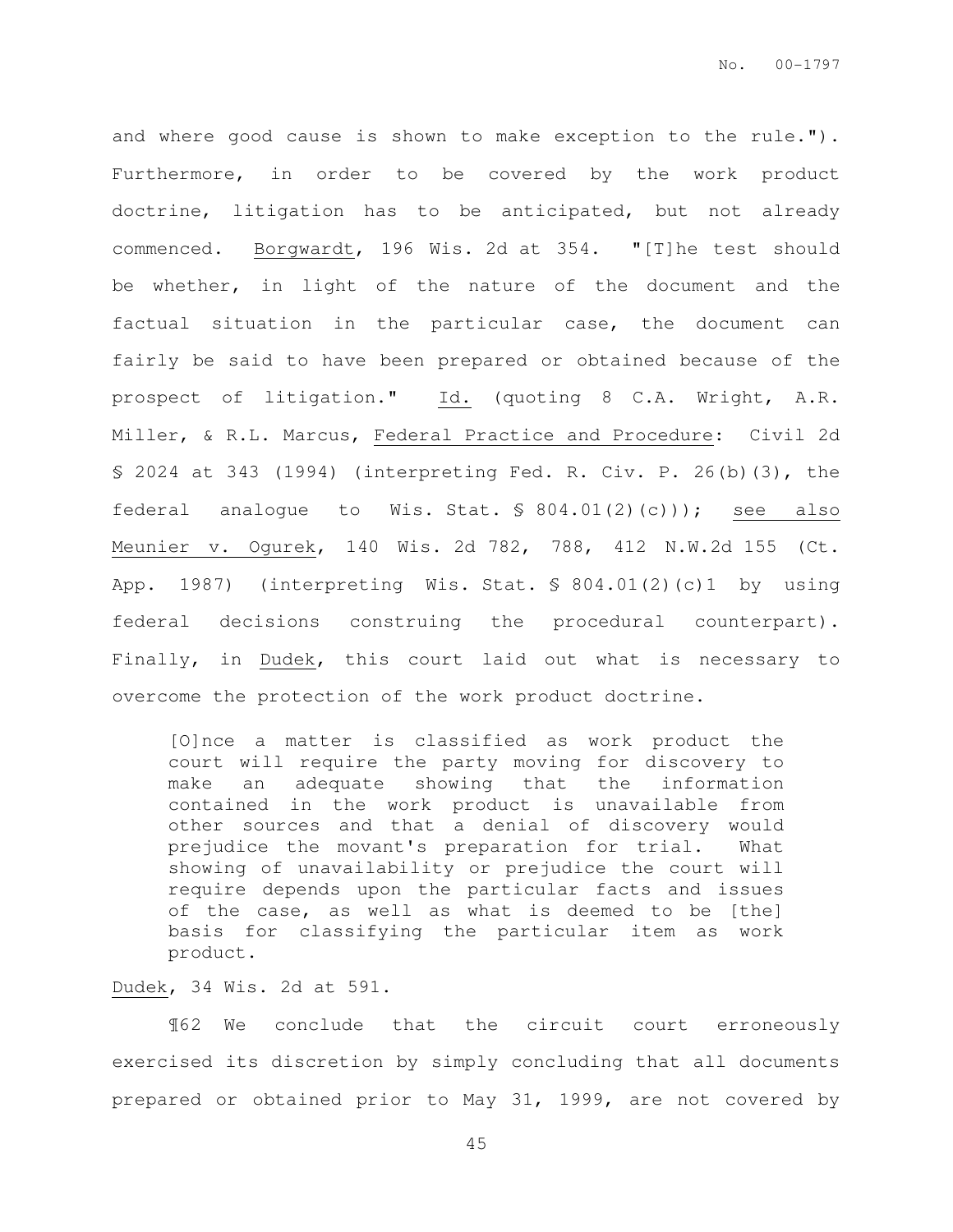the work product doctrine. It is not apparent that the circuit court applied the test from Dudek and Borgwardt. We recognize that application of the work product doctrine is "a question of fairness tempered by the basic concepts of our adversary system and the desirable aspects of pretrial discovery." Dudek, 34 Wis. 2d at 592. However, the circuit court's decision does not reflect a finding that Lane made a showing of substantial need for the documents, there is no determination that the documents were prepared or obtained because of the "prospect of litigation," and although the circuit court's decision includes discussion about other sources of the information, the circuit court concluded, "the most efficient way of obtaining them is through the Niebler law firm." Because the circuit court failed to apply the correct legal standard, and did not examine the documents to determine whether the work product doctrine applies, we conclude that the circuit court's decision was an erroneous exercise of discretion. On remand, we direct the circuit court to apply the Dudek and Borgwardt standard and conduct an in camera review of the disputed documents. As discussed previously with regard to applicability of crime-fraud exception to the lawyer-client privilege, an in camera review is the proper procedure for determining whether the claimed privilege applies. See Borgwardt, 196 Wis. 2d at 357-358 (citing United States v. Zolin, 491 U.S. at 568-569).

#### C. Attorneys' Fees and Costs

¶63 We now turn to Sharp's and Scarberry's final argument that the circuit court's award of costs, including attorneys'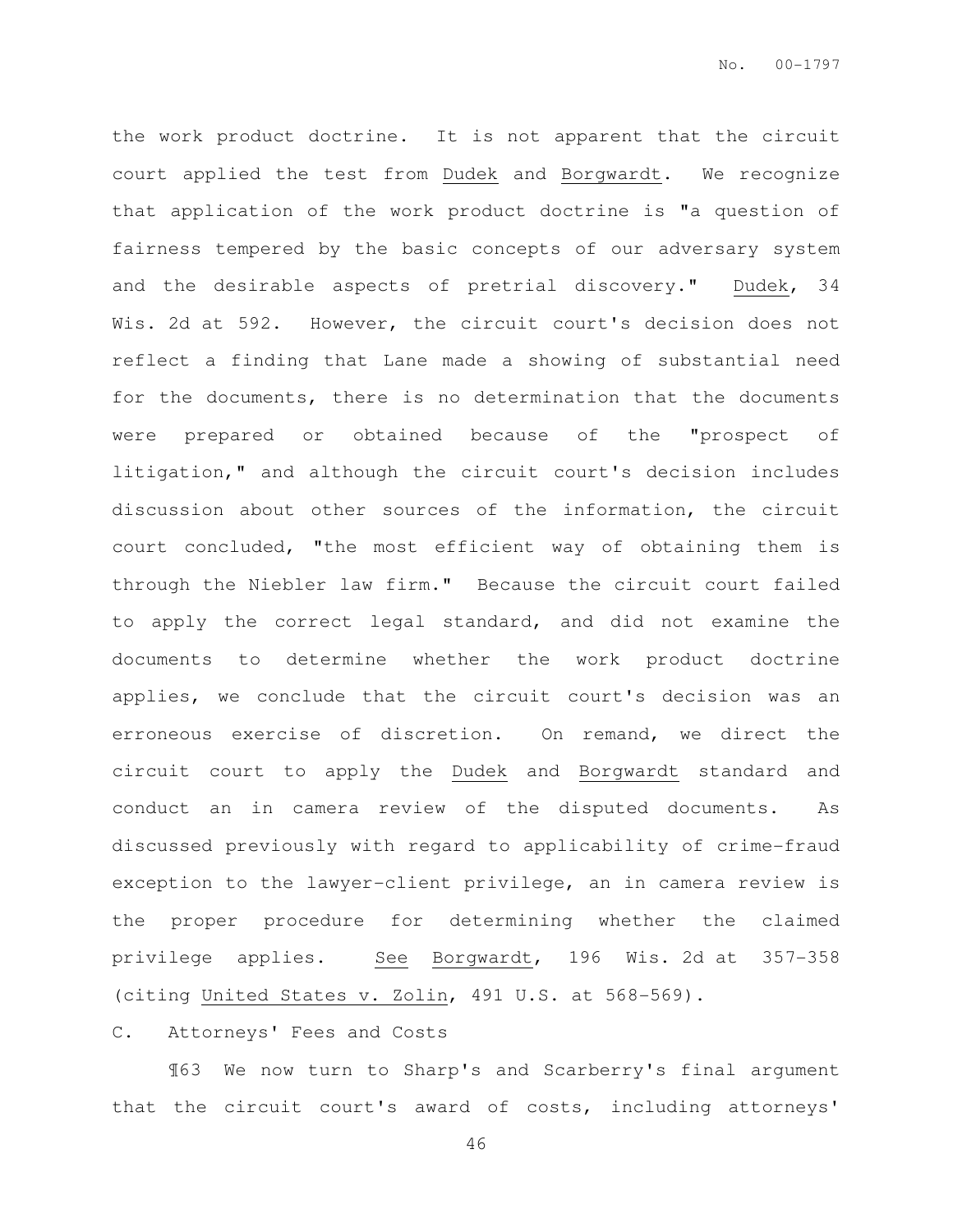fees was an erroneous exercise of discretion and violated Wis. Stat. § 804.12.<sup>25</sup> On June 5, 2000, the court heard defendant's motion for a protective order and to quash the subpoena concerning the Niebler firm's files, and defendant's motion for a protective order and to quash the subpoena regarding the scope of Lane's discovery of Scarberry's personal financial records from M&I Bank. The circuit court denied both motions. Pursuant to § 804.12, Lane filed a motion for an award of costs, including attorneys' fees in connection with both motions. The circuit court denied Lane's attorneys' fees motion regarding the Niebler firm's files, but granted Lane's motion for attorneys' fees regarding the personal financial records. In an oral ruling (as noted earlier), the circuit court judge stated:

The last matter I still want to get to is the plaintiff's request for costs pertaining to this motion. The court will request a submission of what those costs are. But as far as the issue of the production of financial records, I am going to grant that request. As far as the matter of attorney-client privilege which I think presents a more difficult legal issue, I'll deny that. My inclination simply is to cut it strictly in half and not require that you say how much I did on this part of the motion or that on the other, but I would award 50 percent of costs pertaining to all of the matters brought before the Court here today.

<sup>&</sup>lt;sup>25</sup> Wisconsin Statute § 804.12(1)(c)3. provides: "If the motion is granted in part and denied in part, the court may apportion the reasonable expenses incurred in relation to the motion among the parties and persons in a just manner."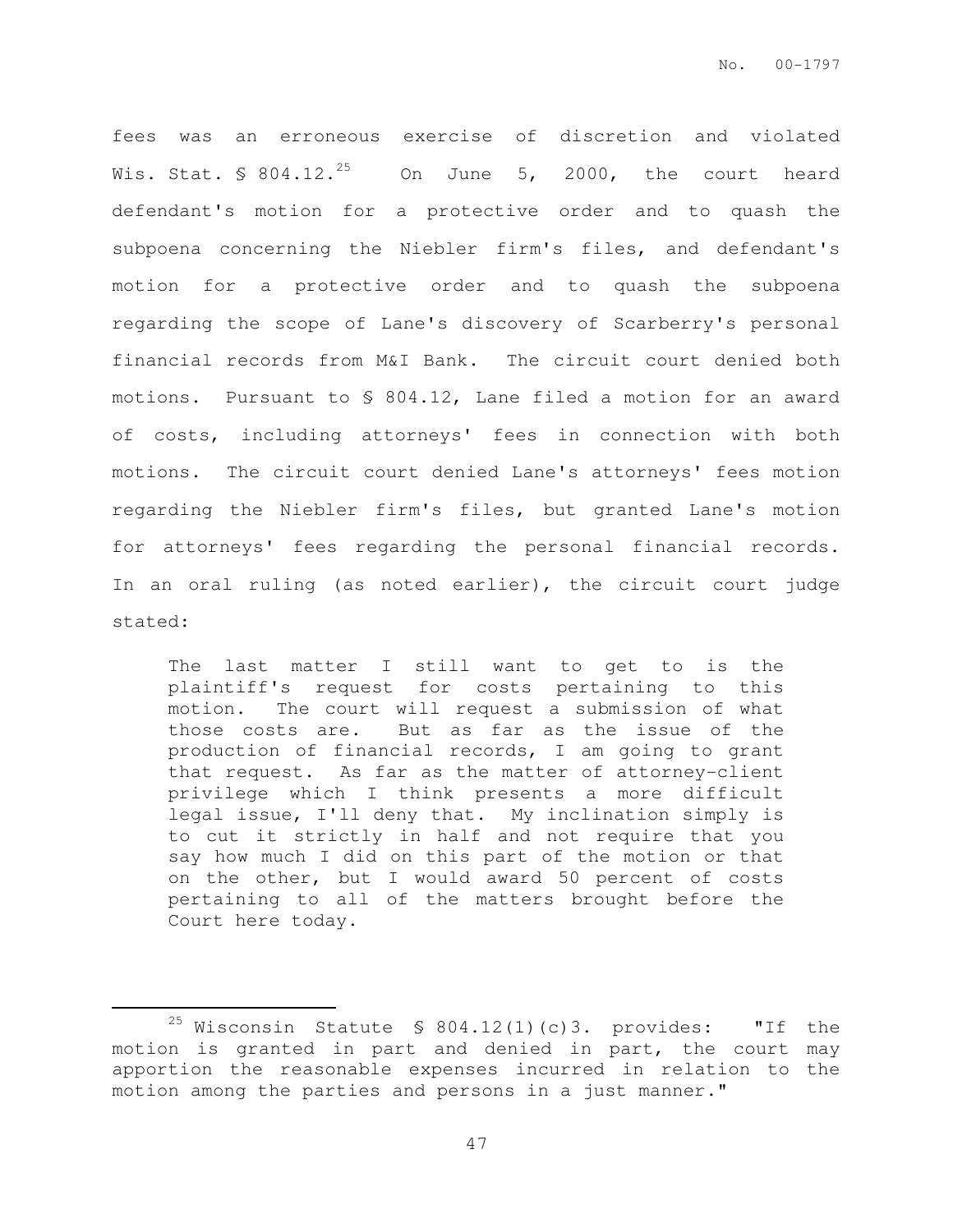¶64 Sharp and the Scarberrys argue that the circuit court erred by simply cutting the attorneys' fees in half. They contend that the circuit court's decision was arbitrary and unreasonable in violation of Wis. Stat. § 804.12.

¶65 Lane contends the circuit court's decision was well within its discretion. The two motions were briefed and argued simultaneously, and it would have been difficult to segregate the time spent on each individual motion. Lane, therefore, argues that it was logical for the court to simply split the attorneys' fees in half because it was a method of avoiding prolonged allocation arguments.

¶66 We review the circuit court's award of attorneys' fees under the erroneous exercise of discretion standard. Hughes v. Chrysler Motors Corp., 197 Wis. 2d 973, 987, 542 N.W.2d 148 (1996). We conclude that the circuit court did not erroneously exercise its discretion by awarding half of the costs, including attorneys' fees, pertaining to both motions. The circuit court reviewed the circumstances and determined the proper solution was to avoid any prolonged argument regarding costs and fees, and divide the costs and fees in half. Based on the record, we conclude that the circuit court's award of costs, including attorneys' fees, was reasonable and not an erroneous exercise of discretion.

#### III. CONCLUSION

¶67 In summary, we have reviewed the circuit court's discovery orders under the erroneous exercise of discretion standard. We first examined the circuit court's conclusion that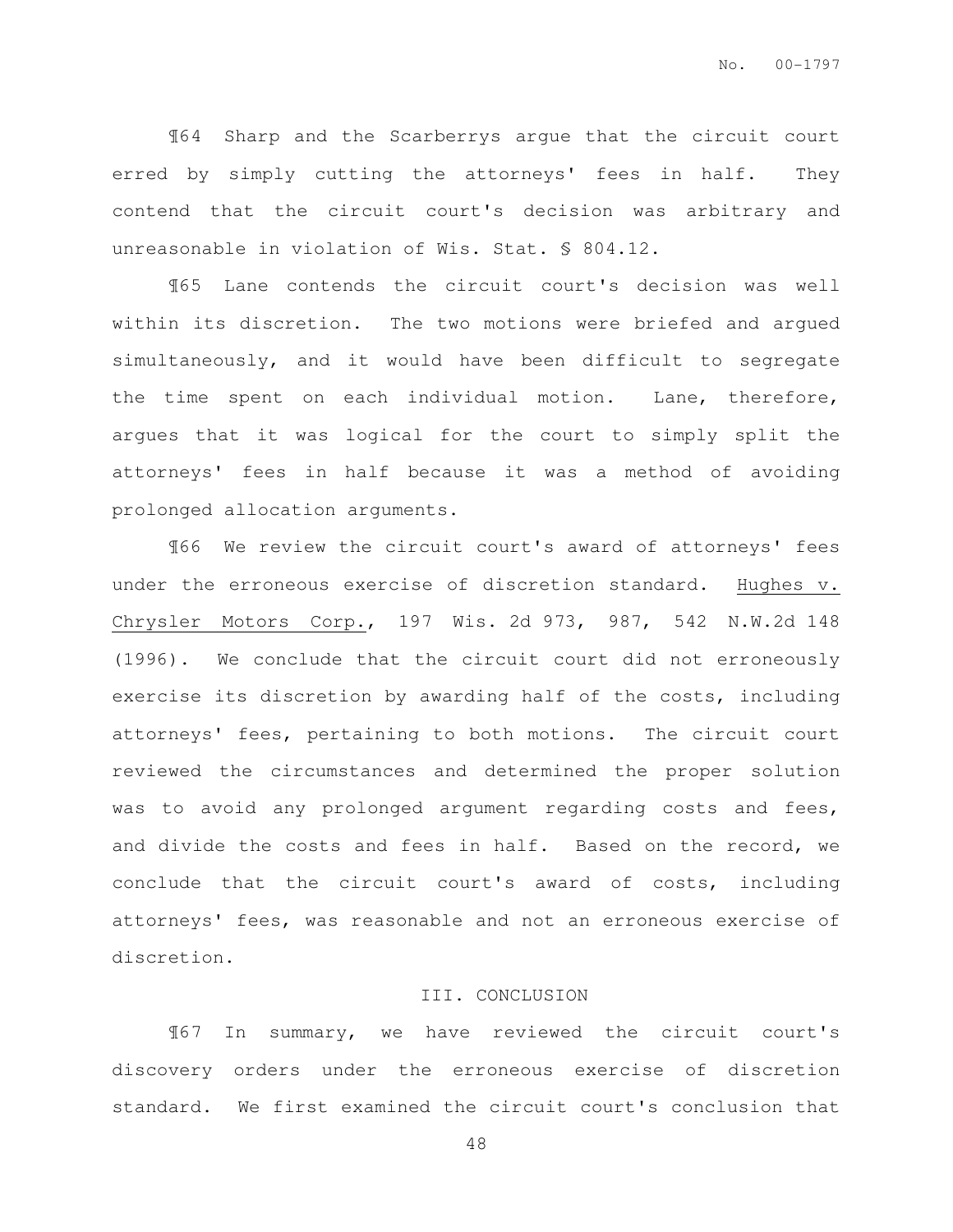documents requested from Niebler and his law firm are not protected under the lawyer-client privilege. First, based on the entity rule and the reasoning in Milroy, we concluded that Lane's status as a former director does not allow him to waive the lawyer-client privilege, nor does it preclude Sharp's current board of directors from asserting the lawyer-client privilege against him. Second, we concluded that because Niebler firm's billing records reveal the nature of legal services provided, the billing records are protected by the lawyer-client privilege. Third, we concluded that the circuit court did not erroneously exercise its discretion in ordering production of non-privileged documents reflecting communications with third parties. Finally, we addressed the circuit court's application of the crime-fraud exception to the lawyer-client privilege. We concluded that while the circuit court did not err in finding that Lane established a prima facie case, the circuit court's failure to conduct an in camera review was an erroneous exercise of discretion. Accordingly, on remand, we instruct the circuit court to conduct an in camera review of the disputed documents and determine whether the crime-fraud exception is applicable.

¶68 In addition to lawyer-client privilege issues, we examined the circuit court's order regarding the application of the work product doctrine. We concluded that the circuit court's decision was an erroneous exercise of discretion. The circuit court failed to apply the correct test from Dudek and Borgwardt to determine whether Lane made a showing of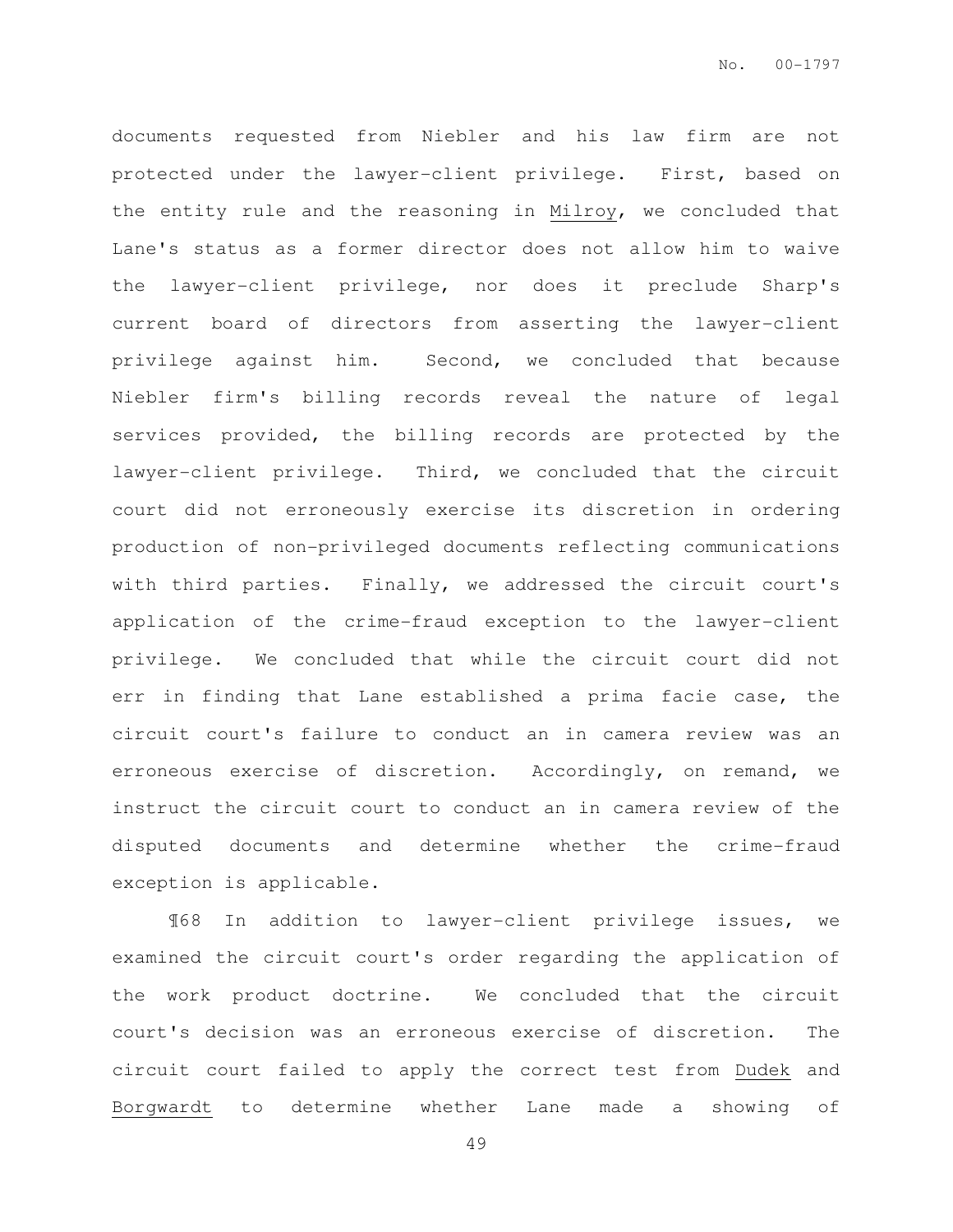substantial need for the documents, and that he is unable, without undue hardship, to obtain the materials by other means. Furthermore, the circuit court did not conduct an in camera review and determine whether the documents were prepared or obtained because of the prospect of litigation. Accordingly, on remand, we instruct the circuit court to apply the Dudek and Borgwardt standard and conduct an in camera review of the disputed documents.

¶69 Finally, we reviewed the circuit court's award of costs, including attorneys' fees. We concluded that the circuit court's award of half the costs was reasonable and not an erroneous exercise of discretion.

By the Court.—The order of the circuit court is reversed and the cause is remanded.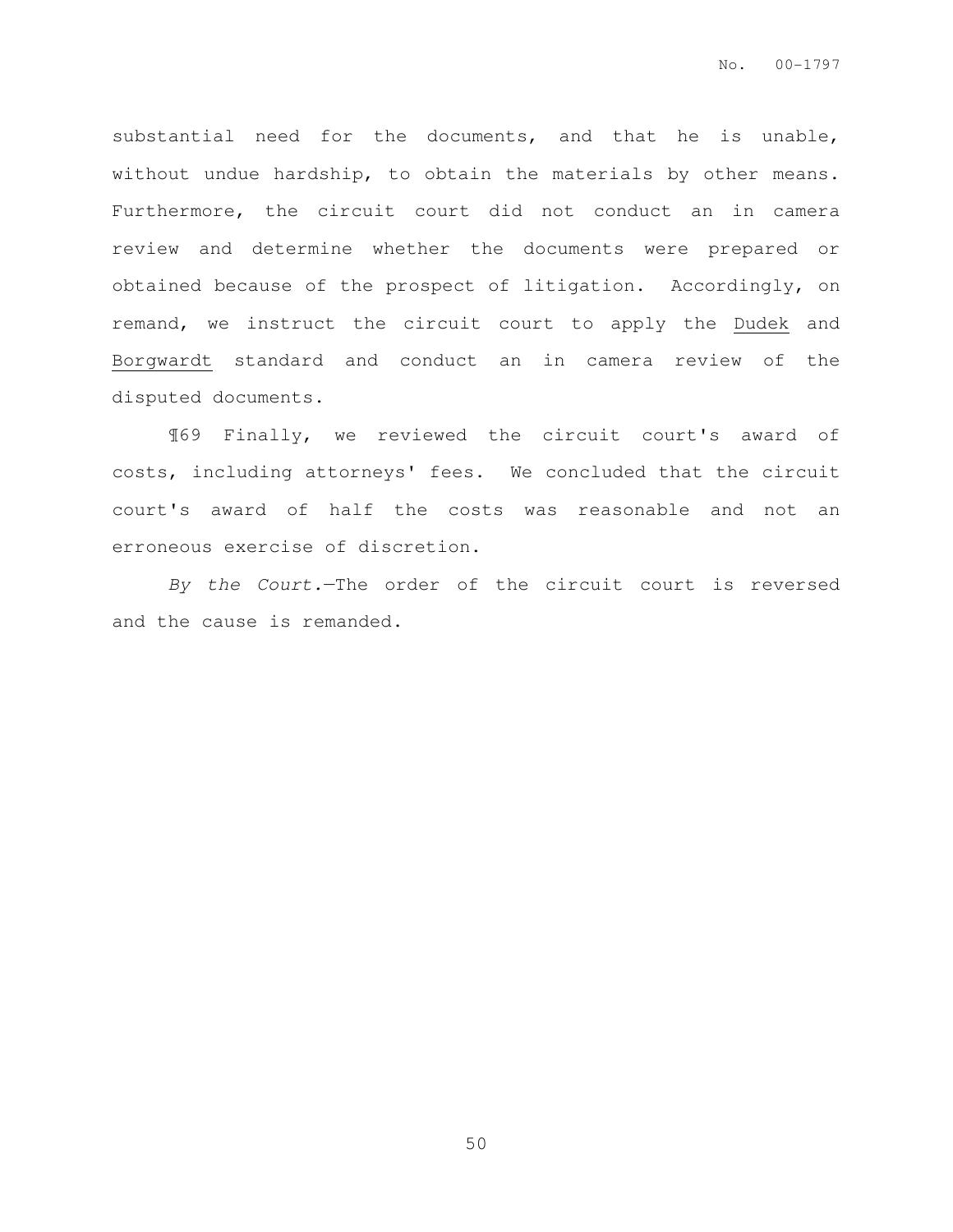¶70 SHIRLEY S. ABRAHAMSON, CHIEF JUSTICE (dissenting). This case involves the questions of who is the client and who speaks for the client when a corporation claims an attorneyclient privilege. More specifically, the question presented in this case is whether Lane, a former director in a closely held corporation, may have access to documents created during his tenure as a director of the corporation when the corporation's current board of directors asserts the corporation's attorneyclient privilege to those documents. The majority opinion concludes that the current directors decide whether to waive the attorney-client privilege. I conclude that the corporation does not have an attorney-client privilege in the present case.

¶71 Sharp Packaging is a closely held corporation composed of two shareholders, Mr. and Mrs. Scarberry. Pursuant to an employment agreement, Lane was given extensive powers and interests in the corporation. Although not a shareholder of the corporation, Lane was entitled to notice of shareholder meetings and to be present at those meetings. He was given stock options and stock appreciation rights. He had the power to veto or discharge any professional who was not performing to his satisfaction. He exercised that power to terminate Attorney Niebler's employment as Sharp Packaging's corporate counsel. Nevertheless, at the Scarberrys' request, Attorney Niebler apparently continued to provide Sharp Packaging with legal advice. Attorney Niebler also continued to bill Sharp Packaging for his services. At least some of Attorney Niebler's advice to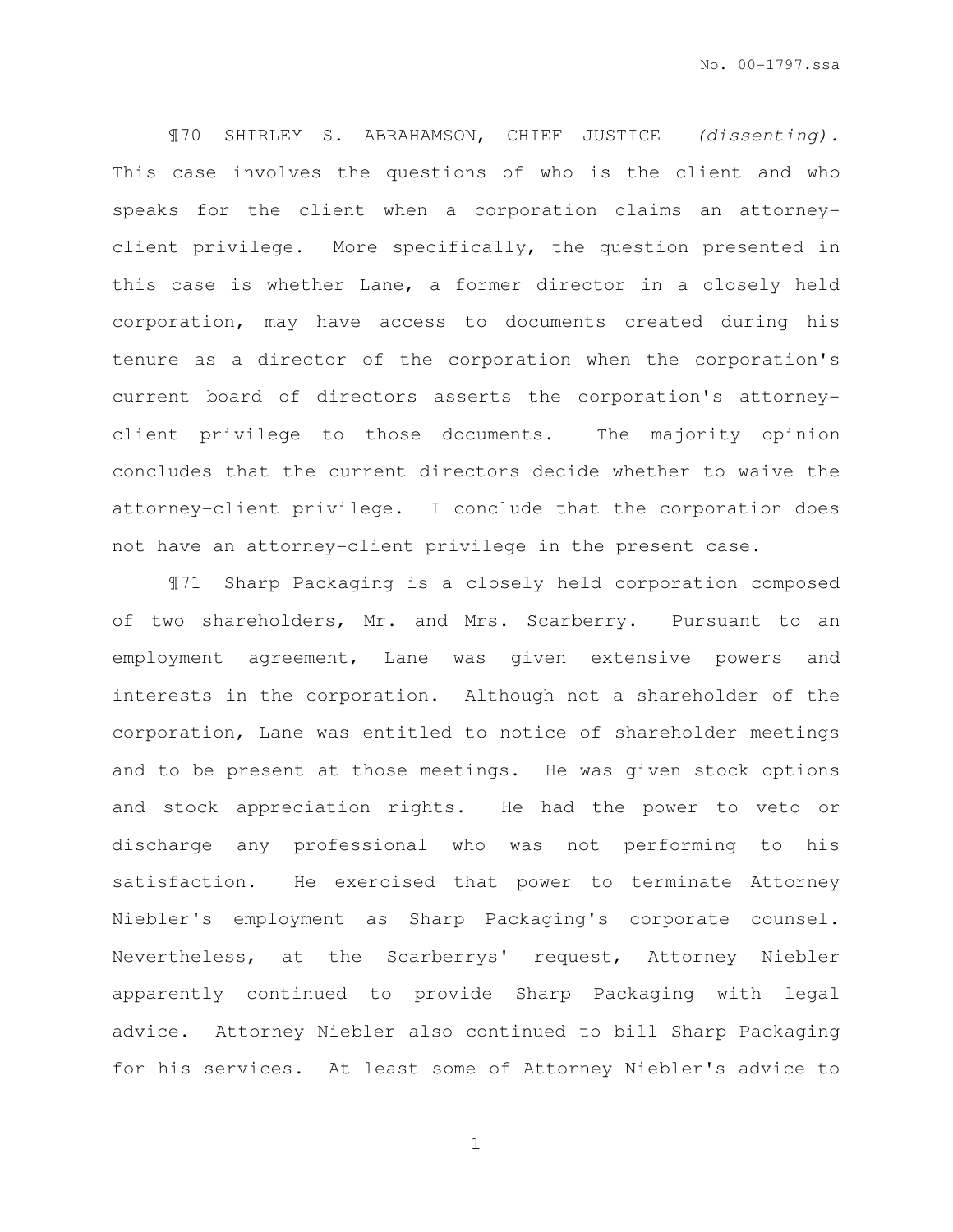the corporation was kept secret from Lane while Lane was a director of the corporation.

¶72 The guiding principle in this case, which the majority opinion explicitly recognizes at ¶21, is that the attorneyclient privilege can be an obstacle to the investigation of the truth and should be strictly confined within the narrowest possible limits consistent with the logic of the principle. Unfortunately, the majority opinion fails to adhere to this principle. Instead, the majority opinion permits the current board of directors to use the attorney-client privilege to block a former director from inspecting documents to which the former director had access during his tenure and that might contain evidence of wrongdoing.

¶73 I agree with much of the majority opinion. But unfortunately the bulk of the opinion does not support the ultimate conclusion the majority reaches.

¶74 For example, I agree with the majority opinion that if a corporation's attorney-client privilege is to be waived, only the current corporate directors, not past corporate directors, have the power to waive that privilege.<sup>26</sup> I also agree with the majority opinion that under the entity rule, the attorney-client privilege belongs to the corporation, and only the corporation can waive the privilege.<sup>27</sup> The corporate entity must, of course,

<sup>26</sup> Majority op. at ¶¶33-34; Commodities Futures Trading Comm'n v. Weintraub, 471 U.S. 343, 349 (1985).

 $\overline{a}$ 

<sup>27</sup> Majority op. at  $\text{\textsterling}33;$  Jesse v. Danforth, 169 Wis. 2d 229, 239-41, 485 N.W.2d 63 (1992).

Jesse is not on point and the majority's reliance on it is misplaced.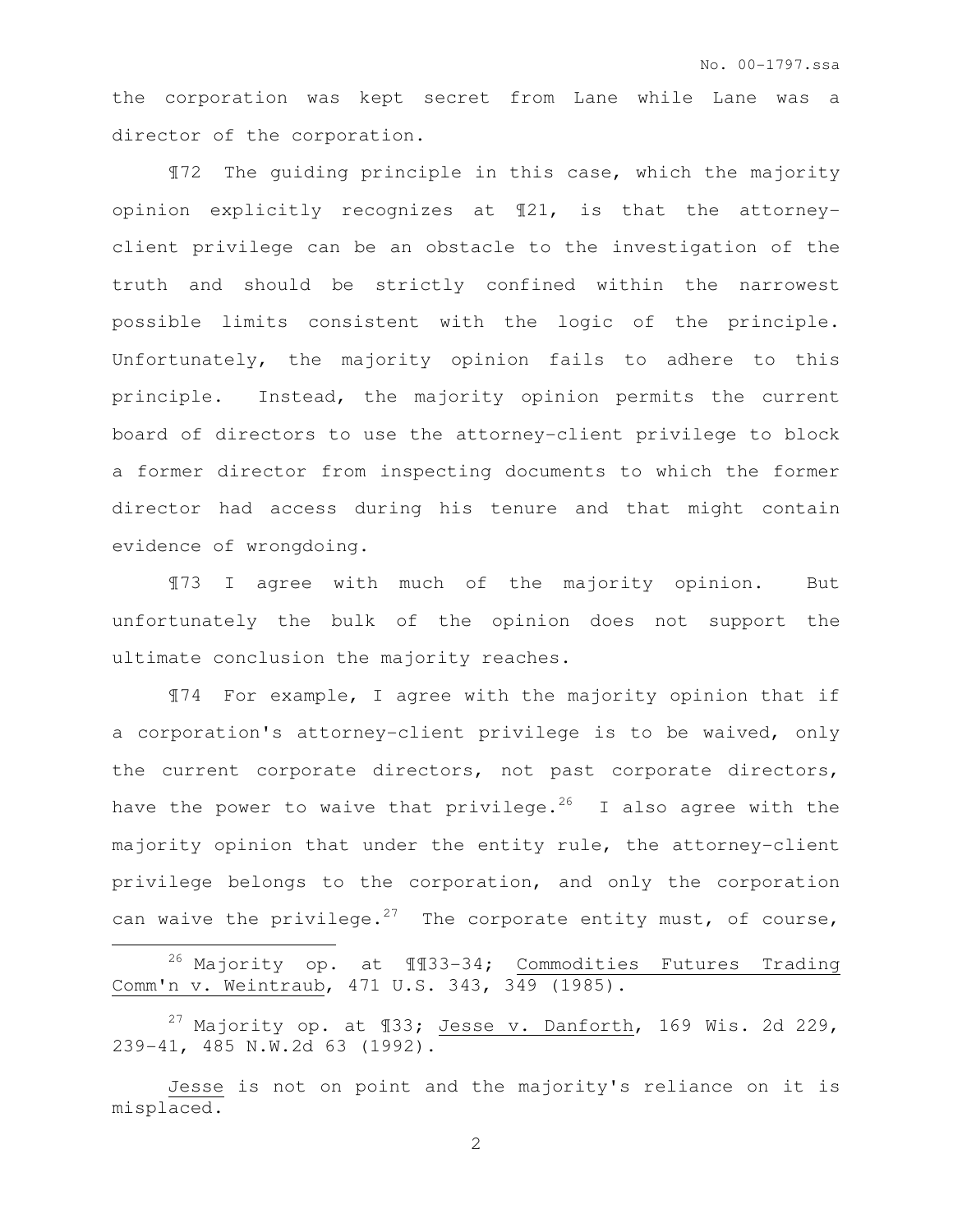act through a person or persons to carry out its many functions, including waiving or asserting the attorney-client privilege.

¶75 But these conclusions, embodied in the majority opinion, are not helpful in resolving the present case. Lane does not seek to waive the corporation's attorney-client privilege. The issue presented is not who can waive the privilege, but whether the current directors, the Scarberrys, can claim an attorney-client privilege against Lane, a former director.

¶76 Does a corporation have an attorney-client privilege that it may assert against a former director as to corporate records developed during the former director's tenure? The majority opinion does not answer this question. It merely states that the current directors determine whether an attorneyclient privilege can be waived. $28$ 

¶77 Wisconsin corporate law makes clear that directors are entitled to receive communications from the corporation's

 $\overline{a}$ 

The majority opinion expressly declines to address the question of whether a current member of a board of directors in a situation similar to the one presented here can acquire legal advice secretly provided to the corporation. Majority op. at ¶35. What does this mean when the majority opinion explicitly states, without qualification, that a dissident director has no authority to frustrate the attorney-client privilege, majority op. at ¶34, citing Milroy v. Hanson, 875 F. Supp. 646, 649 (D. Neb. 1995), in which a current director was denied access to legal documents?

 $28$  I agree with Gottlieb v. Wiles, 143 F.R.D. 241, 247 (D. Colo. 1992): "The fact that former officers and directors lack the power to waive the corporate privilege does not resolve the question of whether they themselves are precluded by the attorney-client privilege or work product doctrine from inspecting documents generated during their tenure. There is a surprising dearth of authority on this subject."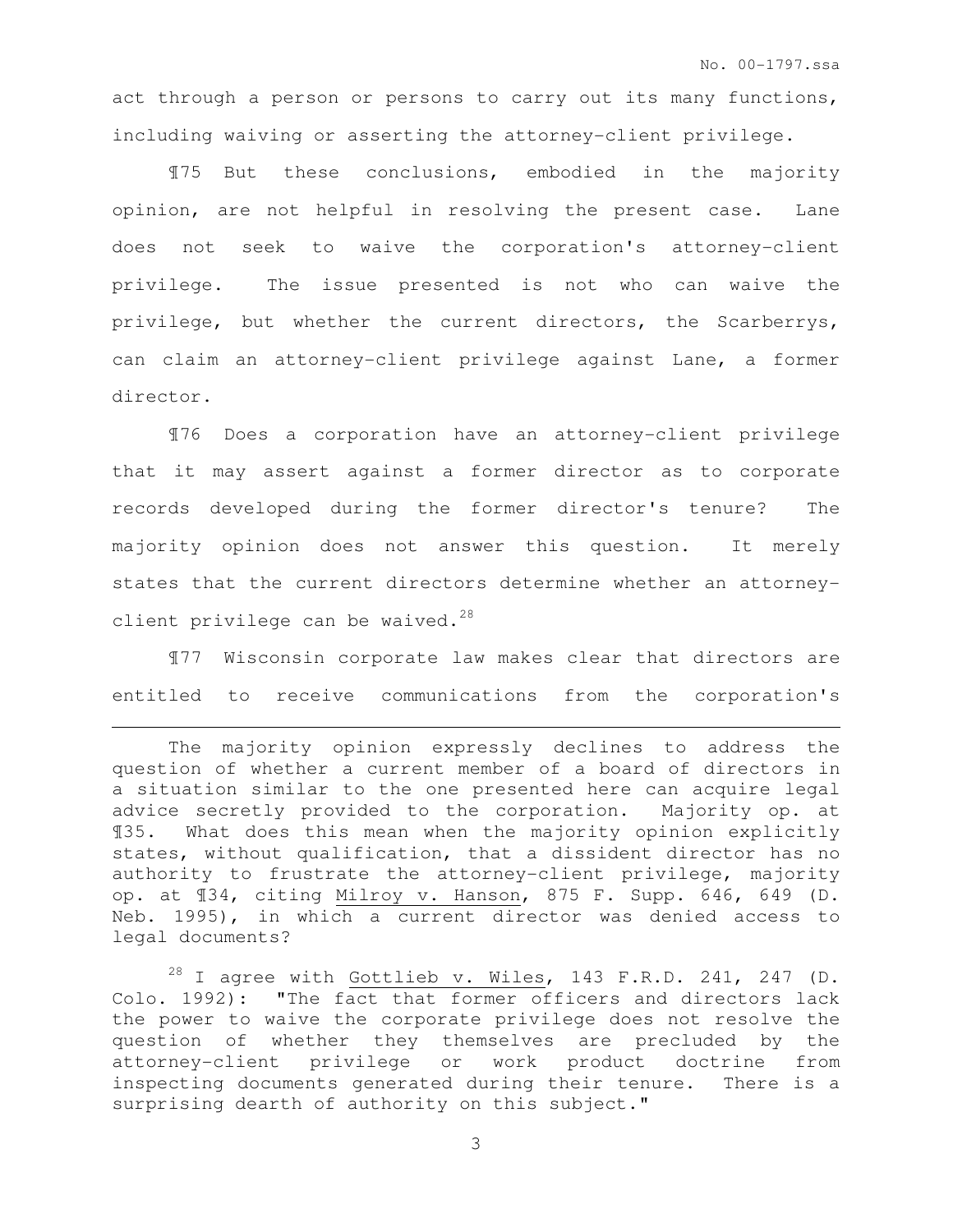lawyer. Wisconsin law requires corporations to have a board of directors. Wis. Stat. § 180.0801(1) (1999-2000). All corporate powers shall be exercised by or under the authority of, and the business and affairs of the corporation managed under the direction of, the board of directors, § 180.0801(2). Directors' meetings must be held and all directors must be given an opportunity to participate in the meetings, § 180.0820-0824. A board of directors may authorize committees, which in turn may exercise the authority of the board, including the employment of counsel, § 180.0825(1). The creation of a committee does not relieve the board of directors or any of its members of any responsibilities imposed on the members or the board, § 180.0825(7). The board of directors is entitled to rely on information prepared by legal counsel, § 180.0826(2). Thus, Wisconsin corporate law recognizes that the board of directors is entitled to legal information.

¶78 Most important for the present case, the board of directors has the authority to determine whether and in what amount to declare shareholder dividends, § 180.0640(1). Yet the distribution to the shareholders in the present case was made without a prior meeting of the board of directors, without notice to director Lane, without Lane's knowledge, and with the advice of counsel paid with corporate funds. And therein lies a basis for this lawsuit.

¶79 I conclude that under Wisconsin corporate law, Lane was entitled to have access to legal advice that Attorney Niebler rendered to the corporation during Lane's tenure as director, especially with respect to the \$3.8 million dividend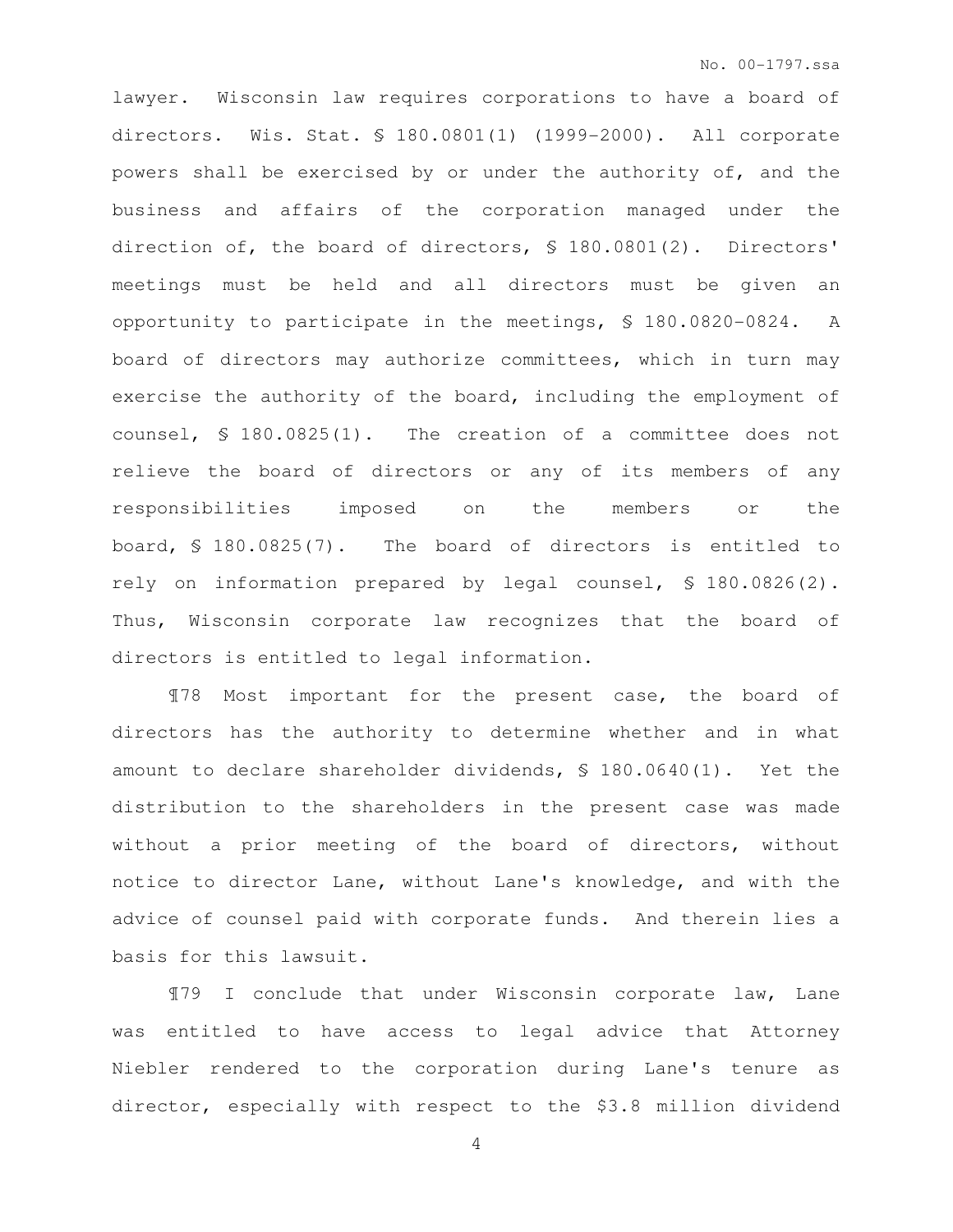that is at issue in the present case. Indeed, the very reason Lane was a member of the board of directors was to protect his interest in the corporation by assuring that no shareholder distributions would be made without his knowledge and consent.

¶80 When I apply the entity theory to this case, I reach a different result from the majority. Applying the entity theory and Chapter 180 of the Wisconsin Statutes governing business corporations to the present case means that the client is the corporate entity; the corporate entity can act only through people; the directors are the collective body that has the responsibility to manage the corporation; and consistent with their joint obligations, the directors are the joint clients when legal advice is given to the corporation through one of its officers or directors.<sup>29</sup> Lane was part of the collective body and was, therefore, entitled to have access to the legal advice Sharp Packaging received during Lane's tenure on the board. This legal information cannot be privileged against Lane. An attorney may not withhold legal advice from his or her own client. The majority opinion's position holds otherwise and allows the corporate entity of Sharp Packaging to assert the client's privilege against Lane, who was a member of the board and who was therefore also the client-a result that one court labeled "perverse."<sup>30</sup>

<sup>&</sup>lt;sup>29</sup> Kirby v. Kirby, No. Civ. A. 8604, 1987 WL 14862, at \*7 (Del. Ch. July 29, 1987).

 $30$  Glidden Co. v. Jandernoa, 173 F.R.D. 459, 474 (W.D. Mich. 1997); Moore Bus. Forms, Inc. v. Cordant Holdings Corp., Nos. 13911 and 14595, 1996 WL 307444, at \*6 (Del. Ch. June 4, 1996).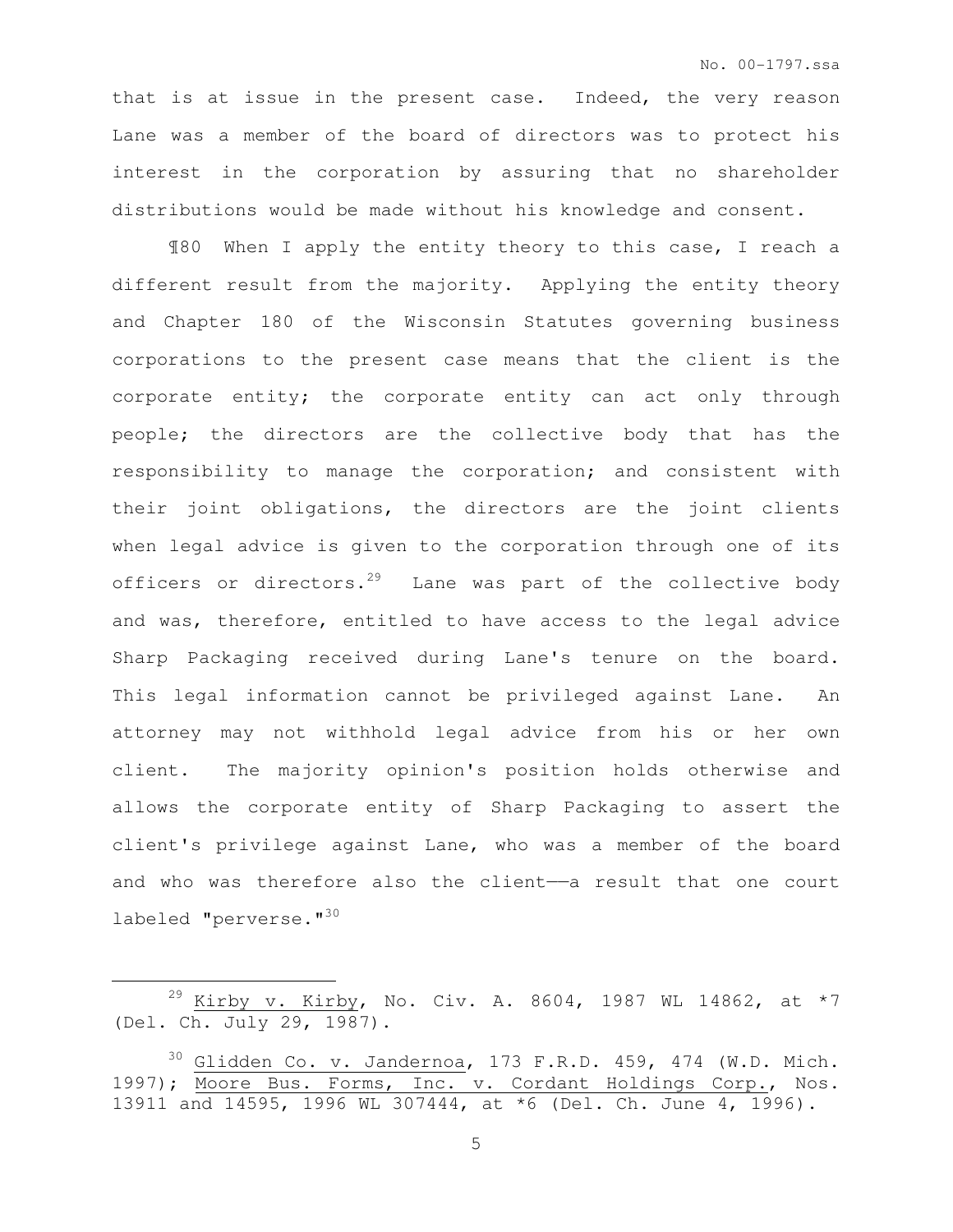¶81 Wisconsin courts often look to Delaware law for guidance on matters of corporate  $law.^{31}$  I reach the same result on the issue presented as that reached by the Delaware chancery courts.

¶82 For example, in Moore Bus. Forms, Inc. v. Cordant Holdings Corp., Nos. 13911 and 14595, 1996 WL 307444, at \*4 (Del. Ch. June 4, 1996), a Delaware case, the court addressed the precise issue presented in this case. Moore involved a former director of a corporation who sought information regarding confidential communications between the corporation and its attorney during the former director's tenure on the board. The other directors had received legal advice regarding a repurchase of the former director's stock; the former director had been excluded from secret meetings held by the other directors. Moore reasoned that the former director would have been entitled to examine the documents while he was a member of the board. Thus, Moore held that a corporation cannot assert attorney-client privilege in order to deny a director access to legal advice furnished to the board during the director's tenure

 $\overline{a}$ 

<sup>31</sup> See, e.g., HMO-W Inc. v. SSM Health Care Sys., 2000 WI 46, ¶¶29-31, 38, 234 Wis. 2d 707, 611 N.W.2d 250 (following Delaware law in rejecting application of minority discount in determining "fair value" in dissenters' rights proceeding); Jacobson v. American Tool Companies, 222 Wis. 2d 384, 397, 588 N.W.2d 67 (Ct. App. 1998) (looking to Delaware law to define fiduciary duties); Advance Concrete Form, Inc. v. Accuform, Inc., 158 Wis. 2d 334, 344, 462 N.W.2d 271 (Ct. App. 1990) (citing Delaware cases to determine whether request to inspect corporate documents was for a "proper purpose"); Schweiner v. Hartford Accident & Indem. Co., 120 Wis. 2d 344, 351, 354 N.W.2d 767 (Ct. App. 1984) (citing Delaware law for effect of statutory merger on liabilities of merger corporation).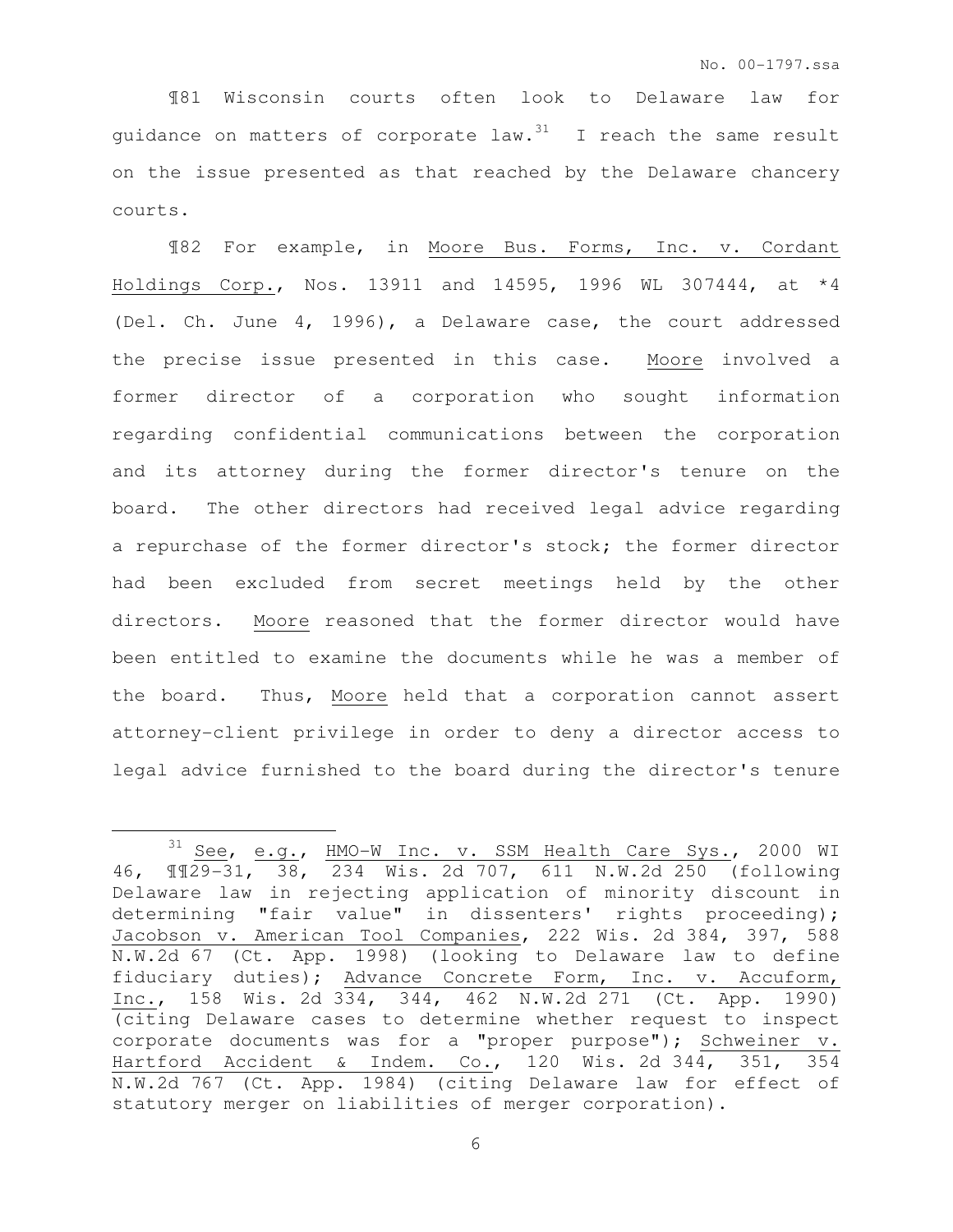without alerting the former director that certain communications would be concealed from that director during the director's tenure.

¶83 The Moore court is joined by numerous courts that have considered this issue.<sup>32</sup>

¶84 Moore is persuasive because, unlike the authorities relied upon by the majority opinion, Moore directly addresses the question in the present case: Can Lane have access to documents created during Lane's former tenure as a corporate director and that are now claimed by the remaining directors (the Scarberrys) to be subject to the corporation's attorneyclient privilege? Like Moore, Lane was excluded from privileged information that was provided secretly to the corporation's other directors against Lane's interest during Lane's tenure as a corporate director. Lane had no reason to expect he would be denied full access during his tenure as a director to legal advice provided to the corporation.

 $32$  See, e.g., Carnegie Hill Fin., Inc. v. Krieger, No. 99-CV-2592, 2000 WL 10446, at \*2 (E.D. Pa. Jan. 5, 2000) (former directors entitled to discover corporation's attorney-client privileged documents that they could have seen prior to their resignations); Glidden Co. v. Jandernoa, 173 F.R.D. 459, 473 (W.D. Mich. 1997) (directors have a right to access attorney communications of the company relating to the time that they served as directors); Resolution Trust Corp. v. Adams, No. 93-389-CIV-ORL-18, 1994 WL 315646, at \*1 (M.D. Fla. Apr. 14, 1994) (rejecting any privilege asserted to any privileged documents that former corporate director previously had a right to possess or control); Gottlieb v. Wiles, 143 F.R.D. 241, 247 (D. Colo. 1992) (corporation may not assert attorney-client privilege against former director); Kirby v. Kirby, No. Civ. A. 8604, 1987 WL 14862, at \*7 (Del. Ch. July 29, 1987) (attorney-client privilege may not be invoked against those persons who were directors at the time the requested documents were prepared).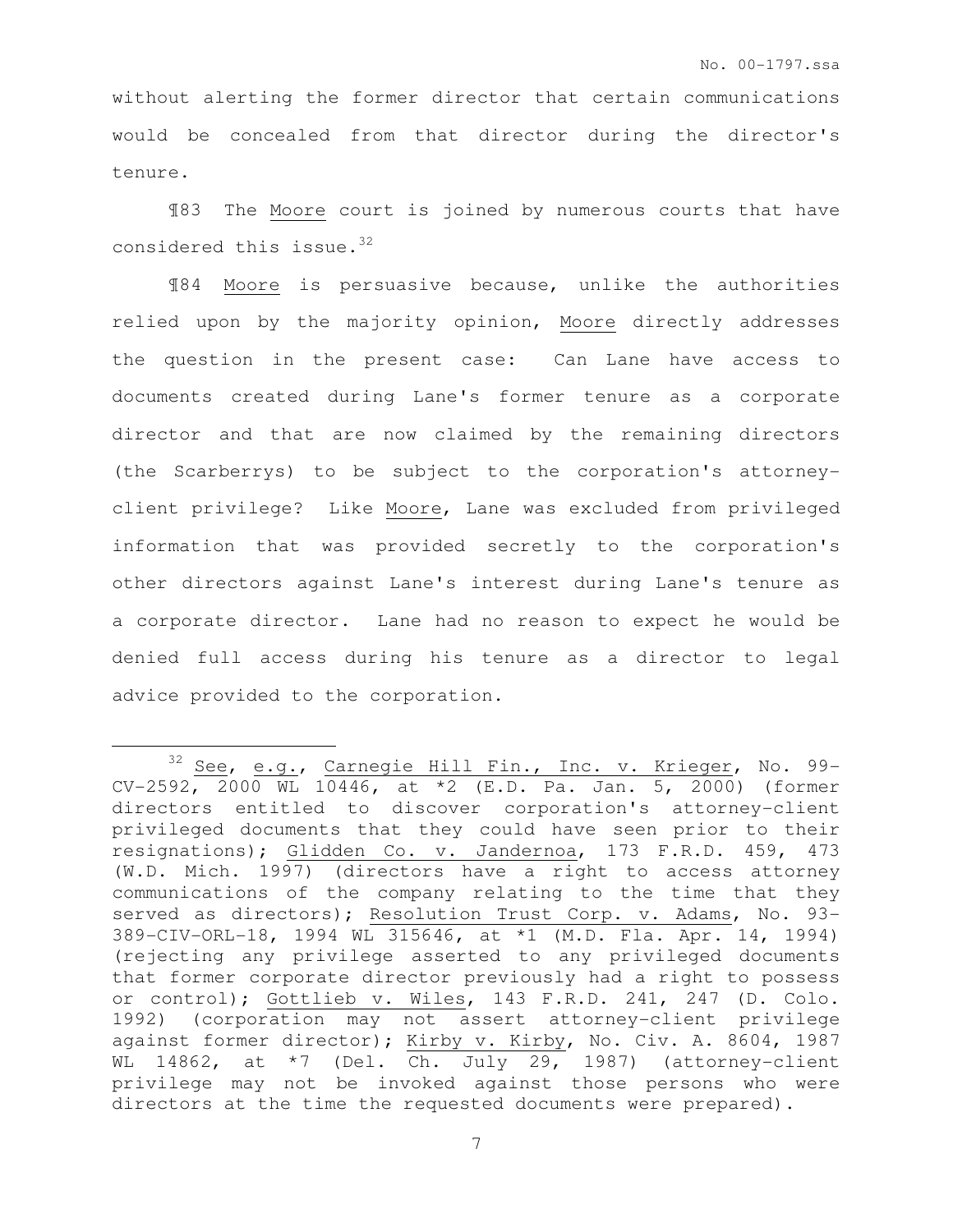¶85 The entity theory, according to the majority opinion, allows "the corporate lawyer to focus on representing only the best interest of the client corporation." Majority op. at ¶33 n.14. This language makes it sound as if corporate counsel has become the corporation's guardian ad litem and that the corporation's lawyer must speak for the corporation's best interest, perhaps regardless of the wishes of the board of directors or shareholders. The Wisconsin Rules of Professional Conduct for Attorneys adopt an entity view. See SCR 20:1.13(a) and (b).

¶86 The comments to the Rules of Professional Conduct for Attorneys nevertheless recognize that the entity is made up of individuals and that an attorney has obligations to the individuals. The comments caution that when an organization's interest might presently be or might later become adverse to the interest of one or more constituents of the organization, whether the organization be a partnership or a corporation, a lawyer must advise the constituent that the lawyer has a potential conflict of interest, that the lawyer cannot represent that person, and that the person may wish to obtain independent representation. (A constituent of a corporation is, for example, a shareholder or director.) The Rules of Professional Conduct for Attorneys also recognize, however, that a lawyer representing an organization may, under certain circumstances, also represent any of its partners, directors, or shareholders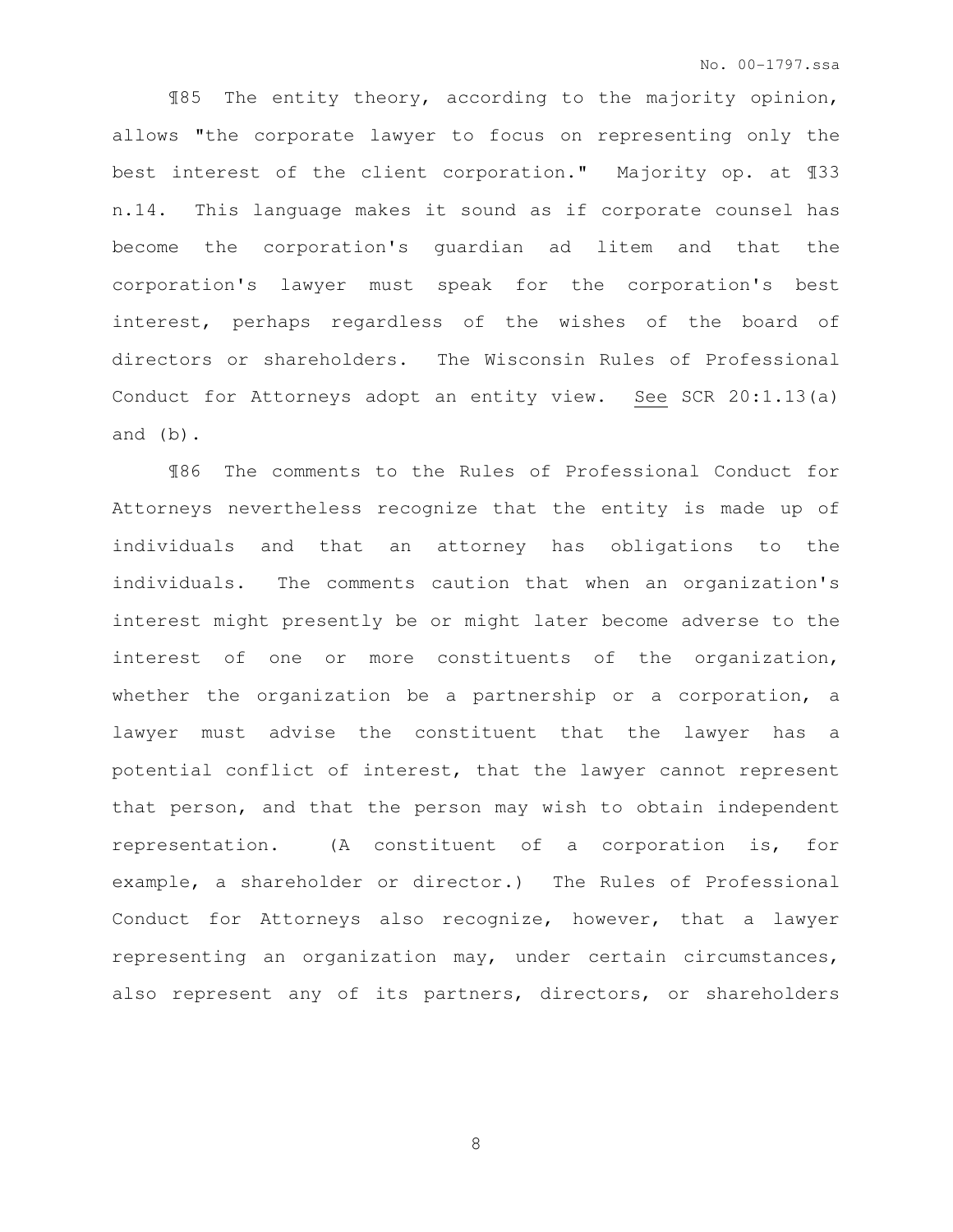individually, subject to the general conflict of interest rule set forth in SCR  $20:1.7.^{33}$ 

¶87 Just what is the best interest of the corporate entity, Sharp Packaging, in the present case? Why is permitting the Scarberrys or Sharp Packaging to assert the corporation's alleged attorney-client privilege against Lane in the best interest of the corporation? Is it in the corporation's best interest to incur debt and deplete corporate assets by a \$3.8 million distribution to the shareholders? The majority opinion implies that Lane is not acting in the best interest of the corporation. The majority opinion "finds it significant that Lane is acting in his individual capacity and requests the documents for personal gain against the corporation." Majority op. at ¶34 n.16. However, the majority opinion does not consider whether the Scarberrys might also be acting in their individual capacity for their personal gain in denying Lane access to the corporation's legal documents.

<sup>&</sup>lt;sup>33</sup> For a discussion of the entity approach and issues of professional ethics faced by lawyers who represent partnerships and small business corporations, see, for example, Susanna M. Kim, Dual Identities and Dueling Obligations: Preserving Independence in Corporate Representation, 68 Tenn. L. Rev. 179 (2001); Paul J. Sigwarth, It's My Privilege and I'll Assert It If I Want To: The Attorney-Client Privilege in Closely-Held Corporations, 23 J. Corp. L. 345 (1998); Bryan J. Pechersky, Representing General Partnerships and Close Corporations: A Situational Analysis of Professional Responsibility, 73 Tex. L. Rev. 919 (1995); Nancy J. Moore, Expanding Duties of Attorneys to "Non-Clients": Reconceptualizing the Attorney-Client Relationship in Entity Representation and Other Inherently Ambiguous Situations, 45 S.C. L. Rev. 659 (1994); Lawrence E. Mitchell, Professional Responsibility and the Close Corporation: Toward a Realistic Ethic, 74 Cornell L. Rev. 466 (1989).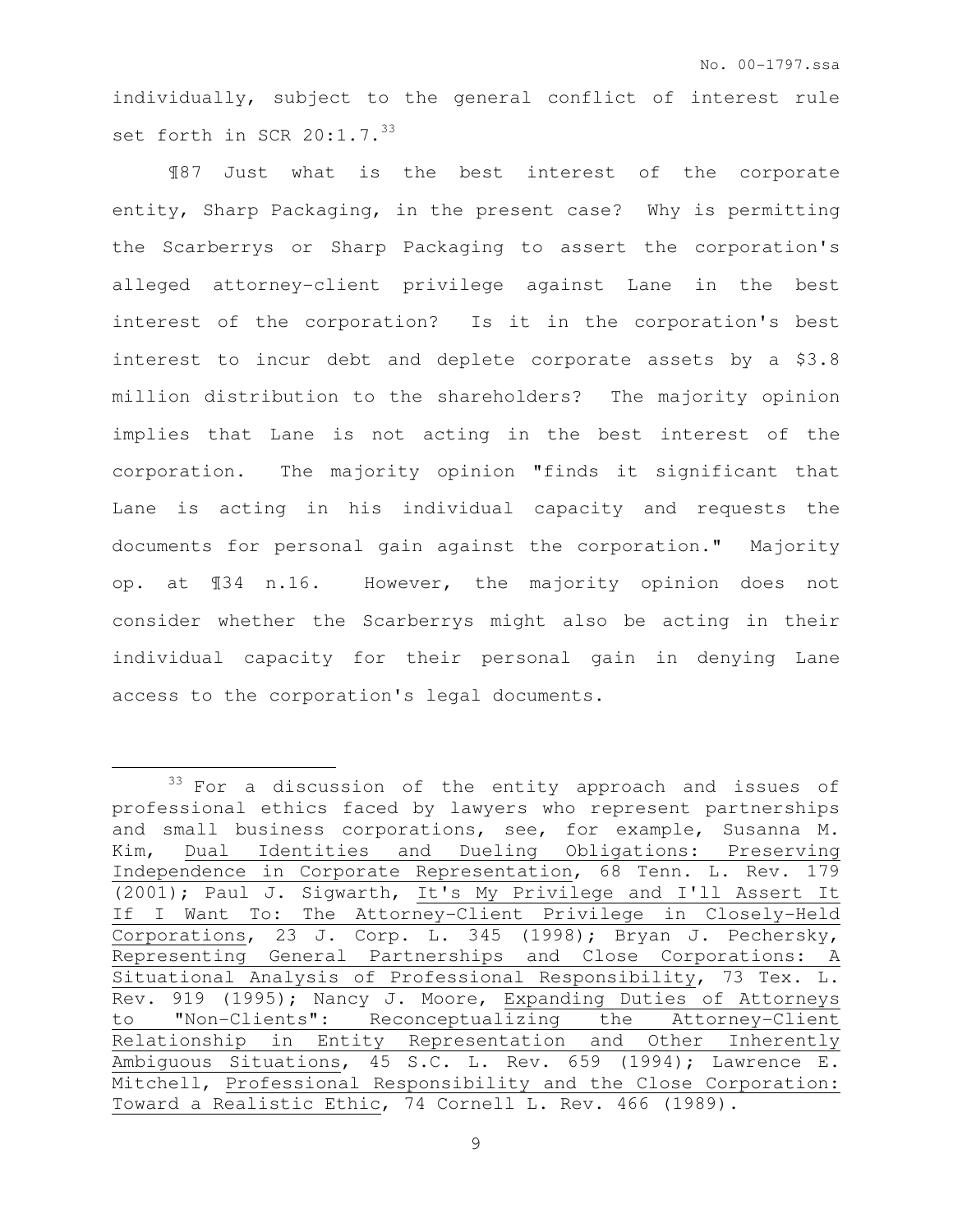¶88 Raising these issues reminds us that the entity theory is a legal fiction and that this legal fiction may not be a valuable analytical tool in cases involving a closely held corporation. As one commentator stated, "although the entity fiction makes sense in the context of a large, publicly held corporation, the distinction between the entity and its constituents begins to blur in the context of a small general partnership or close corporation."<sup>34</sup>

¶89 I have thus far responded to the majority opinion using its entity theory. I now present another way of looking at this case: the closely held corporation approach. In a closely held corporation, the line between the entity and the individuals who own or control the entity often becomes blurred. $35$  The most significant or perhaps sole relevant interests in a closely held corporation might be those of the constituents, that is, the shareholders and the directors. A closely held corporation may be a separate legal entity for purposes of its relation with outsiders, but with respect to its constituents (that is, intra-entity relations), the fictional "entity" may have little, if any, import. The court should look at the practical realities of the closely held corporation in

 $\overline{a}$ 

<sup>34</sup> Bryan J. Pechersky, Representing General Partnerships and Close Corporations: A Situational Analysis of Professional Responsibility, 73 Tex. L. Rev. 919, 930 (1995).

<sup>35</sup> Susanna M. Kim, Dual Identities and Dueling Obligations: Preserving Independence in Corporate Representation, 68 Tenn. L. Rev. 179, 192 (2001).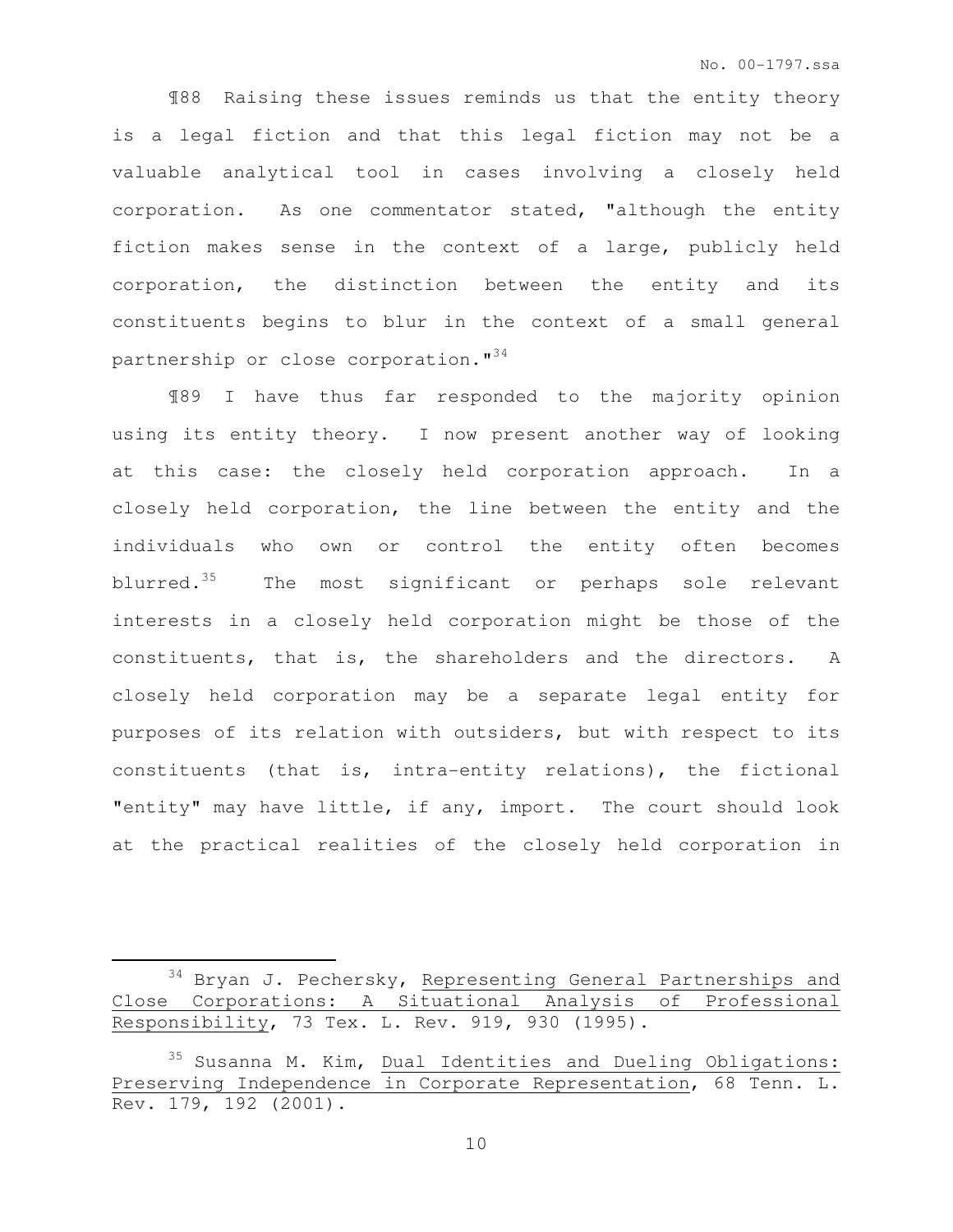determining attorney-client questions in the particular situation before the court.<sup>36</sup>

¶90 The Scarberrys (sole shareholders), Sharp Packaging (a closely held corporation), and Lane embarked on a joint undertaking to manage and operate Sharp Packaging and to give Lane an ownership interest in Sharp Packaging. As early as 1991-1992, the Scarberrys and Sharp Packaging used Lane as a consultant. That relationship grew and Lane became executive vice president for sales and marketing for Sharp Packaging.

¶91 In the fall of 1994, the Scarberrys, Sharp Packaging, and Lane jointly retained Attorney Paul Meissner to prepare agreements to formalize the terms of Lane's employment with and equity interest in Sharp Packaging. The Scarberrys individually, Sharp Packaging, and Lane each signed a March 1995 agreement, making the Scarberrys and Lane collectively responsible for the proper management of Sharp Packaging and enabling Lane to acquire an ownership interest in Sharp Packaging.

¶92 By their agreement, the Scarberrys (the shareholders), Sharp Packaging (the corporation), and Lane (a director) shared a common interest in the success of Sharp Packaging. Also by their agreement, Lane was given powers as a director of Sharp Packaging to protect his ownership and management interests in the joint undertaking with the Scarberrys and Sharp Packaging

<sup>36</sup> "No application of the attorney-client privilege can be made without concrete reference to the specific issues and the particular set of facts of the case in which the privilege is sought to be invoked." State ex rel. Dudek v. Circuit Court, 34 Wis. 2d 559, 582, 150 N.W.2d 387 (1967).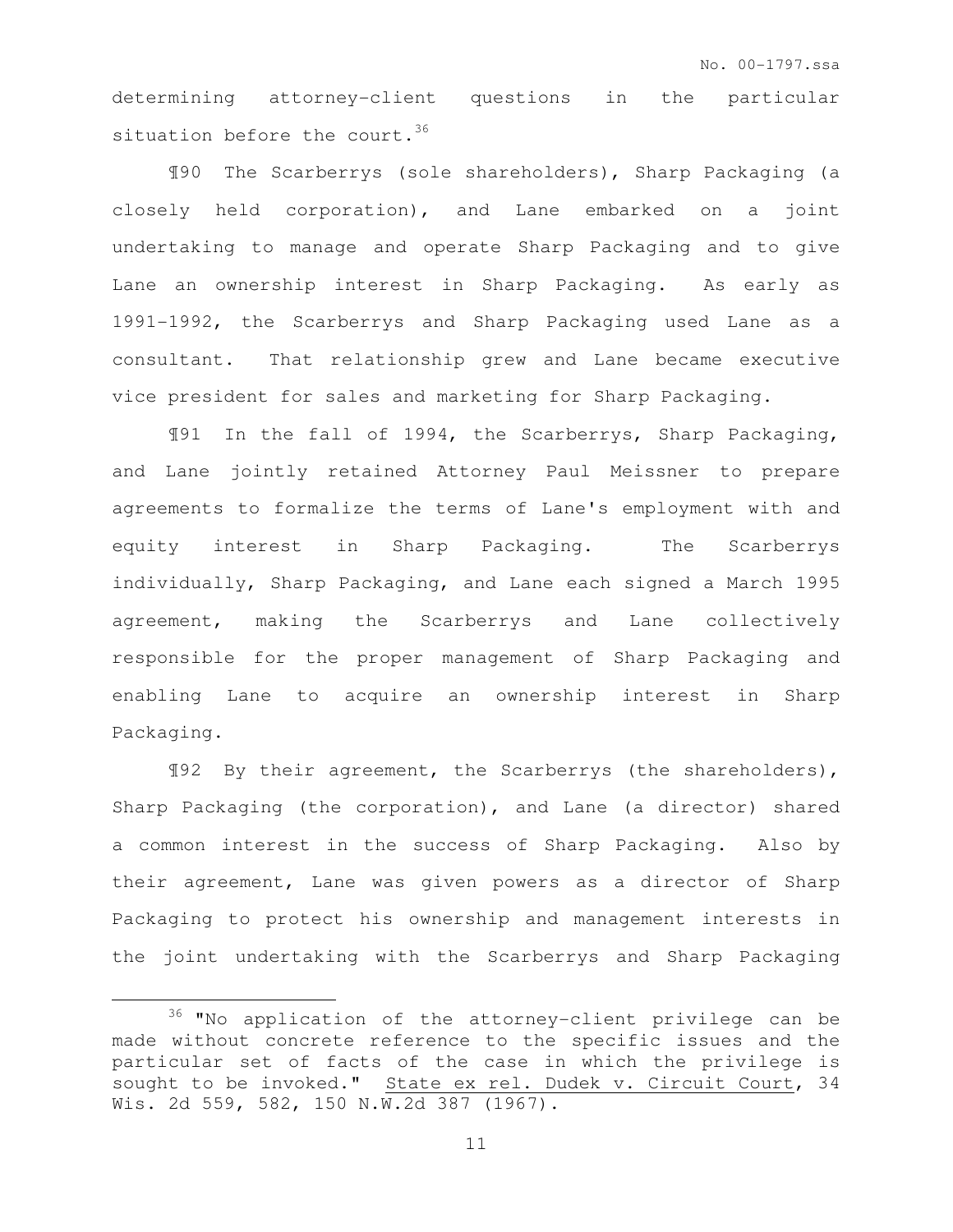and to protect against acts by the Scarberrys or Sharp Packaging that would be adverse to his interests in the joint undertaking. The Scarberrys and Lane clearly shared a common interest in and with Sharp Packaging.

¶93 Attorney Niebler and members of his law firm handled a wide variety of legal matters for Sharp Packaging and also for the Scarberrys individually during this joint undertaking.  $37$ Because of these dealings and relationships, a fact-finder could conclude that the Scarberrys, Sharp Packaging, and Lane could each assume that when Attorney Niebler represented and billed Sharp Packaging, he was or should have been undertaking an attorney-client relationship with each of them. $38$  During their joint undertaking, the Scarberrys and Lane developed adverse interests. And thus, this lawsuit.

 $\overline{a}$ 

Attorney Niebler has represented both the Scarberrys and Sharp Packaging since 1984.

Attorney Niebler represented the Scarberrys and Sharp Packaging in their 1991 dealings with Lane.

Sometime in 1992 Attorney Niebler became cognizant that litigation might develop between the Scarberrys, Sharp Packaging, and Lane.

Since 1992 Attorney Niebler and his law firm have continued to handle a wide variety of legal matters for the Scarberrys individually and Sharp Packaging.

38 The existence of an attorney-client relationship depends on the facts and circumstances of each case. See Note, An Expectations Approach to Client Identity, 106 Harv. L. Rev. 687 (1993) (advocating the "reasonable constituent expectation approach").

<sup>37</sup> Attorney Niebler's affidavit states his relationship with the Scarberrys, Sharp Packaging, and Lane as follows: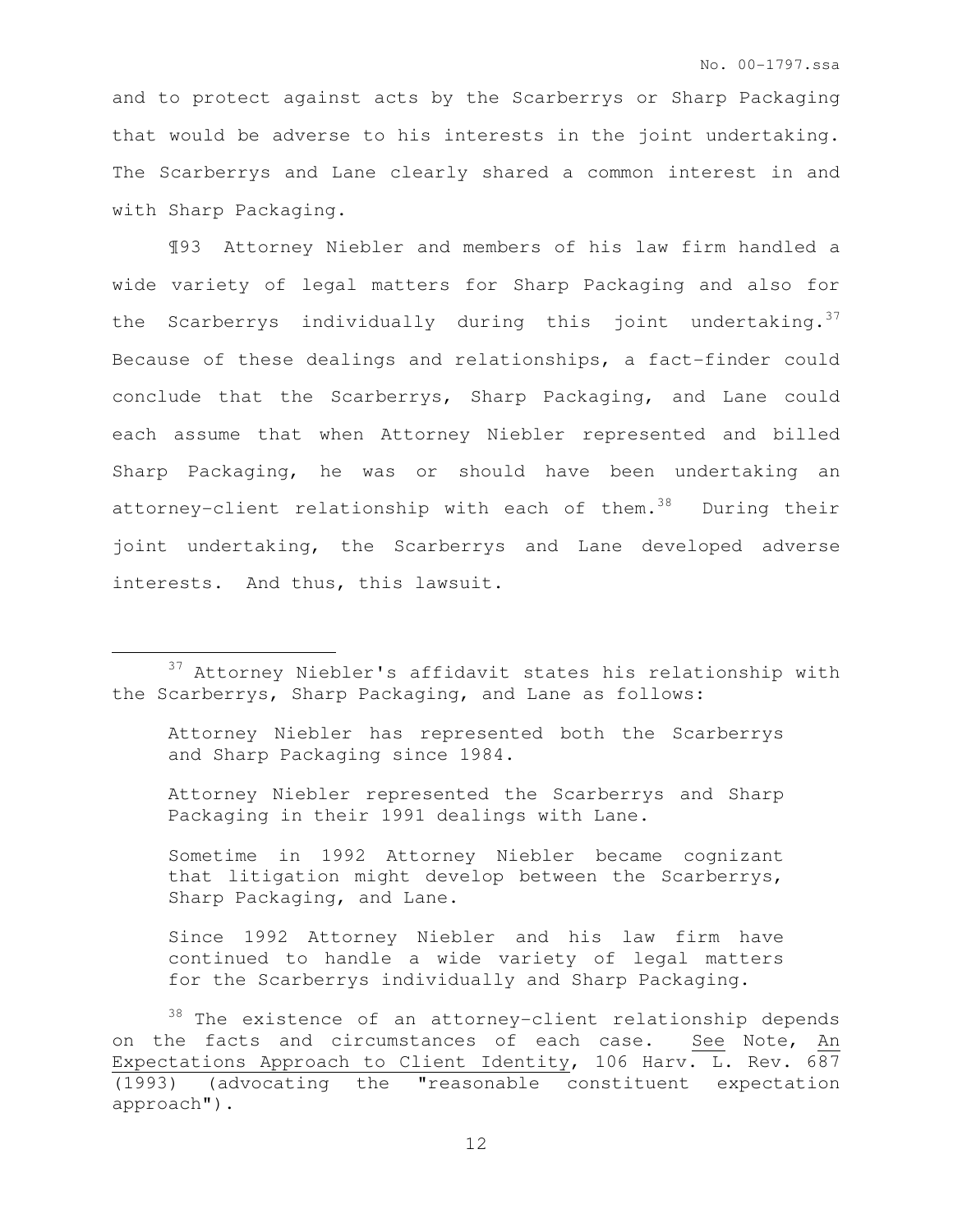¶94 The situation in the present case is, as a Colorado federal district court stated, analogous to a situation in which persons with a common interest retain a single attorney**.** Here, the Scarberrys, Sharp Packaging, and Lane had a common interest. They were in a joint undertaking involving the management and ownership of Sharp Packaging. Sharp Packaging was one with and the same as the persons in the joint undertaking. When Attorney Niebler represented Sharp Packaging, he was representing the joint undertaking and each member thereof. When the persons who joined together later develop adverse interests, they may not assert the attorney-client privilege against one another as the basis for withholding legal information developed during their joint undertaking.<sup>39</sup>

¶95 In summary, using either the entity theory or the closely held corporation approach, I would uphold the circuit court's discretionary rulings allowing discovery. Sharp Packaging's attorney-client privilege for legal advice that was developed for Sharp Packaging while Lane was a member of the board of directors and also while Lane was a member of the joint undertaking with Sharp Packaging and the Scarberrys cannot be asserted against either Lane or the Scarberrys.

¶96 For the reasons set forth, I dissent.

 $\overline{a}$ 

 $39$  Gottlieb v. Wiles, 143 F.R.D. 241, 247 (D. Colo. 1992). Cf. McCormick on Evidence § 91 at 365-66 (5th ed. 1999) (when parties with a common interest retain a single attorney to represent them, but later become adverse parties, thereafter neither party is permitted to assert the attorney-client privilege as to the communications that occurred during the period of common interest).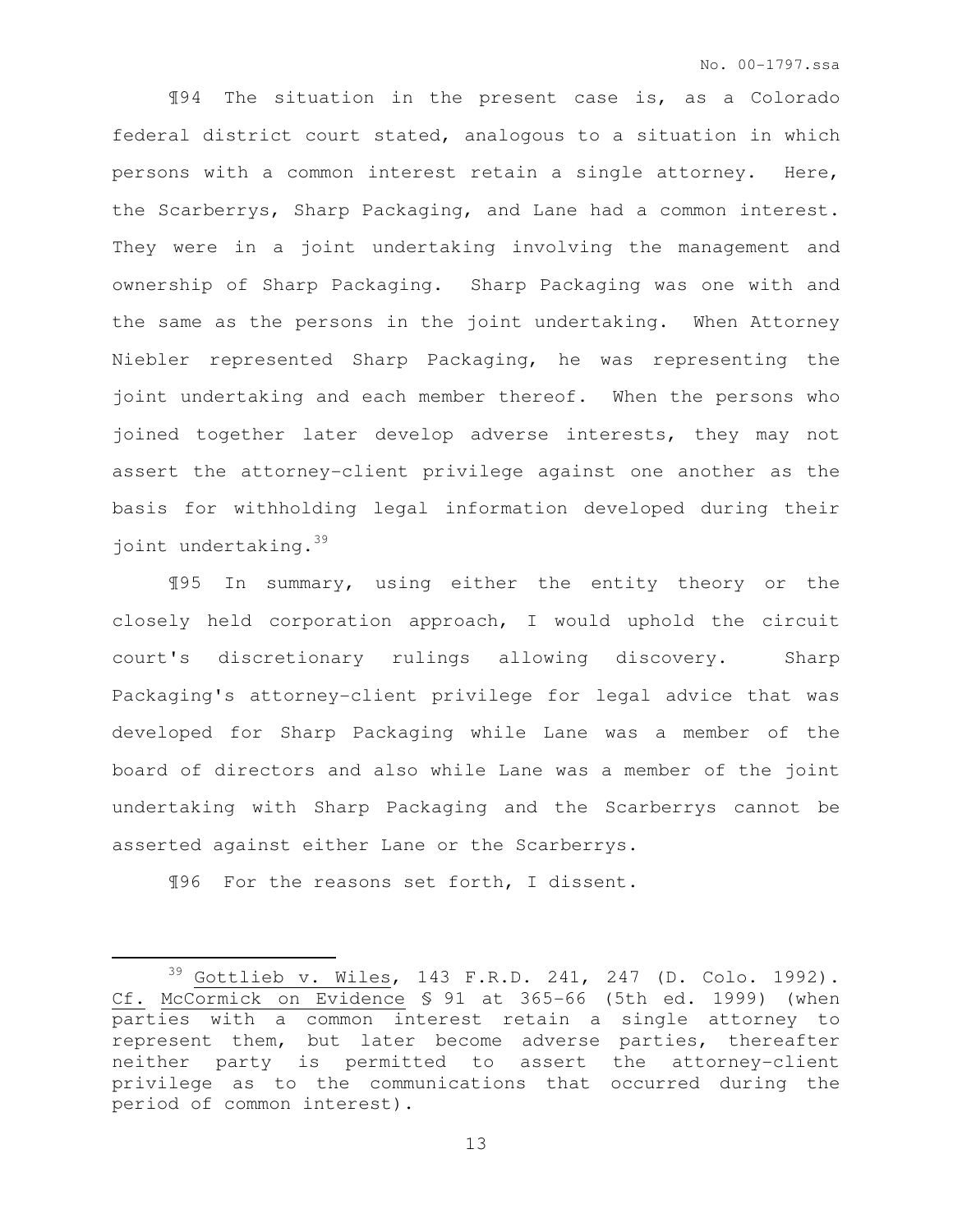¶97 I am authorized to state that Justices WILLIAM A. BABLITCH and ANN WALSH BRADLEY join this opinion.